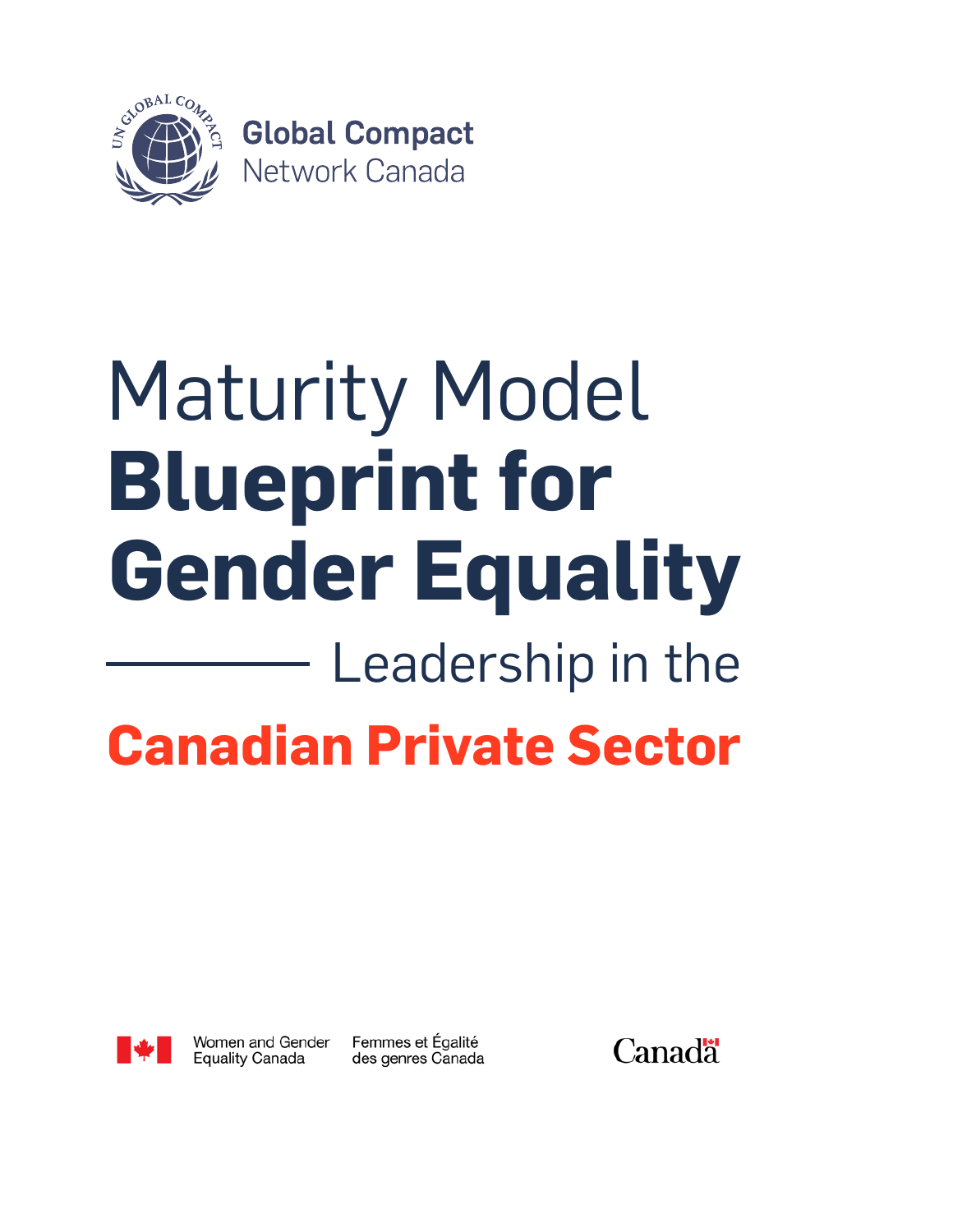# **GLOSSARY**

Baseline Data: Baseline data is the bottom-line information that organization's collect or use when they begin to track and monitor a specific subject. Baseline data can be collected anew through an assessment or it can be data an organization already possesses but which has been repurposed and analyzed differently.

Corporate Social Responsibility: CSR is an element of an organization's corporate governance which revolves around its commitment to social, environmental, and economic factors. Examples of CSR activities include supporting ethical businesses; investing in organizations or programs that improve the environment or social causes; and employees volunteering with charities that serve the community in which an organization operates.

Disaggregated Data: Data that is organized by different sub-categories relevant to the subject of the data. For example, gender-disaggregated data is organized by gender identities such as men, women, and a range of gender identities within the spectrum. Other sub-categories can include different social identities such as race, ethnicity, sexual orientation, age, and ability.

Equal Pay for Equal Work: The notion that all genders should receive equal compensation for substantially the same job (e.g. two chefs or two machine operators on the same line).

Gender Analysis: An approach for considering gender issues in all aspects of workplace policy and program development. The purpose of a workplace gender analysis is to assess the impacts of policies and programs on different genders while also ensuring that their different roles, needs, and participation are taken into account. Also referred to as gender-based analysis.

Gender-Based Violence: Gender-based violence is violence committed against someone based on their gender, gender identity, or expression. It can be physical, verbal, sexual, or psychological. Sexual- and gender-based harassment are forms of gender-based violence.

Gender Portrayals: The different ways that gender identities, capabilities, and roles are visually represented in marketing and advertising materials.

Gender-Responsive Language: Language that recognizes differences and inequalities between different genders and actively tries to reduce inequalities and address the needs of different genders.

#### Gender-Responsive Marketing and Advertising:

Marketing and advertising that recognizes the differences and inequalities between different genders and takes active measures to reduce those inequalities and address their different needs (e.g. marketing materials that show positive, attainable role models and feature diverse, realistic portrayal of all genders and social identities, including faces, bodies, sexual orientation, gender identity and expression, and cultural background).

Gender-Responsive Procurement: Procurement that is aware of the differences and inequalities between different genders and takes active measures to reduce those inequalities and address the different needs of all genders, such as purchasing from diverse suppliers and those that support gender equality.

Gender Wage Gap: The gender wage gap measures the difference in what women earn compared to men. No matter how it is measured, whether hourly, annually, or as an average, a gap exists.

Goal: A goal is an established objective that an organization is working towards achieving. Goals can be both qualitative and quantitative.

Intersectionality: The term intersectionality defines the notion that social identities, such as race, ethnicity, gender identity, biological sex, sexual orientation, age, socioeconomic status, disability/ability, marital status, migration status, religion, and education, overlap and intersect in dynamic ways that shape each individual and their experiences.

Key Performance Indicators: KPIs are measurable values for achieving business objectives and goals. Organizations set KPIs as part of an overall strategy to track and improve performance.

Mentorship: A relationship between a mentor - usually more experienced and senior – and a mentee –usually more junior – in which the mentor provides reactive career advice, guidance, and feedback to help a mentee improve performance.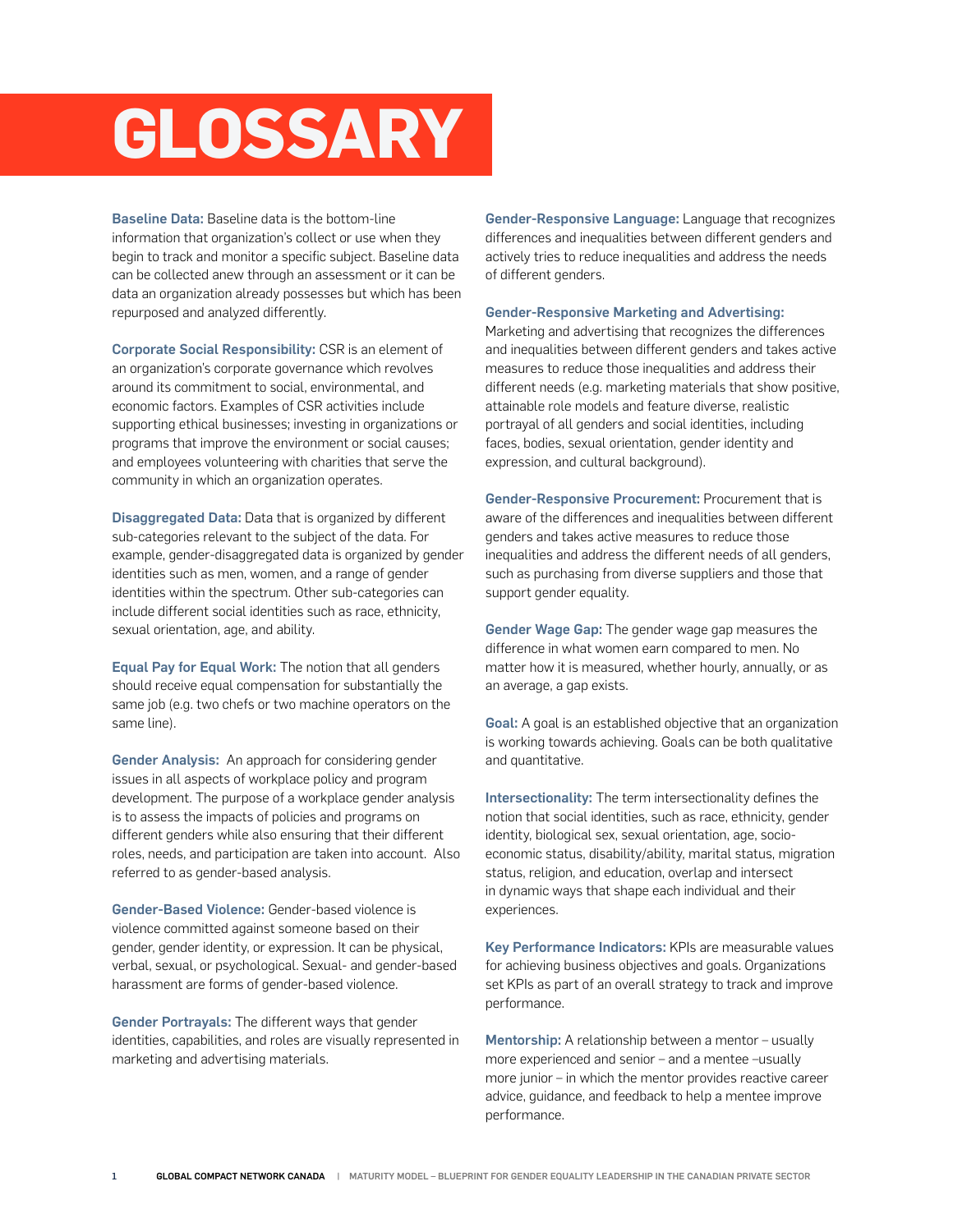Organizational Culture: Organizational culture comprises the different beliefs, values, attitudes, priorities, and purposes of businesses as well as the ways that these factors influence employees' experiences and behaviour in the workplace.

Pay Equity: *Pay equity* compares the compensation of women's jobs with men's jobs (e.g. female-dominated human resource jobs vs. male-dominated mechanical jobs).

Qualitative Goals: Revolve around organizational elements like impact, satisfaction, and attitude without correlating to specific numerical values.

Quantitative Goals: Features a numerical value and can often be framed using the language of "targets" or "quotas."

Quotas: Strictly observed numerical goals related to gender representation that are usually issued by policymakers to ensure organizations meet predetermined standards.

Recruitment Practices or Policies: Methods or approaches to how organizations recruit, screen, scout, and bring in new employees. Examples include job postings; job lists; channel and networks; evaluation committees; screening, hiring, and selection; training and development.

Sponsorship: A relationship between a sponsor – typically a senior leader or someone who has influence and decisionmaking capabilities – and a protégé in which the sponsor advocates, protects, and fights for their protégé's career advancement and access to critical opportunities for development.

Targets: Measurable numerical goals, usually related to gender representation, that an organization seeks to reach within a specific period of time.

UN Sustainable Development Goal 5 (Gender Equality): The aim of this goal is to achieve gender equality and empower all women and girls. SDG 5 has 9 targets and 14

indicators that support the realization of this goal.

Women's Empowerment Principles: The WEPs, cocreated by UN Global Compact and UN Women, are a set of principles that offer guidance to businesses on how to promote gender equality and women's empowerment in the workplace, marketplace, and community.

Workplace Flexibility Arrangements: Options include flexible work schedules (e.g. start/finish, compressed work weeks, time swaps, split shifts); flexible number of hours worked (e.g. reduced hours/part-time, job sharing, partial leave); flexible work locations; flexible leaves (e.g. shortand long-term family responsibility leave, bereavement leave, buyable leave, educational leave); pregnancy, adoption, parental, and dependent case leave; and in-office or on-site flexibility (e.g. lactation rooms, childcare facilities in washrooms, break areas, take your kid to work).

Zero-tolerance policy: A policy outlawing an action that applies to all levels, all types of workers, and anyone who has a relationship with your organization. This policy should include a range of options in terms of determining sanctions and consequences and should always support individuals who report.

Note on Sources: Definitions have been informed by the following sources: UN Women, UN Global Compact, UNESCO, Government of Ontario, Ontario Pay Equity Commission, Canada's Department of Women and Gender Equality, Ontario Human Rights Commission, the 519 Glossary of Terms, Interaction, Government of Canada, Canadian Women's Foundation, WHO and UN Free and Equal Australian Workplace Gender Equality Agency, European Institute for Gender Equality, Catalyst, McKinsey & Company, Global Diversity Practice, and Institute for Intersectionality Research and Policy.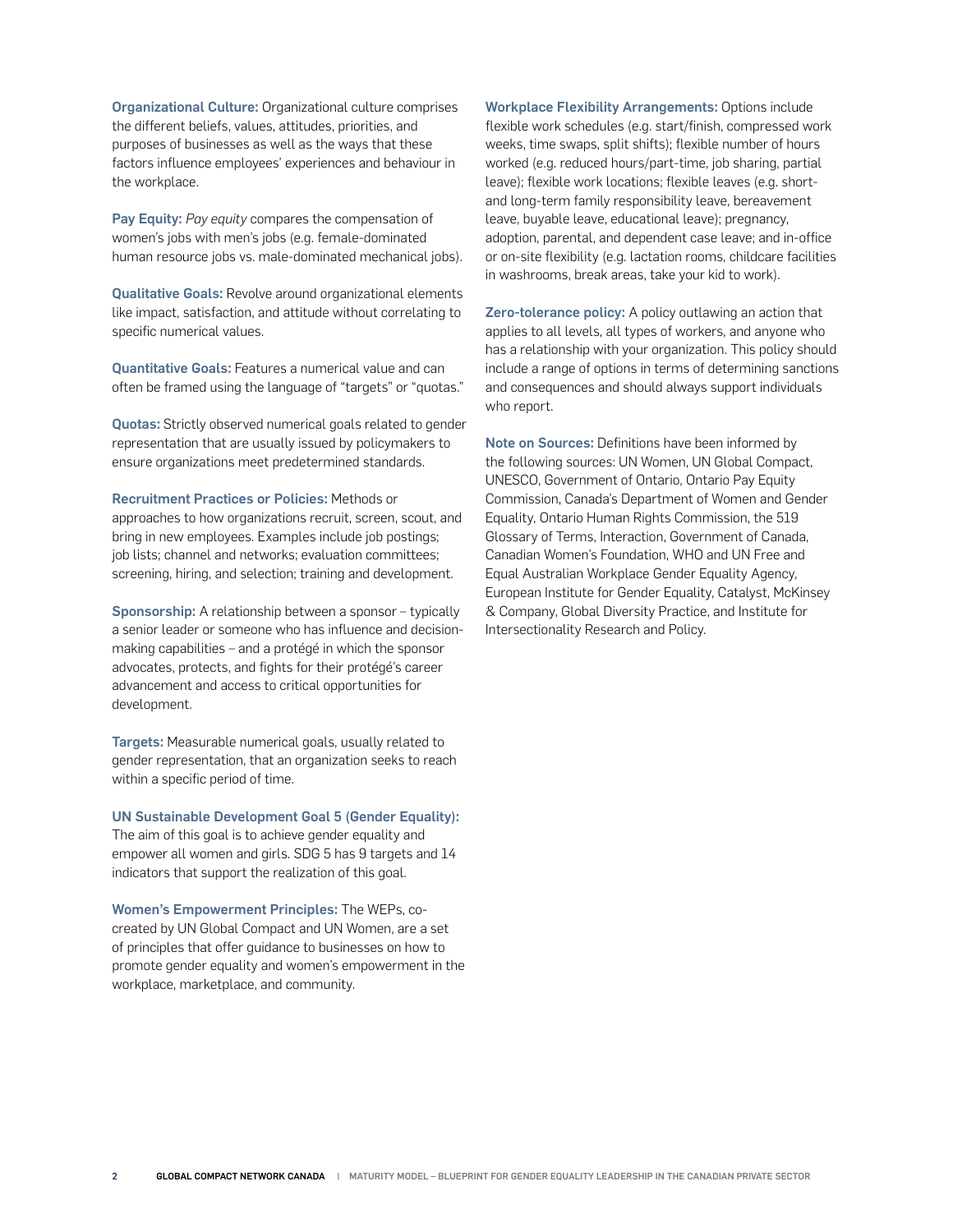## **INSTRUCTIONS OF USE**

## **WHAT IS THE MATURITY MODEL?**

The Maturity Model was created as part of Global Compact Network Canada's (GCNC) Gender Equality Leadership in the Canadian Private Sector project and has been designed to work in tandem with the Blueprint for Gender Equality Leadership in the Canadian Private Sector and corresponding resource database. The Maturity Model is a comprehensive self-assessment tool that can guide organizations looking to further advance gender equality in the workplace by providing an assessment of the different attributes described within the Blueprint. By answering the questions in the Maturity Model and examining the results, your organization can identify and expand upon efforts already underway and uncover opportunities for improvement in current practices while you work to fully

integrate gender equality into your business and achieve systematic change. The Maturity Model is not meant to provide a ranking but aims to help your organization prioritize areas that may benefit from more action and, when combined with the Blueprint and resource database, provide you with the information, recommendations, and resources to do so.

Please note that the Maturity Model is available online in an interactive, user-friendly platform which includes aspects not available technologically in this PDF. To access the online Maturity Model, visit the [Blueprint for Gender](https://genderequalityblueprint.globalcompact.ca)  [Equality Leadership in the Canadian Private Sector website](https://genderequalityblueprint.globalcompact.ca).

## **WHAT ARE THE ADVANTAGES OF USING THE MATURITY MODEL?**

Using the Maturity Model to assess gender equality throughout your organization can bring about the following benefits:

- Gain greater understanding of systems, policies, practices, and initiatives that advance or impede gender equality in your workplace
- Identify practical ways to improve each attribute and demonstrate gender equality leadership
- Creation or expansion of a pool of data and key performance indicators related to gender equality and

diversity and inclusion that can be used to support a wide range of business activities

- Findings can be used to build brand recognition, enhance external stakeholder engagement, and attract, recruit, and retain talent
- Findings can be used internally to build value when advocating for gender equality, improving a gender equality or inclusion strategy, and effecting positive change based on current evidence
- Ability to track and evaluate the success of gender equality efforts over the course of time with repeated use of the Maturity Model

## **WHO IS THE MATURITY MODEL FOR?**

The questions that comprise the Maturity Model are intended to be as comprehensive as possible so that all organizations can use the tool regardless of their size, industry, lifespan, business segments, staff location, type of workers retained, or how far advanced they are when it comes to achieving gender equality. For this reason, some

questions and/or answers may not be completely applicable for all users or describe verbatim an organization's reality. Nevertheless, all organizations should actively work to advance all three cornerstones of gender equality – Leadership, Inclusion, and Transparency and Accountability.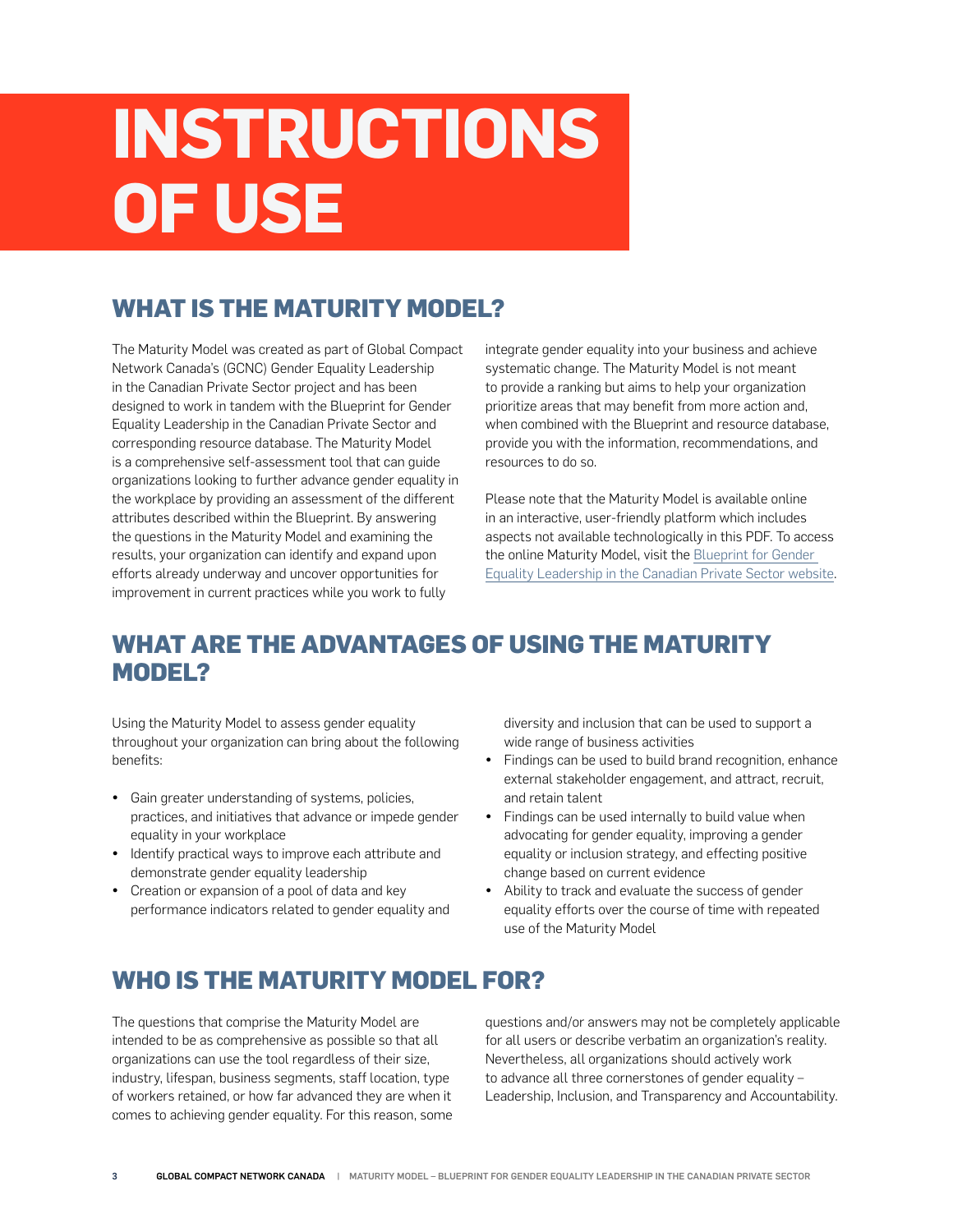## **WHAT INFORMATION WILL YOU NEED TO COMPLETE THE MATURITY MODEL?**

The questions in the Maturity Model are qualitative in nature, so you will not be required to provide raw numerical data or detailed statistics; rather, you will be asked about the existence, characteristics, and application of systems, policies, codes, processes, practices, initiatives, etc. relevant to gender equality in the workplace. In some cases, questions will only require general knowledge of the organization being assessed, but in a number of cases, questions will require a comprehensive understanding of human resources, business operations, and organizational structure, and will therefore require collaboration. The information needed for this assessment is in line with a number of leading gender equality certification organizations. Therefore, if you intend to apply for certification at some point, the information you gather to complete this assessment will also support that process.

In order to expedite the completion of the Maturity Model, you will need to gather or gain access to any materials, documents, and information related to the following categories:

**Existence and application of policies, plans,** approaches, or strategies (e.g. gender equality or diversity and inclusion; human rights/workers' rights; codes of conduct; grievance and remediation mechanisms; *equal pay for work of equal value* and/or *pay equity*; workplace safety and wellbeing including discrimination and harassment; supplier diversity or supplier workers' rights; corporate social responsibility/ outreach/ partnerships)

- Processes and practices related to your workforce (e.g. recruitment, retention, and promotion; performance reviews; remuneration; flexible work arrangements, including parental leave; career development, including mentorship and sponsorship; gender-based violence prevention and response; supply chain; marketing and advertising; data collection and reporting)
- Materials related to data collection and goal setting (e.g. methods of data collection; types of data such as disaggregated, intersectional, by hierarchical levels; data, goals/targets, and KPIs related to the following: workforce demographics; recruitment; hiring; attrition; promotion; retention pre- and post-parental leave; gender wage gap; different types of workforce)
- Available resources or training/education (e.g. topics related to gender equality, diversity and inclusion, intersectionality, capacity building, career development, workplace safety, flexible work; who uses these resources)
- Communication of gender equality (e.g. messages/ information being communicated; frequency and methods used; who is communicating and who is receiving; practices for inclusive language, progress being reported)
- y External initiatives, partnerships, outreach, or corporate social responsibility activities and how gender factors into these decisions and agreements
- Internal and external reports (e.g. what information is being shared internally and publicly; data available and accompanying narrative; long and short time periods; process of reporting)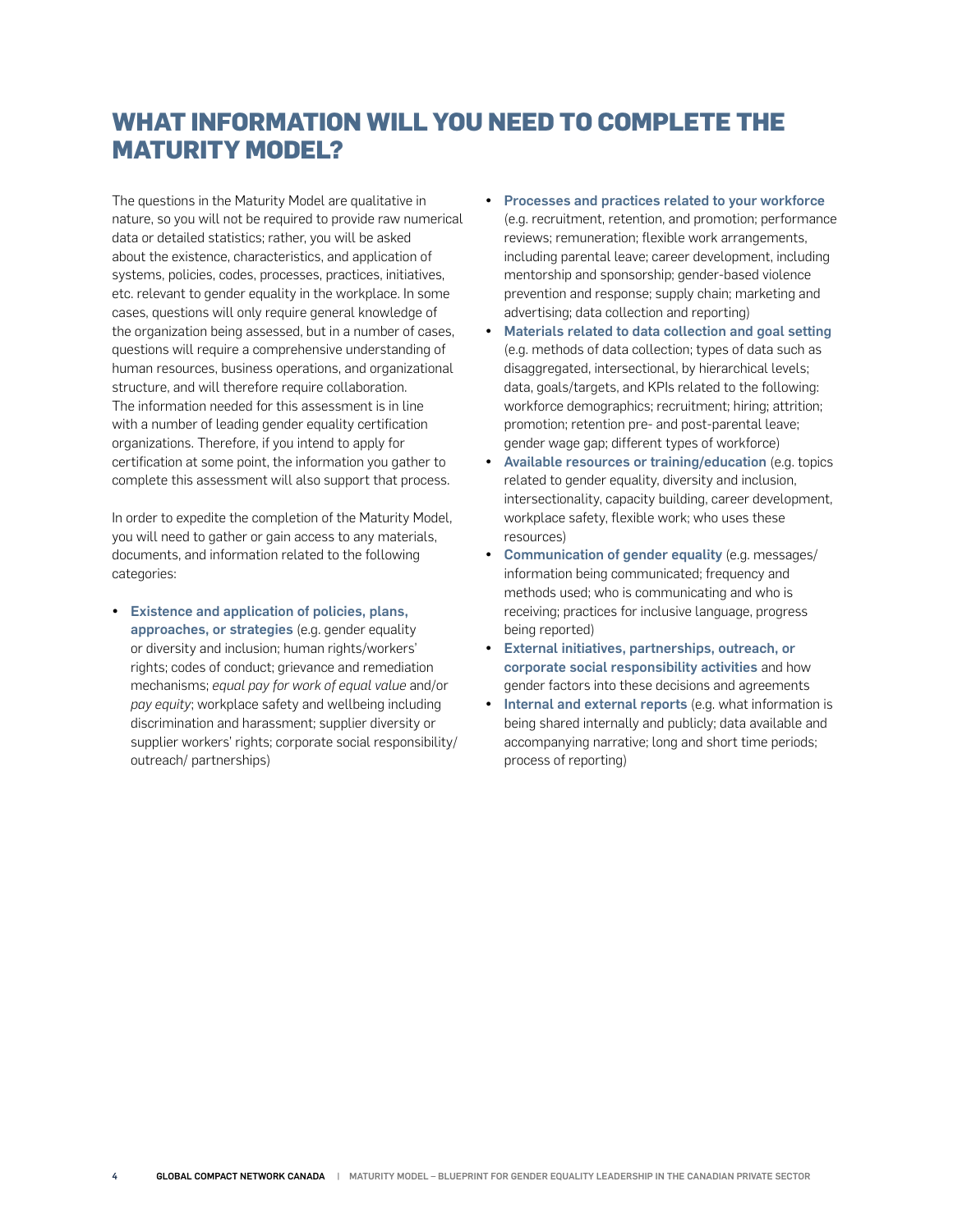## **HOW TO USE THE MATURITY MODEL?**

The Maturity Model contains qualitative multiple-choice questions designed to correspond with the attributes in the Blueprint. One person from your organization, preferably a human resources professional or employee who has a comprehensive knowledge of the policies, processes, and systems that relate to gender equality, should be prepared to lead the completion of the Maturity Model. We also recommend providing the lead with the ability to identify and collaborate with colleagues from all relevant departments or teams within the organization (e.g. human resources, governance, communications, advertising, procurement). To use the Maturity Model effectively, we suggest the following steps:

- 1. Before engaging with the Maturity Model, consult the Blueprint. Going through the Blueprint will give you a first glance at the Maturity Model questions, help you identify relevant colleagues to collaborate with, and pinpoint the information needed to complete the questionnaire.
- 2. Begin the information collection process. Given the comprehensive reach of the Blueprint, this information will likely come from several sources and teams across the organization (e.g. human resources, governance, communications, advertising, procurement). See the section titled "What information will you need to complete the Maturity Model?" for details.
- 3. Once you have assembled data, prepare to use the Maturity Model. Please note that while this PDF version

can be used for reference, in order to receive any results, you will have to use the online version of the Maturity Model. We recommend setting aside one day to become familiarized with the questionnaire and build in time to confer with your colleagues about relevant information, if necessary.

- 4. Complete the Maturity Model. Select the answers that most closely align with your organization's current state at the time of the assessment in order to receive an accurate representation of what gender equality looks like in your workplace. Remember that the Maturity Model is a tool to help your organization reflect and provide a clear path forward.
- 5. Examine your selected answers and consider the different ways you can enhance progress. If you would like to view your results, enter your answers into the online version of the Maturity Model. The online version of the Maturity Model will allow your organization to pinpoint specific strengths and opportunities for improvement within different areas that impact gender equality in the workplace.
- 6. Consult the Blueprint and resource database. Using the Blueprint and resource database together with the Maturity Model will help you address gaps and opportunities for improvement. We recommend returning periodically to the Maturity Model to evaluate your organization's progress and identify new areas of focus.

## **HOW TO ASSESS PROGRESS WITH THE MATURITY MODEL?**

The phases to the right identify an organization's progress on their journey towards gender equality in the workplace. The phases reflect a combination of action and commitment from least comprehensive to leading practice. In practice, the phases are not necessarily discrete or sequential as shown below. Organizations may remain longer in one phase than another, may begin their journey at different phases, or may move between phases differently.

| <b>Requiring</b>   | Action or commitment is currently not in place                                                  |
|--------------------|-------------------------------------------------------------------------------------------------|
| <b>Developing</b>  | Ad hoc or non-strategic action or commitment to gender<br>equality in the workplace             |
| <b>Progressing</b> | Planned and strategic action and commitment to gender<br>equality in the workplace              |
| <b>Leading</b>     | Integrated, accountable and robust action and<br>commitment to gender equality in the workplace |
| <b>Unavailable</b> | Unavailable information or question removed due to<br>previous responses                        |

To access the online Maturity Model, visit the [Blueprint for Gender Equality Leadership in the Canadian](https://genderequalityblueprint.globalcompact.ca)  [Private Sector website.](https://genderequalityblueprint.globalcompact.ca)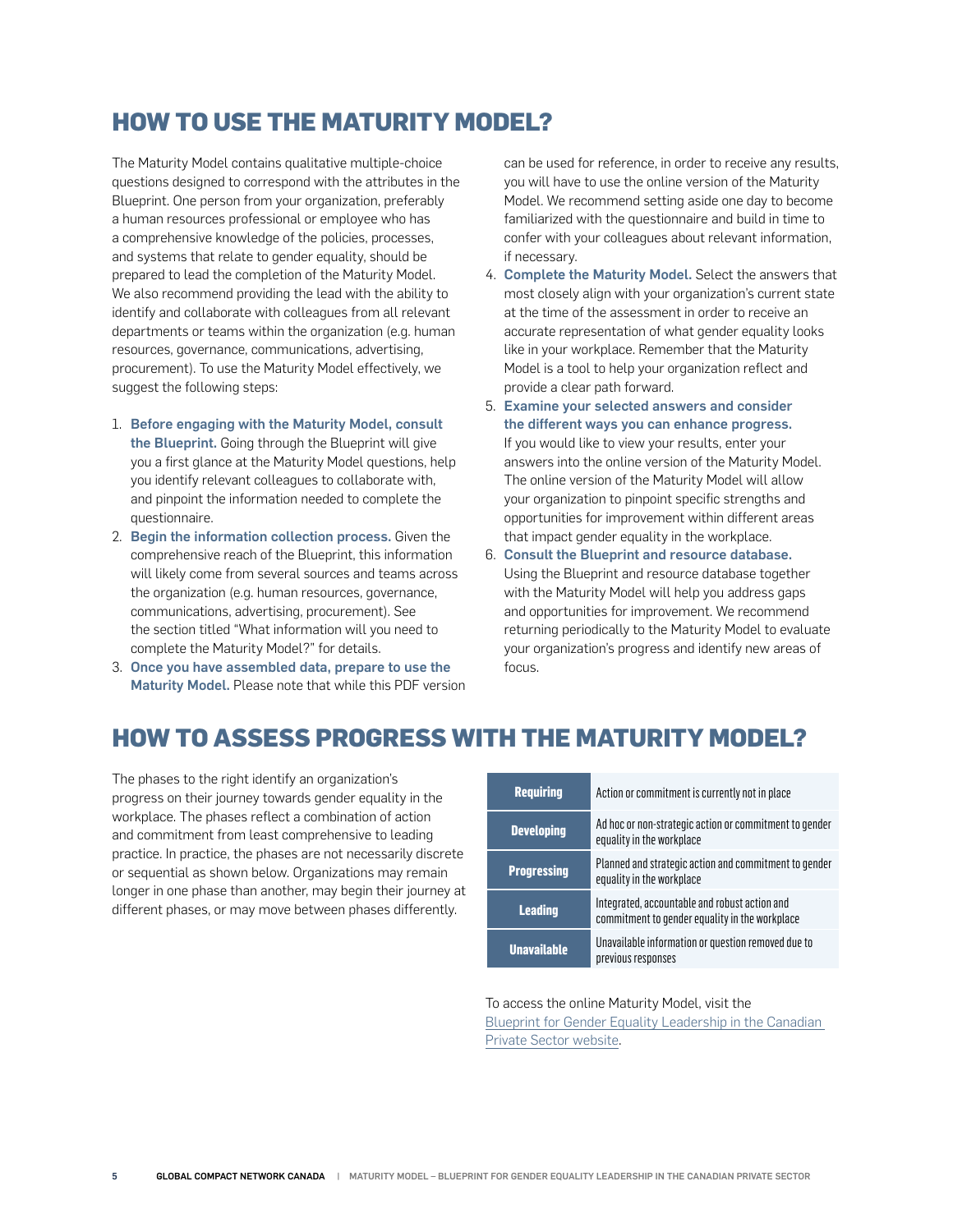# **QUESTIONNAIRE**

## **LEADERSHIP**



Senior leaders, especially those in the C-suite, play a crucial role in engendering change and driving progress on gender equality in an organization.

## 1. Is the CEO of your organization a gender equality champion?

- O Our CEO is not identified as a gender equality champion
- O Our CEO has committed to learn more about gender equality and how to become a champion
- O Our CEO has expressed their commitment to gender equality internally and externally
- O Our CEO actively and visibly implements actions that match their commitment to gender equality
- { Information regarding this question is unknown or unavailable
- 2. Are there other leaders within the organization apart from your CEO (e.g. senior leadership, senior management, middle management) that are gender equality champions?
	- { None of our leaders are gender equality champions
	- { Other leaders in our organization have committed to learn more about gender equality and how to become a champion
	- O Other leaders in our organization have expressed their commitment to gender equality internally and externally
	- O Other leaders in our organization actively and visibly implement actions that match their commitment to gender equality
	- { Information regarding this question is unknown or unavailable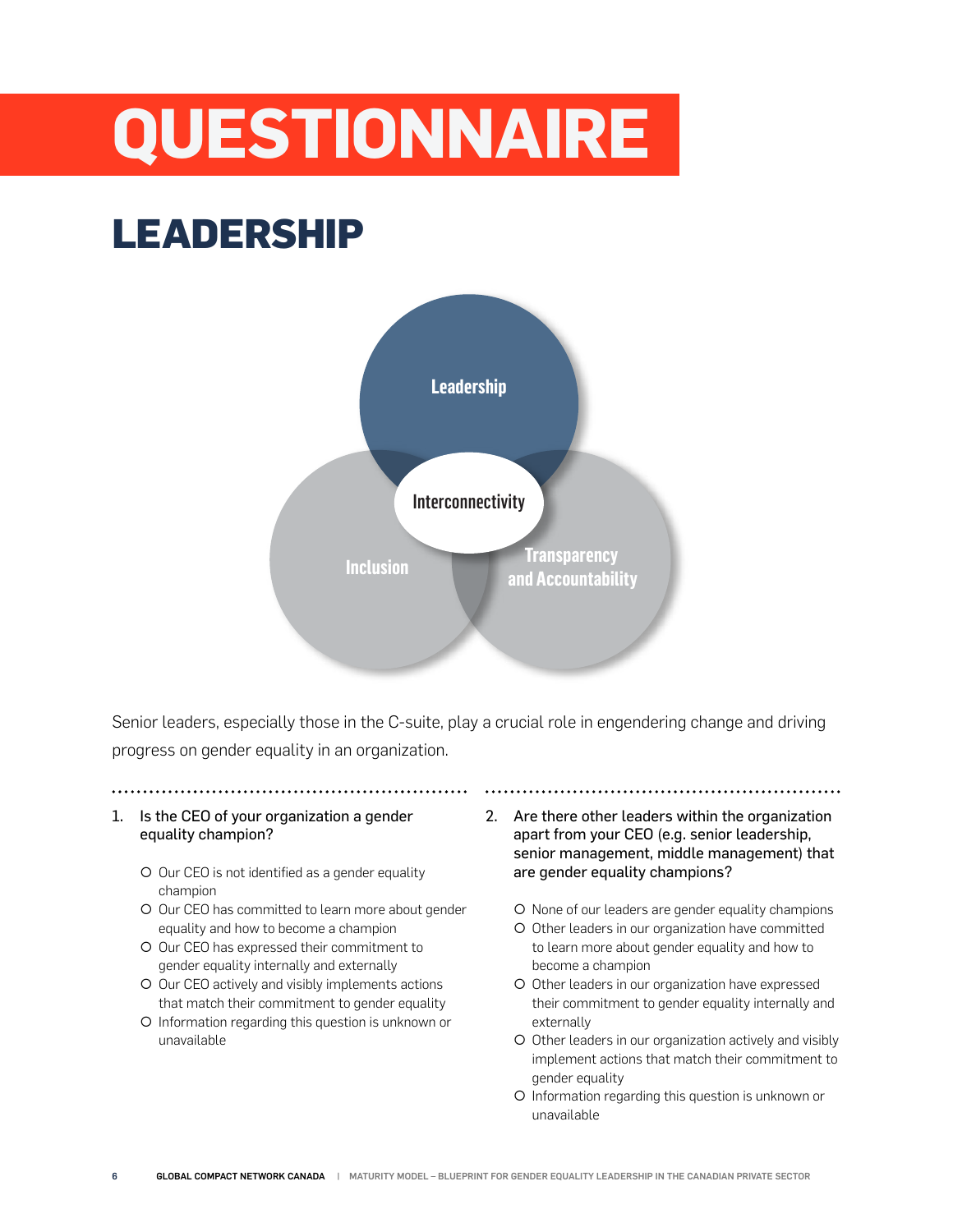- 3. Has leadership assigned adequate resources for addressing gender equality (e.g. financial, human capital, intellectual, physical)?
	- { Leadership has not assigned any resources for addressing gender equality
	- { Leadership has only assigned limited resources for addressing gender equality upon request
	- { Leadership has assigned adequate resources but is not actively involved in successfully addressing gender equality
	- { Leadership has assigned adequate resources and is actively involved in successfully addressing gender equality
	- { Information regarding this question is unknown or unavailable
- 4. Does leadership regularly review your organization's gender equality progress?

- { Leadership does not review progress for gender equality
- { Leadership infrequently reviews progress for gender equality
- { Leadership regularly reviews progress for gender equality, but no corrective measures are taken
- { Leadership regularly reviews progress for gender equality, and uses the information to make necessary improvements
- { Information regarding this question is unknown or unavailable
- 
- 5. Does leadership regularly review workforce demographics (e.g. gender identity, race/ ethnicity, ability/disability)?
	- { Leadership does not regularly review workforce demographics
	- O Leadership has reviewed workforce demographics, but has not used this information
	- { Leadership meets regularly to review workforce demographics, but this information does not impact decision-making processes
	- O Leadership meets regularly to review workforce demographics, and this information impacts decision-making processes
	- { Information regarding this question is unknown or unavailable
- 6. Does leadership communicate gender equality information (e.g. policies, strategies, data, results, progress reports, concrete outcomes, action items) throughout the organization?
	- O Leadership does not communicate gender equality information
	- { Leadership infrequently communicates gender equality information and it is not visible throughout the organization
	- { Leadership regularly communicates gender equality information, but it is only visible to some areas of the organization more than others
	- O Leadership regularly communicates gender equality information and it is visible throughout all areas of the organization
	- { Information regarding this question is unknown or unavailable

- 7. What role does leadership play in creating and maintaining an organizational culture that is inclusive and accelerates gender equality?
	- O Our leadership does not play any role in creating and maintaining an organizational culture that is inclusive and accelerates gender equality
	- O Our leadership is informally encouraged to support an organizational culture that is inclusive and accelerates gender equality
	- O Our leadership actively participates in formal practices to support an organizational culture that is inclusive and accelerates gender equality (e.g. training and workshops, "safe words," inclusive culture in leadership job descriptions, one-onone team meetings), but leadership is not held accountable
	- ${\circ}$  Our leadership is held accountable for creating and maintaining an organizational culture that is inclusive and accelerates gender equality through specific metrics in performance reviews
	- { Information regarding this question is unknown or unavailable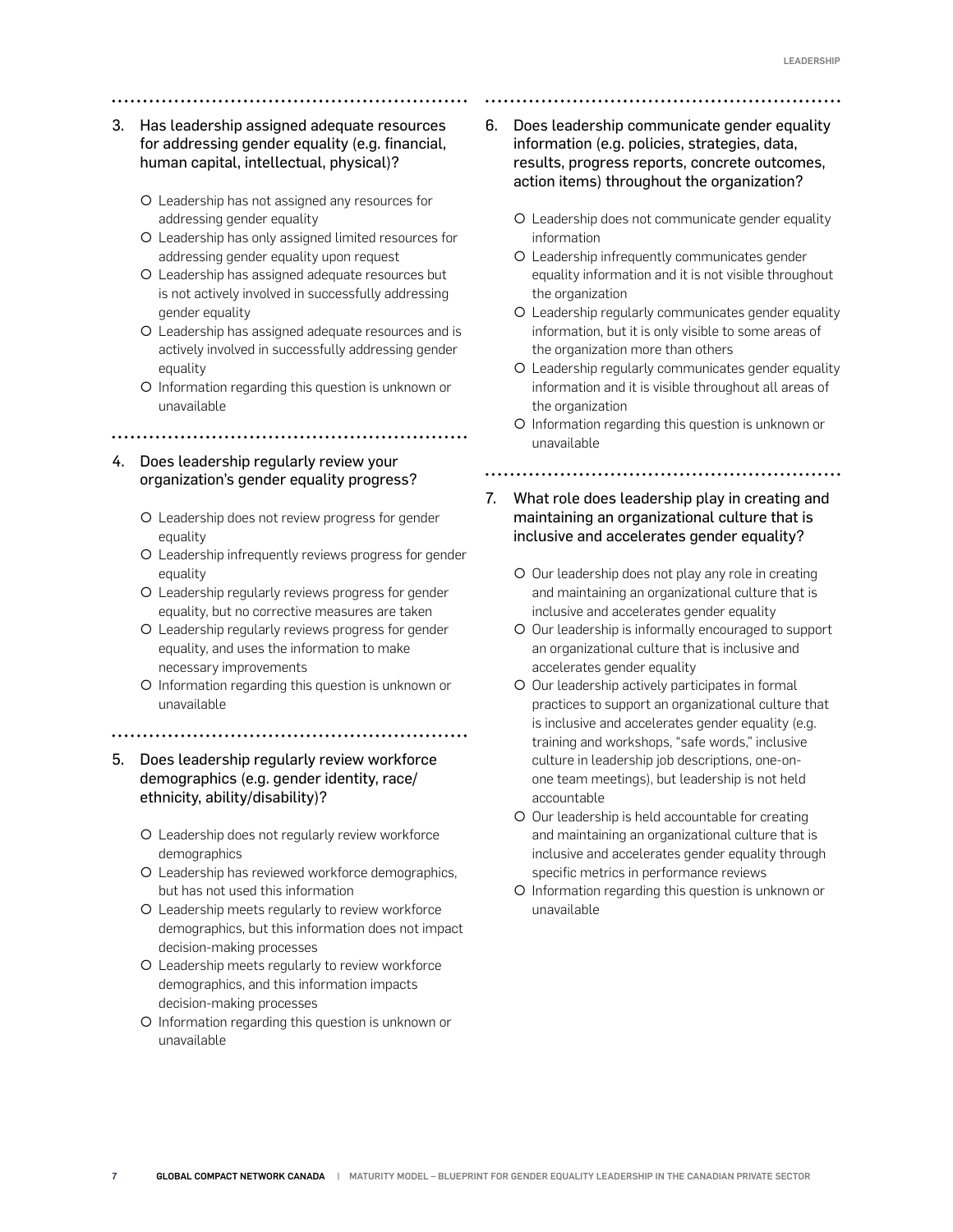- 8. How are leaders at all levels held accountable for gender equality results (e.g. performance reviews, incentives, rewards)?
	- { Our organization does not hold leaders accountable for gender equality results
	- { Our organization has gender equality goals to hold senior leadership accountable, but results are not included in their performance reviews
	- { Our organization includes gender equality results in performance reviews of all levels of leadership (i.e. from middle management to CEO), but these results are not linked to formal incentives, rewards, or penalties
	- { Our organization includes gender equality results in performance reviews of all levels of leadership (i.e. from middle management to CEO), and has linked formal incentives, rewards, or penalties to these results
	- { Information regarding this question is unknown or unavailable
	-

## 9. Has your organization implemented a gender equality strategy?

- { Our organization has not implemented a gender equality strategy
- { Our organization has implemented initiatives for gender equality, but not a specific strategy
- O Our organization has implemented an overarching gender equality strategy with corresponding systems, frameworks, accountability, policies, and processes needed to guide all gender equality efforts
- O Our organization has implemented an overarching gender equality strategy that has resulted in gender equality objectives becoming an embedded part of our business strategy and organizational culture
- { Information regarding this question is unknown or unavailable

## 10. How well is gender equality embedded within your business strategy?

- { Gender equality is not embedded within our organization
- { Gender equality is briefly mentioned within our business strategy and/or is part of compliance obligations
- { Gender equality clearly supports a key objective within our business strategy
- { Gender equality is a key objective within our business strategy or has become an integral part of our organization
- { Information regarding this question is unknown or unavailable

- 11. To what extent is UN Sustainable Development Goal 5 (Gender Equality) a priority for your organization?
	- O Our organization has not prioritized UN Sustainable Development Goal 5 (Gender Equality) in any capacity
	- O Our organization acknowledges the relevancy of UN Sustainable Development Goal 5 (Gender Equality) to our efforts for gender equality
	- O Our organization has identified the specific targets associated with UN Sustainable Development Goal 5 (Gender Equality) that are relevant to our efforts for gender equality
	- O Our organization measures the impacts of initiatives to address our targets associated with UN Sustainable Development Goal 5 (Gender Equality)
	- { Information regarding this question is unknown or unavailable

- 12. Has your organization signed on to the UN Women's Empowerment Principles to showcase commitment towards gender equality?
	- O Our organization has not signed on to the UN Women's Empowerment Principles
	- O Our organization is considering signing on to the UN Women's Empowerment Principles
	- { Our organization is a signatory of the UN Women's Empower Principles, but has not taken concrete action to fulfill these principles
	- O Our organization is a signatory of the UN Women's Empowerment Principles and has taken concrete action to fulfill these principles
	- { Information regarding this question is unknown or unavailable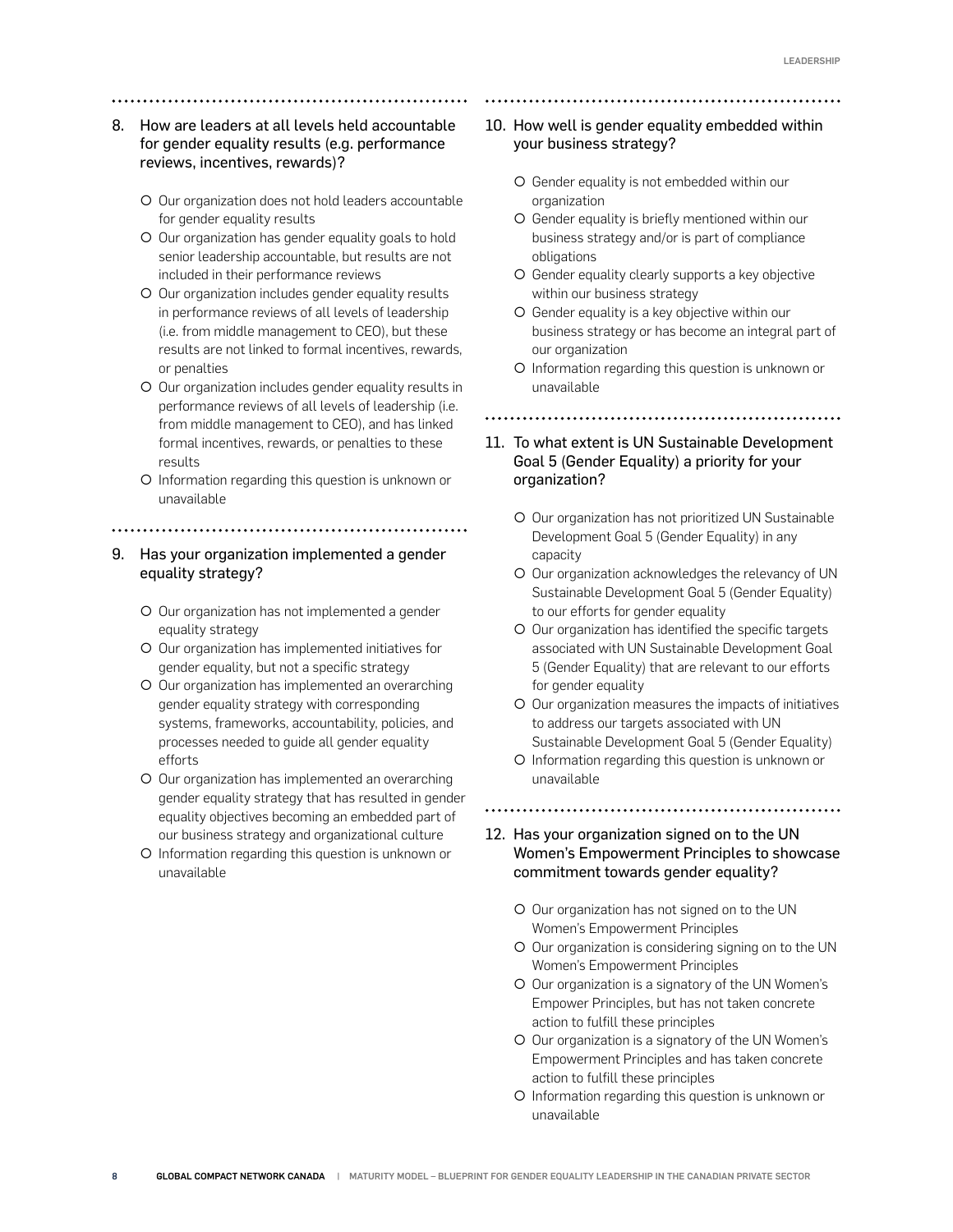- 13. Has your organization signed on to public commitment initiatives other than the UN Women's Empowerment Principles (e.g. Catalyst Accord 2022, 30% Club Canada, Paradigm for Parity, Equal by 30, Leadership Accord for Gender Diversity, 30 by 30, Minerva BC's Diversity Pledge)?
	- O Our organization has not signed on to any public commitment initiatives
	- O Our organization is considering signing on to public commitment initiative(s)
	- O Our organization has signed on to public commitment initiative(s), but has not taken concrete action to fulfill these commitments
	- O Our organization has signed on to other public commitment initiative(s) and has taken concrete action to fulfill these commitments
	- { Information regarding this question is unknown or unavailable

## 14. To what extent does your Board of Directors support the organization's gender equality efforts?

- { Our Board of Directors does not support the organization's gender equality efforts
- { Our Board of Directors is somewhat involved in supporting the organization's gender equality efforts (e.g. reviews information about gender equality implementation, meets with C-suite in charge of gender equality)
- O Our Board of Directors is considerably involved in supporting the organization's gender equality efforts (e.g. oversees management implementation of gender equality, regularly monitors gender equality metrics)
- O Our Board of Directors is deeply involved in supporting the organization's gender equality efforts (e.g. has committee responsible for the oversight of gender equality, aligned executive compensation to metrics)
- { Information regarding this question is unknown or unavailable

## 15. Has your Board of Directors established clear actions to demonstrate its own commitment to gender equality?

- { Our Board of Directors has not established any actions to demonstrate its commitment to gender equality
- O Our Board of Directors has acknowledged the importance of gender equality and/or has incorporated gender equality into its meeting agenda
- { Our Board of Directors has taken some actions for gender equality (e.g. recruitment practices, term limits, age limits, required experience criteria, advanced talent pipeline development, virtual meeting attendance)
- { Our Board of Directors has established a formal policy to ensure actions for gender equality are implemented (e.g. recruitment practices, term limits, age limits, required experience criteria, advanced talent pipeline development, virtual meeting attendance)
- { Information regarding this question is unknown or unavailable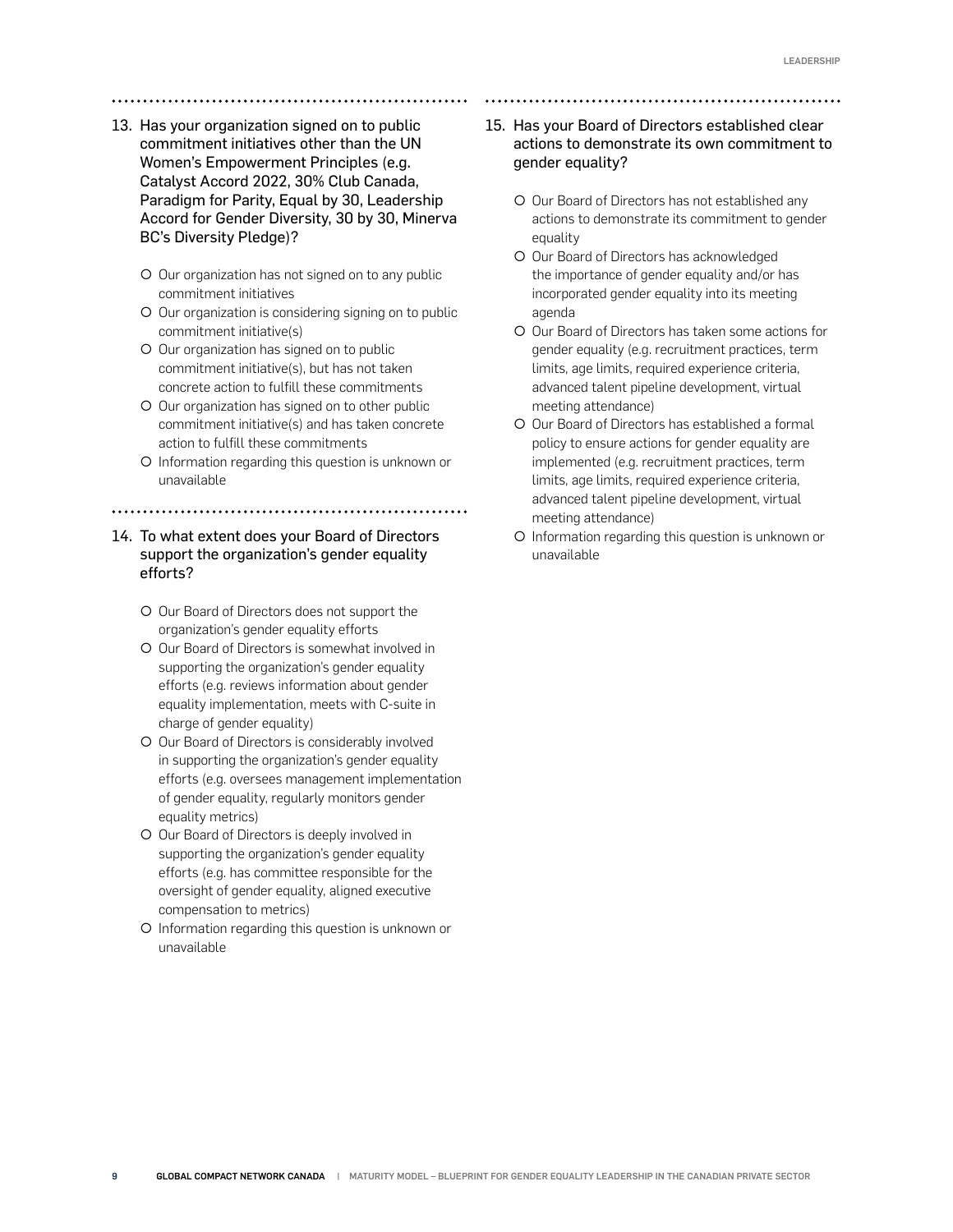## **INCLUSION**



Inclusion allows for gender equality in the workplace to be embedded in the long term and is the piece of the puzzle that makes employees feel valued, empowered, and part of the organization.

We have identified 12 attributes of an inclusive environment on the road towards gender equality:

- 1. Organizational Culture
- 2. Capacity Building and Awareness Raising
- 3. Intersectionality
- 4. Internal Communication
- 5. Closing Gender Wage Gaps
- 6. Recruitment, Retention, and Promotion
- 7. Career Development
- 8. Workplace Flexibility
- 9. Workplace Wellbeing and Safety
- 10. Marketing and Advertising
- 11. Supply Chain
- 12. Outreach Initiatives and Partnerships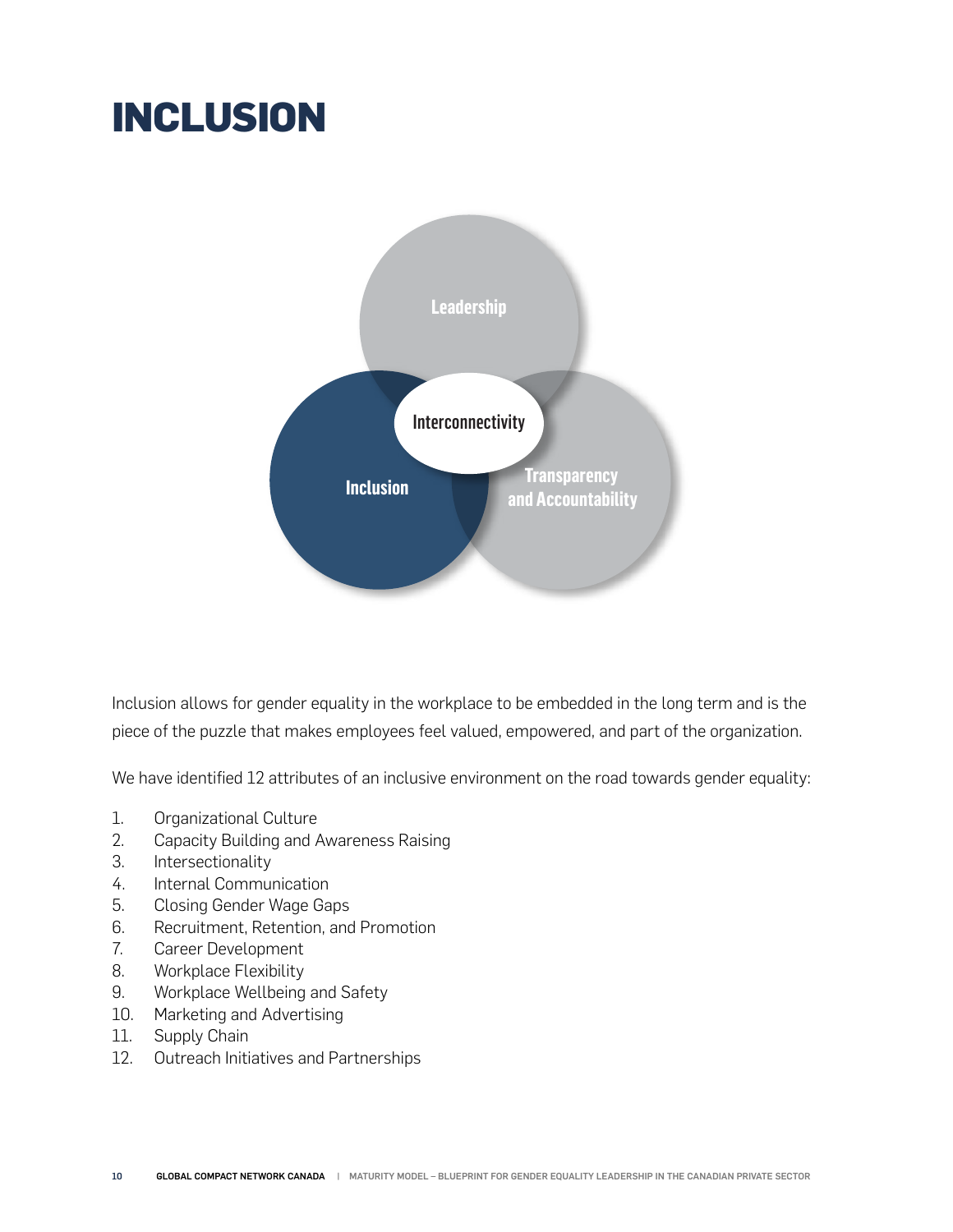## **ORGANIZATIONAL CULTURE**

Organizational culture comprises the different beliefs, values, attitudes, priorities, and purposes of businesses as well as the ways that these factors influence employees' experiences and behaviour in the workplace. An organization's culture can bind together diversity and inclusion efforts, both of which are crucial to the success of all gender equality attributes.

## 1. To what extent is your organizational culture aligned with the organization's approach to gender equality?

- { Our organizational culture is not aligned with the organization's approach to gender equality
- O Our organizational culture incidentally includes some elements that are aligned with the organization's approach to gender equality
- O Our organizational culture purposefully includes some elements that are aligned with the organization's approach to gender equality
- O Our organizational culture is fully aligned with the organization's approach to gender equality
- { Information regarding this question is unknown or unavailable
- 
- 2. What role do employees play in creating and maintaining an organizational culture that is inclusive and accelerates gender equality?
	- O Our employees do not play any role in creating and maintaining an organization culture that is inclusive and accelerates gender equality
	- O Our organization informally encourages employees to support an organizational culture that is inclusive and accelerates gender equality
	- { Our organization has adopted formal practices to encourage employees to support an organizational culture that is inclusive and accelerates gender equality (e.g. inclusive culture in employee job descriptions, share lived experiences, spotlight inclusive actions, celebrate employee diversity), but it does not hold employees accountable
	- O Our organization has included specific metrics in performance reviews to hold employees accountable for creating and maintaining an organizational culture that is inclusive and accelerates gender equality
	- { Information regarding this question is unknown or unavailable
- 3. How does your organization support its gender equality champions, change agents, and allies in creating and maintaining an organizational culture that is inclusive and accelerates gender equality?
	- O Our organization does not have gender equality champions, change agents or allies, or has them but does not have measures to support these individuals
	- O Our organization provides resources about creating and maintaining an organizational culture that is inclusive and accelerates gender equality that anyone, including gender equality champions, change agents, and allies can access
	- { Our organization provides resources and tools tailored to supporting its gender equality champions, change agents, and allies in creating and maintaining an organizational culture that is inclusive and accelerates gender equality
	- O Our organization provides resources and tools, and has implemented training tailored to supporting its gender equality champions, change agents, and allies in creating and maintaining an organizational culture that is inclusive and accelerates gender equality
	- { Information regarding this question is unknown or unavailable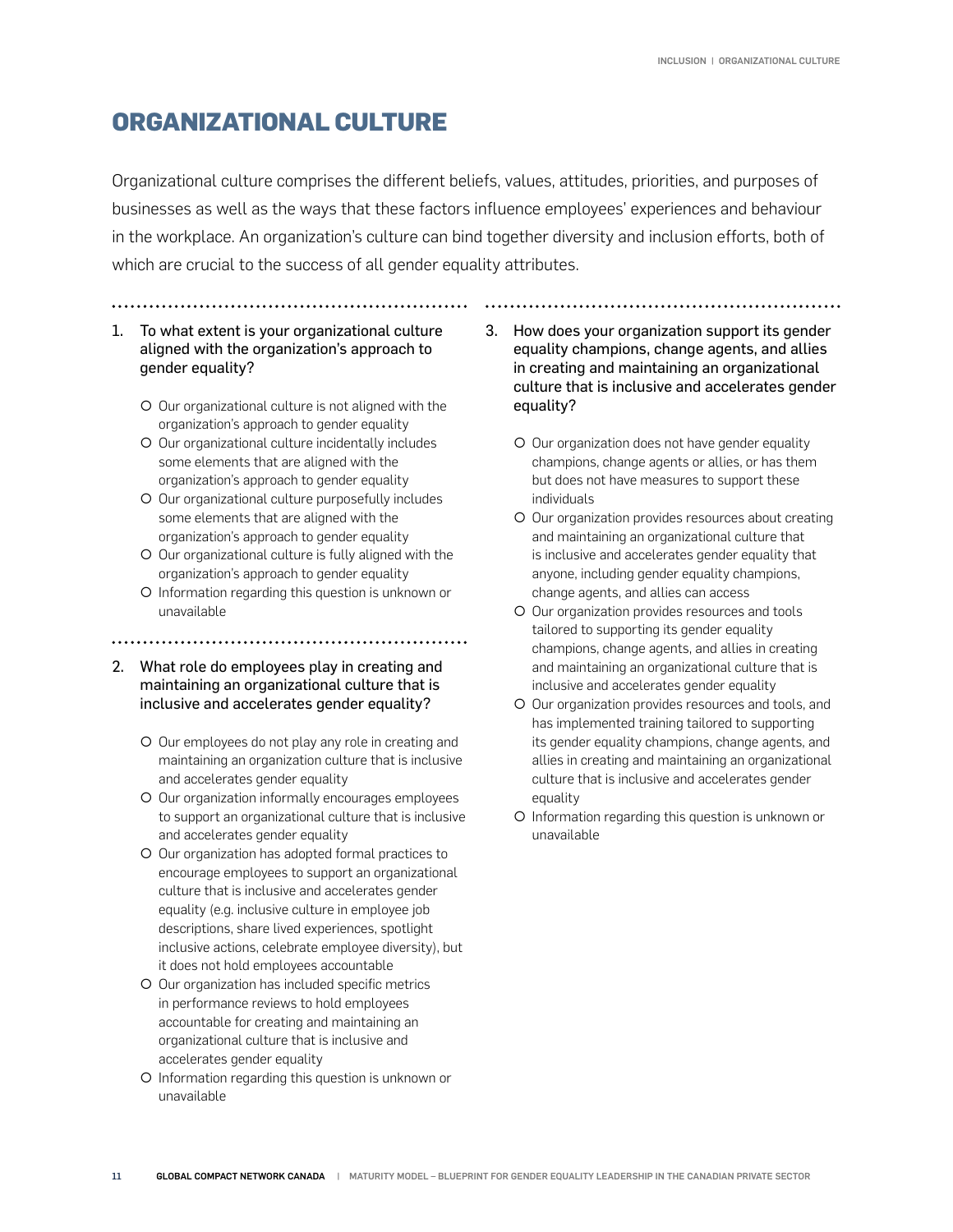## 4. How does your organization ensure that its culture responds to the needs of all employees with regards to gender equality?

- { Our organization has no measures in place to ensure its culture responds to the needs of all employees
- O Our organization accepts employee feedback to identify areas of improvement for its culture with regards to gender equality
- { Our organization encourages employee feedback about their experiences to make improvements to its culture with regards to gender equality
- O Our organization actively requests employee feedback – especially from underrepresented groups – about their experiences as well as expectations to ensure its culture responds to the needs of all employees with regards to gender equality
- { Information regarding this question is unknown or unavailable

## 5. How does your organization ensure respectful communication and interactions?

............................

- { Our organization does not have any measure in place to ensure respectful communication and interactions
- O Our organization promotes respectful communication and interactions, but does not have a formal code, a policy, or guidelines in place
- O Our organization has implemented a formal code, a policy, or guidelines for respectful communication and interactions that is available to all employees
- O Our organization ensures that everyone is informed and educated about the code, policy, or guidelines for respectful communication and interactions
- { Information regarding this question is unknown or unavailable
- 6. How does your organization ensure the use of gender-responsive language throughout its systems, processes, and documents in order to prevent bias, stereotypes, etc.?
	- { Our organization has no measure to ensure the use of gender-responsive language
	- O Our organization is committed to using genderresponsive language throughout its systems, processes, and documents to prevent bias, stereotypes, etc.
	- O Our organization has reviewed language use throughout its systems, processes, and documents to address bias, stereotypes, etc.
	- O Our organization regularly reviews language use throughout its systems, processes, and documents, and has mandated the use of gender-responsive language to prevent bias, stereotypes, etc.
	- { Information regarding this question is unknown or unavailable

- 7. Does your organization have clear, confidential reporting and remediation mechanisms that are responsive to the needs of different genders?
	- { Our organization has not implemented any reporting and remediation mechanisms
	- { Our organization has informal mechanisms for reporting and remediation that are available to any employee
	- { Our organization has formal mechanisms in place for clear, confidential reporting and remediation that are responsive to the needs of different genders
	- O Our organization has formal mechanisms in place for clear, confidential reporting and remediation that are responsive to the needs of different genders as well as other social identities (e.g. race/ ethnicity, sexual orientation, disability/ability, age)
	- { Information regarding this question is unknown or unavailable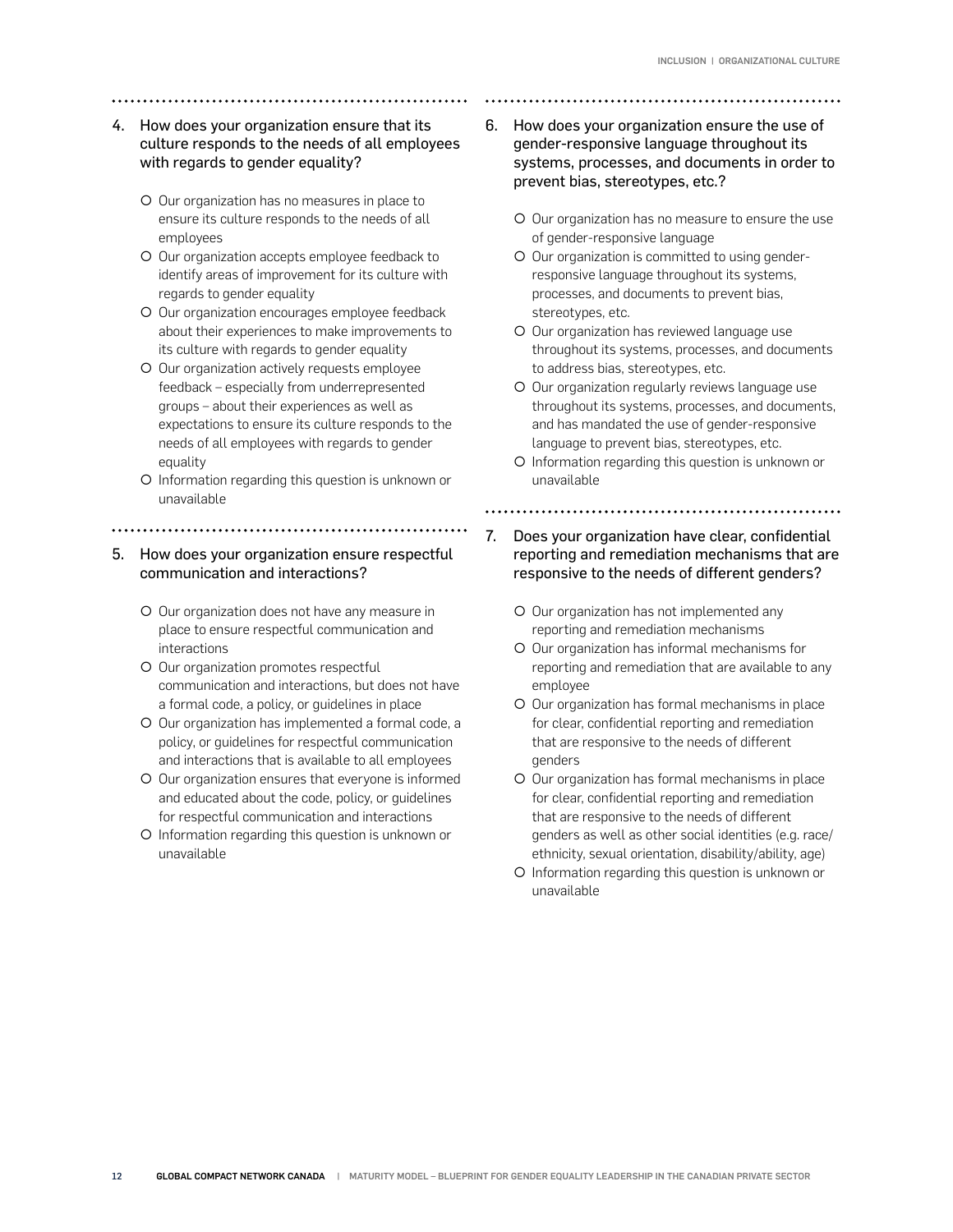## **CAPACITY BUILDING AND AWARENESS RAISING**

All employees must understand what gender equality is at a fundamental level, and be knowledgeable about, and responsive to, company policies, practices, and initiatives.

- 1. Does your organization offer awareness raising programs for gender equality (e.g. resources and information; workshops, speakers, inperson events; programming from expert organizations)?
	- { Our organization does not offer capacity building and awareness raising programs
	- { Our organization is planning to offer capacity building and awareness raising programs
	- O Our organization offers some capacity building and awareness raising programs that are available to all employees
	- { Employees are actively encouraged by leadership and management to use the capacity building and awareness raising programs offered by the organization
	- { Information regarding this question is unknown or unavailable
- 2. Does your organization offer formal capacity building programs for gender equality (e.g. training related to emotional intelligence, conscious and unconscious bias, gender stereotypes)?
	- O Our organization does not offer formal capacity building programs for gender equality
	- O Our organization is planning to offer formal capacity building programs for gender equality
	- { Our organization offers formal capacity building programs that are available to all employees
	- { Employees are actively encouraged by leadership and management to complete the formal capacity building programs offered by the organization
	- { Information regarding this question is unknown or unavailable
- 3. Has your organization created and shared resources with gender equality information specific to the organization (e.g. benefits of gender equality, action items, progress, outcomes)?
	- O Our organization does not share any gender equality information specific to the organization
	- O Our organization is planning to create and share resources with gender equality information specific to the organization
	- O Our organization has created and shared resources with information about gender equality specific to the organization
	- O Our organization regularly updates and shares resources with information about gender equality specific to the organization
	- { Information regarding this question is unknown or unavailable

- 4. Has your organization implemented programs that specifically engage men to ensure their awareness and capacity to support gender equality (e.g. Catalyst's MARC Leaders programming)?
	- O Our organization does not participate in or have programs that specifically engage men
	- O Our organization welcomes everyone to participate in capacity building and awareness raising programs
	- O Our organization actively encourages men to participate in all capacity building and awareness raising programs
	- O Our organization actively encourages men to participate in initiatives specifically directed to them to ensure their awareness and capacity to support gender equality
	- { Information regarding this question is unknown or unavailable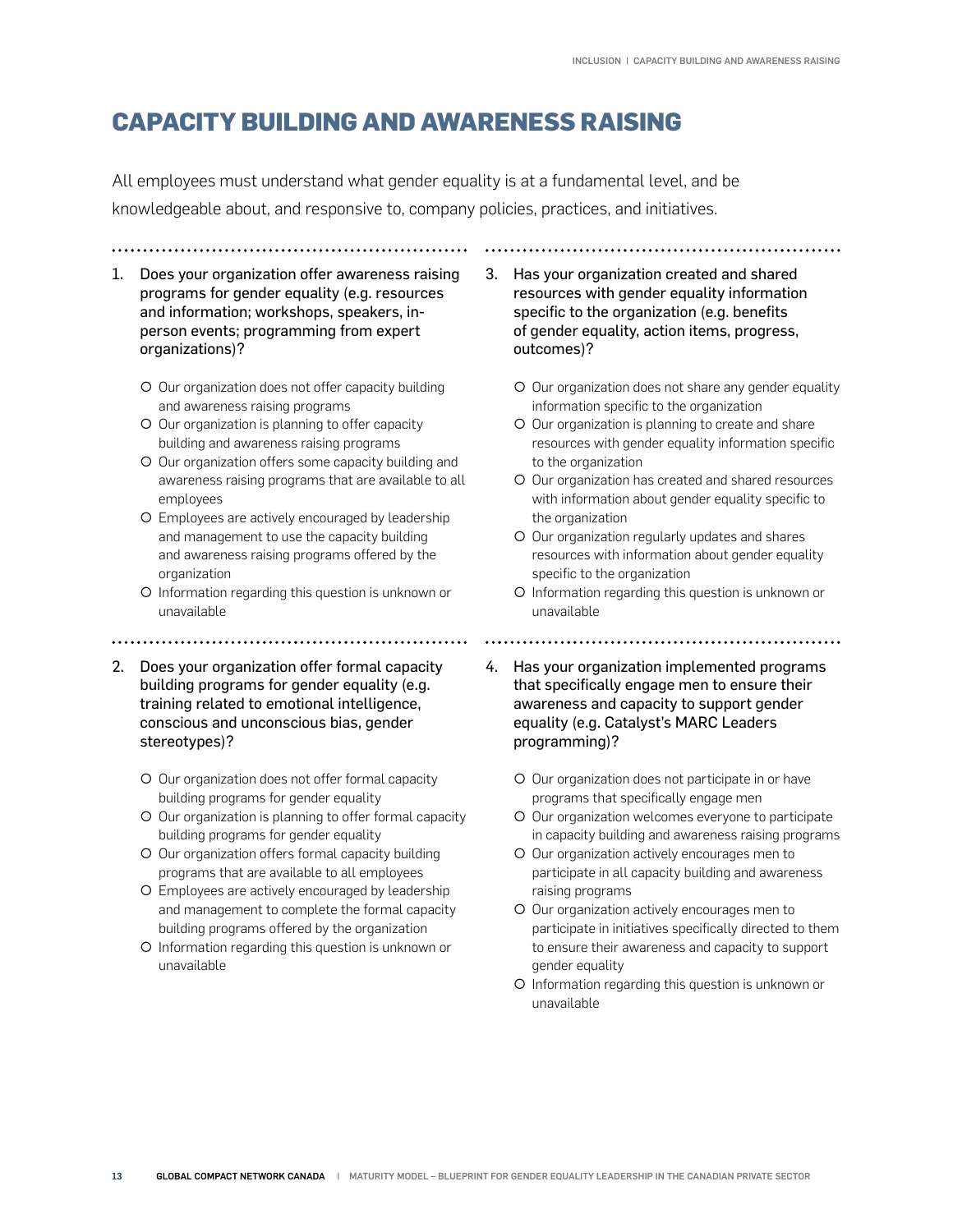## 5. How does your organization ensure that its capacity building and/or awareness raising programs respond to the needs of all employees?

- { Our organization has no measures in place to ensure these programs respond to the needs of all employees
- { Our organization accepts employee feedback to identify areas of improvement for these programs
- { Our organization encourages employee feedback about their experiences to make improvements to existing capacity building and awareness raising programs
- O Our organization actively requests employee feedback about their experiences as well as expectations to ensure that existing and future capacity building and awareness raising programs respond to the needs of all employees
- { Information regarding this question is unknown or unavailable
- 6. Does your organization evaluate the outcomes from capacity building and/or awareness raising programs?

- O Our organization does not evaluate outcomes from capacity building and/or awareness raising programs
- { Our organization evaluates immediate program outcomes (e.g. knowledge, skill acquisition, level of awareness)
- { Our organization evaluates immediate and intermediate program outcomes (e.g. changes in working practices, improved engagement, application of obtained knowledge)
- { Our organization evaluates immediate, intermediate, and long-term outcomes (e.g. implementation of new practices, increased support of gender equality strategy)
- { Information regarding this question is unknown or unavailable
- 7. Has your organization incorporated employee recognition and rewards to encourage and create awareness about inclusive practices and behaviours?
	- O Our organization does not use employee recognition and rewards to encourage inclusive practices and behaviours
	- { Our organization uses informal recognition and reward practices (e.g. words of encouragement, words of appreciation in front of the team)
	- O Our organization has an employee recognition and reward program that includes informal and formal practices usually led by executives (e.g. words of recognition, employee recognition wall)
	- { Our organization has an employee recognition and reward program that includes informal and formal practices where everyone is encouraged to recognize each other (e.g. newsletters, intranet messages, celebration of achievements events)
	- { Information regarding this question is unknown or unavailable

- 8. How does your organization ensure that all managers and/or team leaders are aware and have the capacity to support gender equality efforts within their teams?
	- O Our organization has not taken any steps to ensure that all managers and/or team leaders are aware or have the capacity to support gender equality efforts within their teams
	- { Our organization shares available tools and resources with managers and/or team leaders to help raise awareness and build their capacity to support gender equality efforts within their teams
	- { Our organization encourages managers and/or team leaders to use available tools, resources, and training sessions to help raise awareness and build their capacity to support gender equality efforts within their teams
	- O Our organization provides managers and/or team leaders with tailored tools, resources, and training to ensure they are aware and have the capacity to support gender equality efforts within their teams
	- { Information regarding this question is unknown or unavailable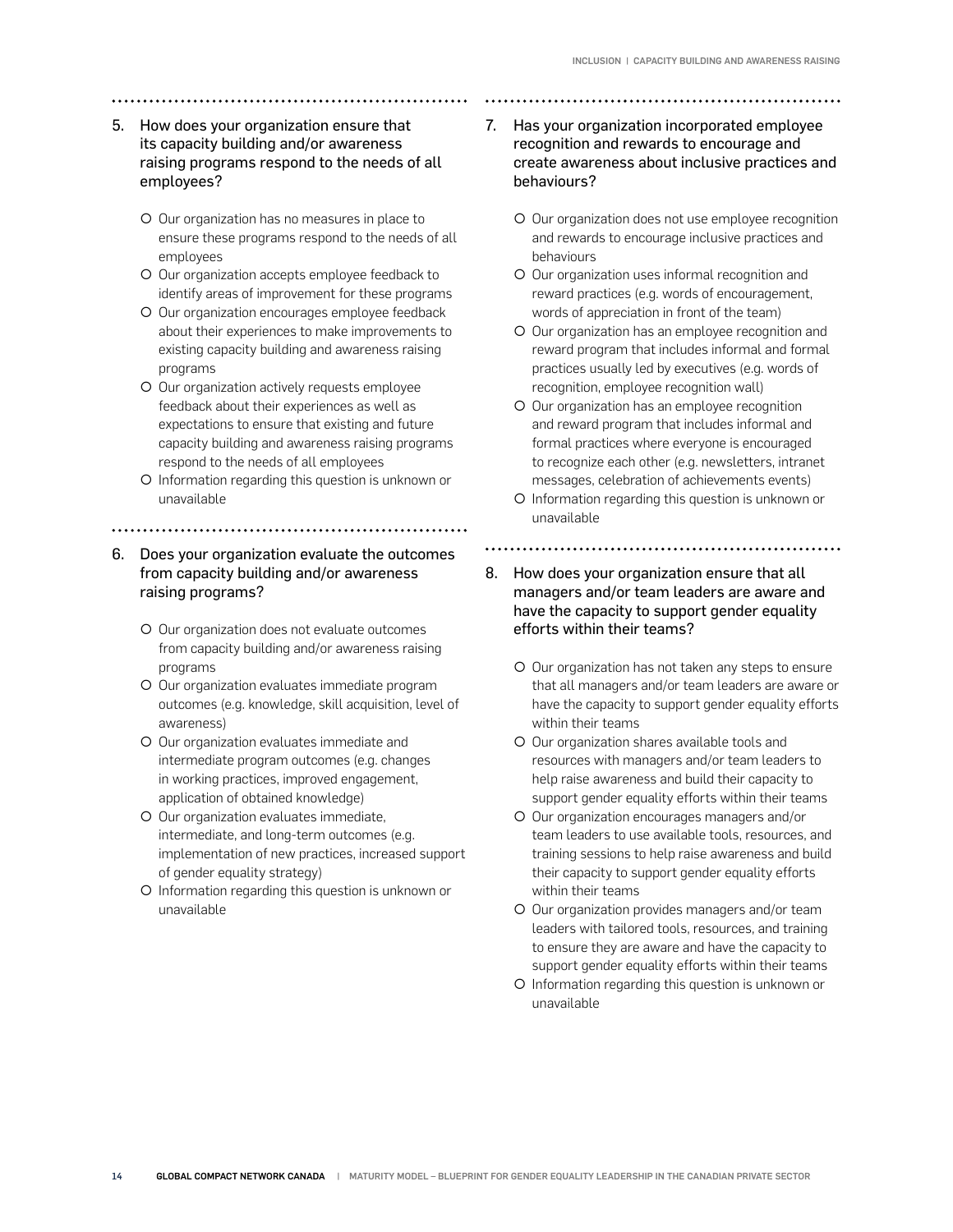- 9. How does your organization ensure that leadership (i.e. Board of Directors, CEO, senior leadership, senior management) gain an understanding of what gender equality should look like in the workplace?
	- O Our organization has not taken any steps to ensure that leadership gain an understanding of what gender equality should look like in the workplace
	- O Our organization shares available tools and resources with leadership to help them gain an understanding of what gender equality should look like in the workplace
	- O Our organization encourages leadership to use available tools, resources, and training sessions to help them gain an understanding of what gender equality should look like within their teams
	- O Our organization provides leadership with tailored tools, resources, and training to ensure they gain an understanding of what gender equality should look like within their teams
	- { Information regarding this question is unknown or unavailable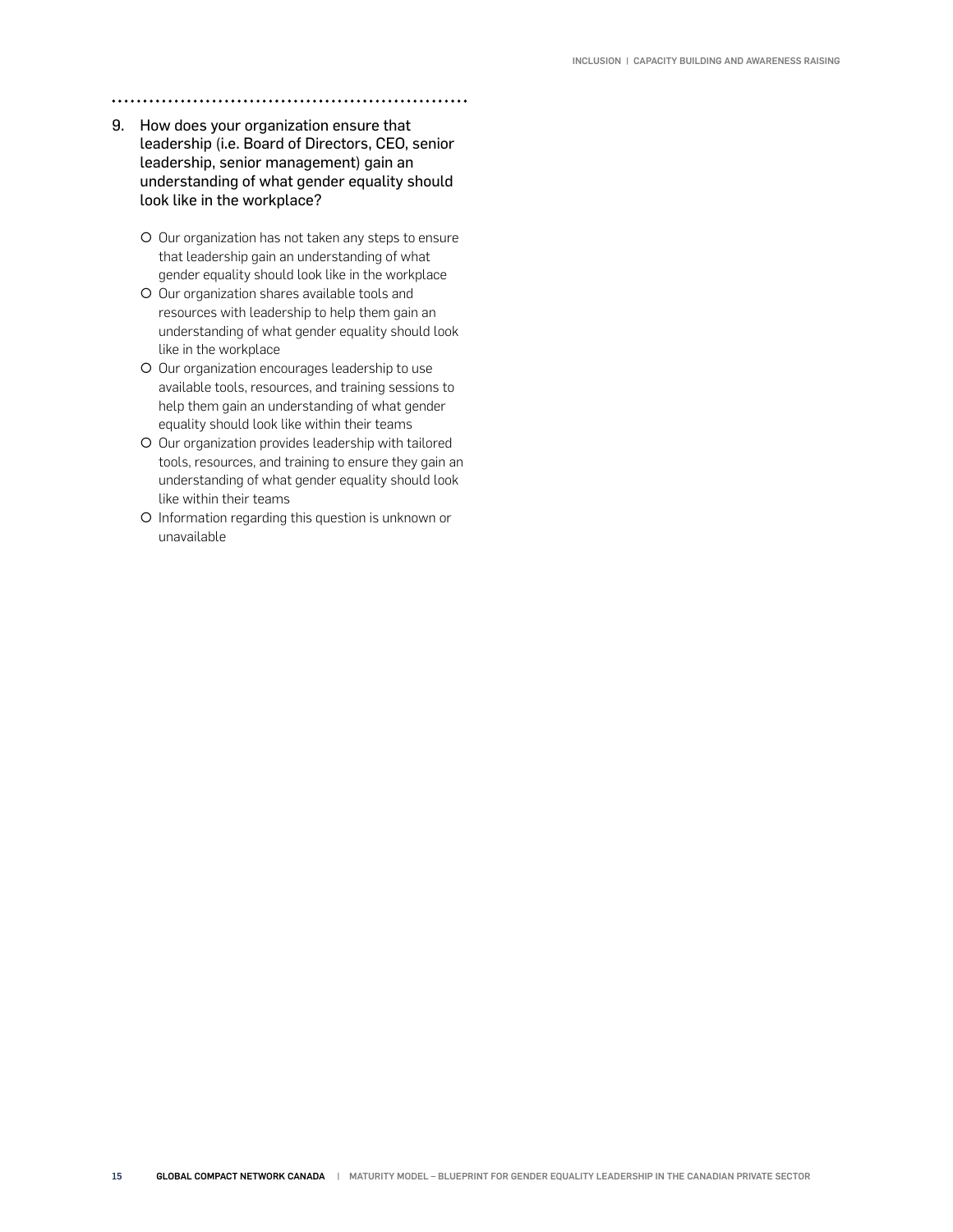## **INTERSECTIONALITY**

The term [intersectionality](https://www2.deloitte.com/insights/us/en/topics/talent/multidimensional-diversity.html) defines the notion that social identities, such as race, ethnicity, gender identity, biological sex, sexual orientation, age, socio-economic status, disability/ability, marital status, migration status, religion, and education, overlap and intersect in dynamic ways that shape each individual and their experiences. An organization's gender equality approach and initiatives require the recognition and integration of all intersectional identities in order to be truly inclusive.

- 1. Has your organization considered various social identities to design, plan, or implement its gender equality efforts?
	- O Our organization has not considered various social identities for designing, planning, or implementing its gender equality efforts
	- { Our organization mentions a few social identities when designing, planning, or implementing its gender equality efforts
	- O Our organization examines various social identities when designing, planning, or implementing its gender equality efforts
	- { Our organization actively involves groups of individuals of various social identities when designing, planning, or implementing its gender equality efforts
	- { Information regarding this question is unknown or unavailable
- 2. How does your organization ensure that all identities are acknowledged and equally supported in organizational programs, policies, initiatives, etc.?
	- { Our organization has no measures in place to ensure that all identities are acknowledged and equally supported
	- { Our organization accepts employee feedback to identify areas of improvement
	- O Our organization encourages employee feedback about their experiences to make improvements to existing organizational programs, policies, initiatives, etc.
	- $\circ$  Our organization actively requests employee feedback – especially reaching out to groups of individuals of various social identities – about their experiences as well as expectations to ensure that existing and future organizational programs, policies, initiatives, etc. acknowledge and equally support all identities
	- { Information regarding this question is unknown or unavailable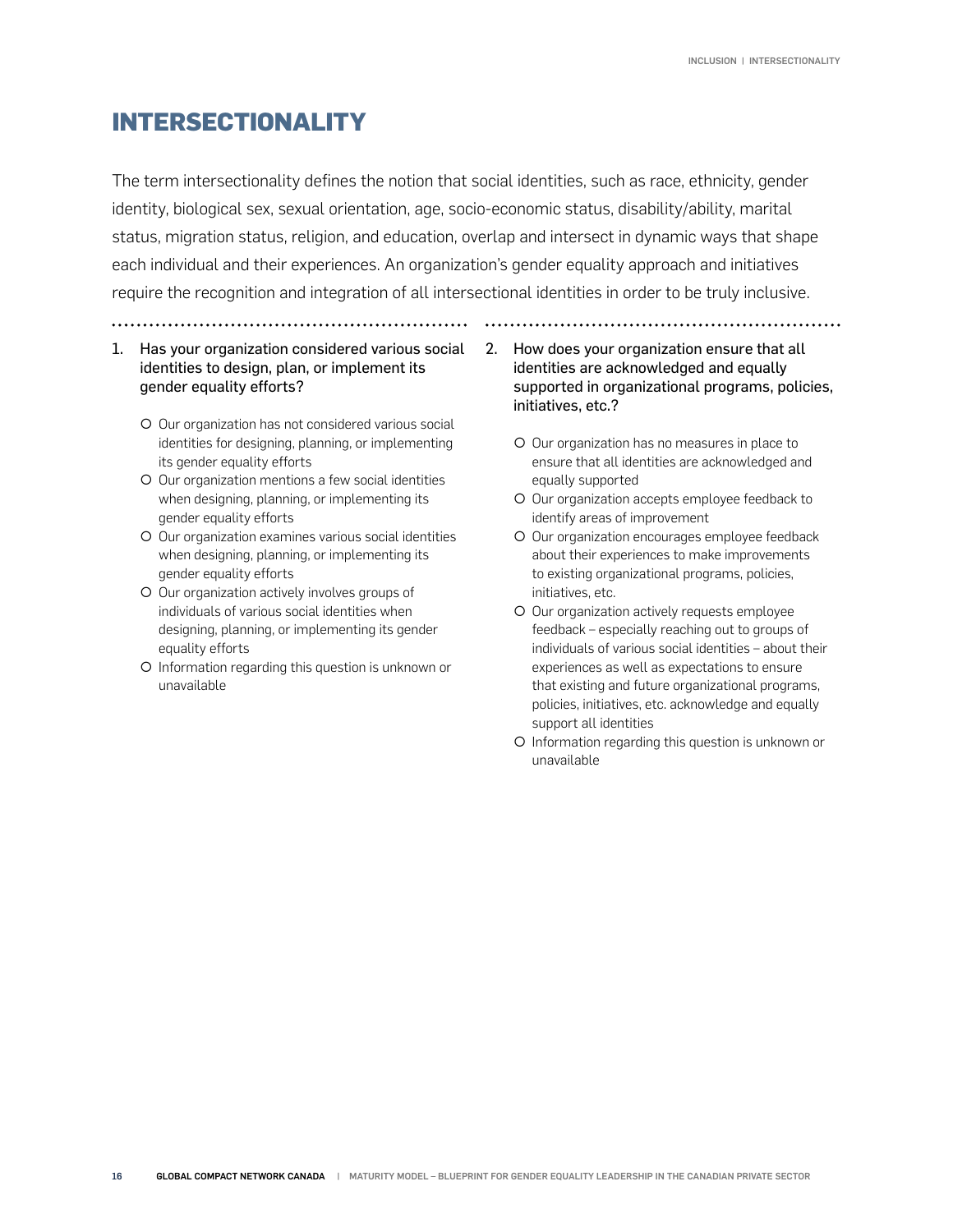## 3. How does your organization address intersectionality within its workers' rights policies (e.g. human rights, employee rights, or human resources policies)?

- { Our organization does not have any measures in place to address intersectionality within its workers' rights policies
- O Our organization vaguely mentions some intersectional factors within its workers' rights policies
- O Our organization clearly addresses intersectional factors within its workers' rights policies, but this information does not influence our decision making
- O Our organization clearly addresses intersectional factors within its workers' rights policies, and this information influences our decision making
- { Information regarding this question is unknown or unavailable

## 4. Has your organization analyzed how its policies may impact each gender as well as other social identities differently?

- O Our organization has not analyzed how any policies may impact each gender as well as other social identities
- O Our organization is considering analyzing how its policies may impact each gender as well as other social identities differently
- { Our organization has analyzed how its policies may impact each gender as well as other social identities differently to make improvements to existing policies
- { Our organization has analyzed all of its policies, and has incorporated gender and intersectionality analysis into the policy development process
- { Information regarding this question is unknown or unavailable

## 5. How does your organization ensure a common understanding of what intersectionality looks like within its workplace?

- { Our organization has not taken any steps to ensure a common understanding of what intersectionality looks like within its workplace
- O Our organization is considering providing general resources, information, or training sessions about intersectionality
- { Our organization provides general resources, information, or training sessions about intersectionality
- { Our organization actively involves groups of individuals of various social identities to incorporate their lived experiences into its resources, information, and training sessions
- { Information regarding this question is unknown or unavailable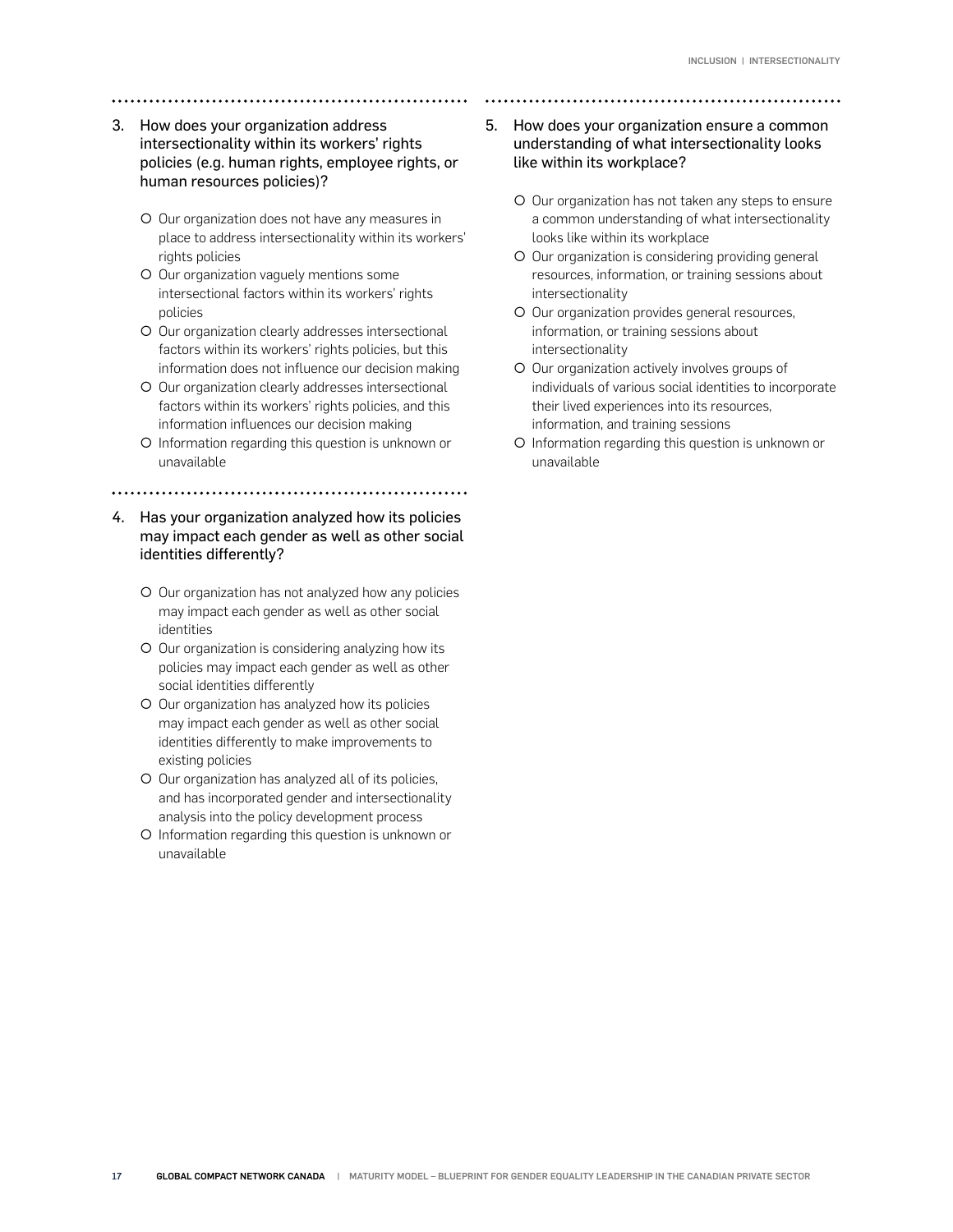## **INTERNAL COMMUNICATION**

Accurate, transparent, effective, and extensive internal communication is integral for the successful implementation of gender equality efforts and corresponding employee engagement.

- 1. Is there clear and ongoing internal communication that gender equality is a priority to your business?
	- { Our organization does not communicate any information about gender equality
	- { Our organization infrequently mentions gender equality in internal communications
	- O Our organization has internally declared that gender equality is a priority to its business
	- O Our organization discusses gender equality as a priority to its business in all general meetings
	- { Information regarding this question is unknown or unavailable
- 
- 2. Does your organization transparently communicate gender equality information (e.g. policies, strategies, data, results, progress reports, concrete outcomes, action items) to all employees?
	- O Our organization does not communicate any information about gender equality to employees
	- { Our organization only communicates gender equality information to relevant employees (e.g. human resources, diversity and inclusion, CEO, women's Employee Resource Groups)
	- { Our organization communicates gender equality information to all high-level employees (e.g. CEO, senior leadership, senior management)
	- { Our organization transparently communicates gender equality information to all employees throughout the organization
	- { Information regarding this question is unknown or unavailable

3. How does your organization ensure that gender equality information is visible to all employees?

- O Our organization has no measures to ensure gender equality information is visible to all employees
- O Our organization infrequently communicates gender equality information to all employees
- { Our organization regularly communicates gender equality information, but cannot ensure it is visible to all employees
- O Our organization regularly communicates gender equality information, and has ensured it is visible to all employees
- { Information regarding this question is unknown or unavailable
- 
- 4. How does your organization ensure all senior leaders are prepared to effectively communicate gender equality information to employees?
	- O Our organization has not taken any steps to ensure that senior leaders are prepared to effectively communicate gender equality information
	- { Our organization shares available tools and resources with all senior leaders to help them effectively communicate gender equality information
	- { Our organization encourages all senior leaders to use available tools and resources to help them effectively communicate gender equality information
	- O Our organization provides all senior leaders with tailored resources and training to ensure they gain an understanding of what gender equality should look like within their teams
	- { Information regarding this question is unknown or unavailable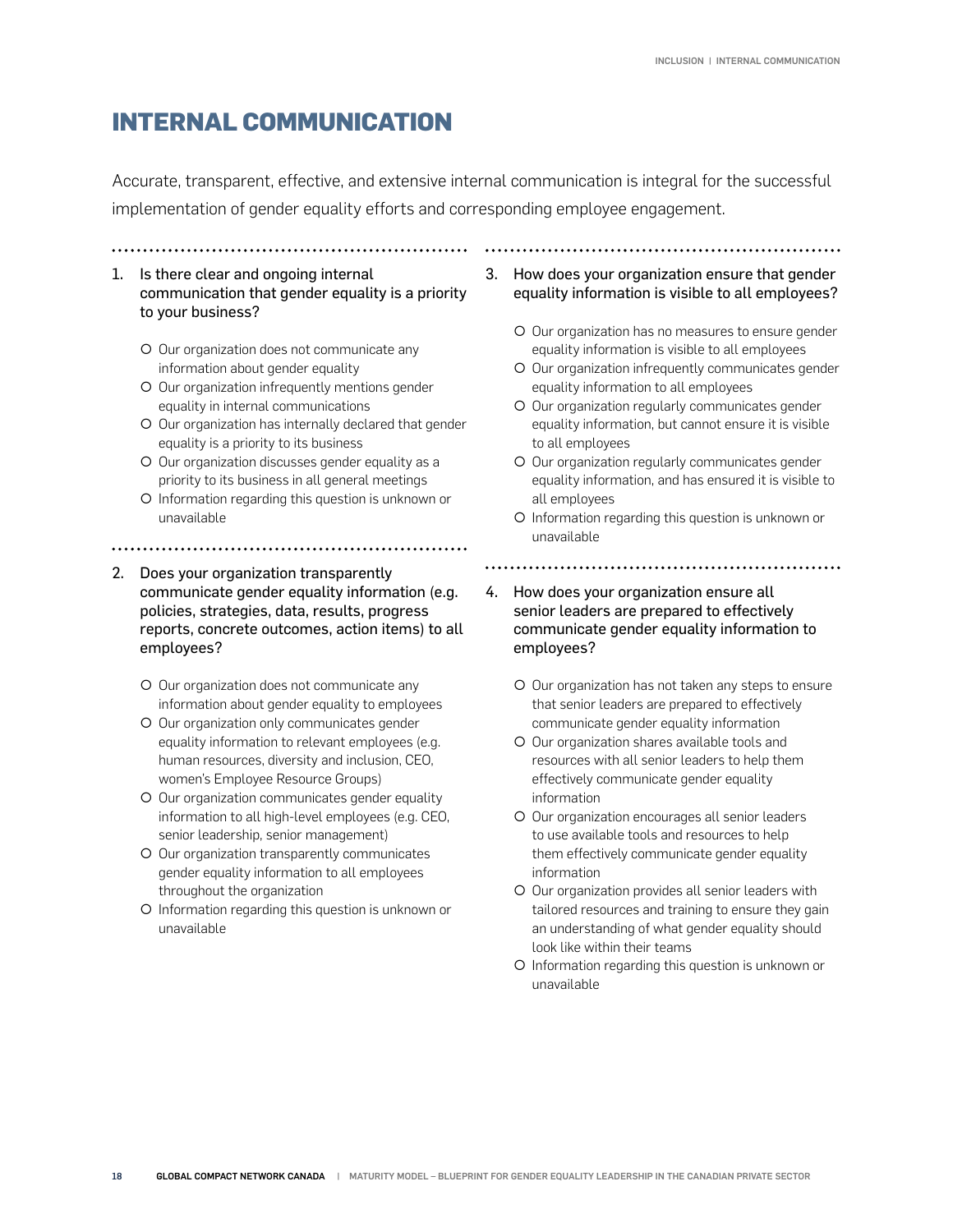#### 5. What methods does your organization use to communicate gender equality information to employees at all levels?

- { Our organization has no methods to ensure that employees at all levels access gender equality information
- O Our organization uses existing internal communication channels to spread messages about all strategies or initiatives, including gender equality information (e.g. news about gender equality in company newsletter, town halls, mass emails)
- O Our organization has implemented a gender equality communication plan, but this plan does not tailor messages to specific levels of employees (e.g. CEO message to all employees, speaker series with general topics)
- O Our organization has implemented a gender equality communication plan that includes key messages tailored to specific levels of employees (e.g. lived experiences campaigns for executives, workshops for managers, webinars for workforce)
- { Information regarding this question is unknown or unavailable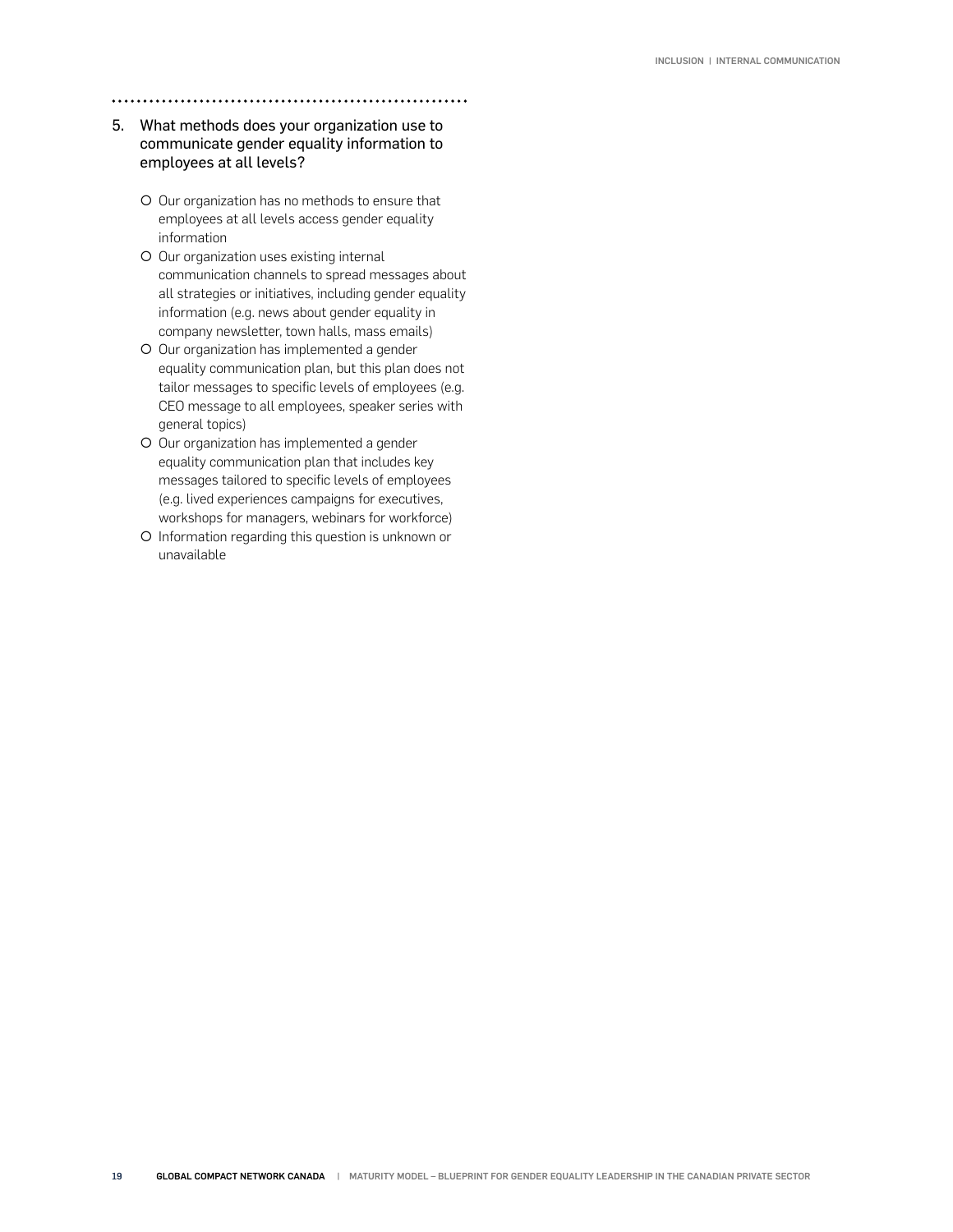## **CLOSING GENDER WAGE GAPS**

Organizations should incorporate the concept of *equal pay for equal work* and *equal pay for work of equal value* (or *pay equity*) and work towards eliminating the gender wage gap and its causes.

1. Has your organization identified its gender wage gap and its causes?

- O Our organization has not identified its gender wage gap or its causes
- O Our organization has identified our gender wage gap and its causes, and is committed to reducing them
- ${\circ}$  Our organization has identified our gender wage gap and its causes, and has implemented a policy for addressing them
- O Our organization has identified our gender wage gap and its causes, and has implemented a policy and a timeline for addressing them
- { Information regarding this question is unknown or unavailable
- 

## 2. To what extent is your CEO committed to reducing/eliminating the gender wage gap?

- { Our CEO has not expressed any commitment to reducing/eliminating the gender wage gap
- { Our CEO has internally expressed their commitment to reducing/eliminating the gender wage gap
- { Our CEO has expressed their commitment to reducing/eliminating the gender wage gap internally and externally
- O Our CEO has implemented actions that match their commitment to reducing/eliminating the gender wage gap
- { Information regarding this question is unknown or unavailable
- 3. How does your organization ensure that gender-based wage discrimination does not exist?
	- O Our organization has not taken any steps to ensure that gender-based wage discrimination does not exist

- { Our organization has assessed its compensation systems, benefits programs, and remuneration policies to identify and address any discriminatory practices
- O Our organization regularly reviews its compensation systems, benefits programs, and remuneration policies, and has taken corrective measures to eliminate any discriminatory practices
- { Our organization has established a system of periodic reviews of its compensation systems, benefits programs, and remuneration policies to ensure no new discriminatory practices emerge
- { Information regarding this question is unknown or unavailable

- 4. Does your organization have an *equal pay for equal work* and *pay equity* policy or equivalent?
	- { Our organization does not have a remuneration policy that addresses any aspects of pay inequity
	- { Our organization has a remuneration policy that includes a commitment to avoiding wage discrimination or pay inequities, but does not have a specific *equal pay for equal work* and *pay equity*  policy
	- { Our organization has an *equal pay for equal work*  policy or a *pay equity* policy, but our policy does not address both *equal pay for equal work* and *pay equity*
	- O Our organization has successfully developed and implemented an *equal pay for equal work and pay equity* policy, or an equivalent policy that addresses both *equal pay for equal work* and *pay equity*
	- { Information regarding this question is unknown or unavailable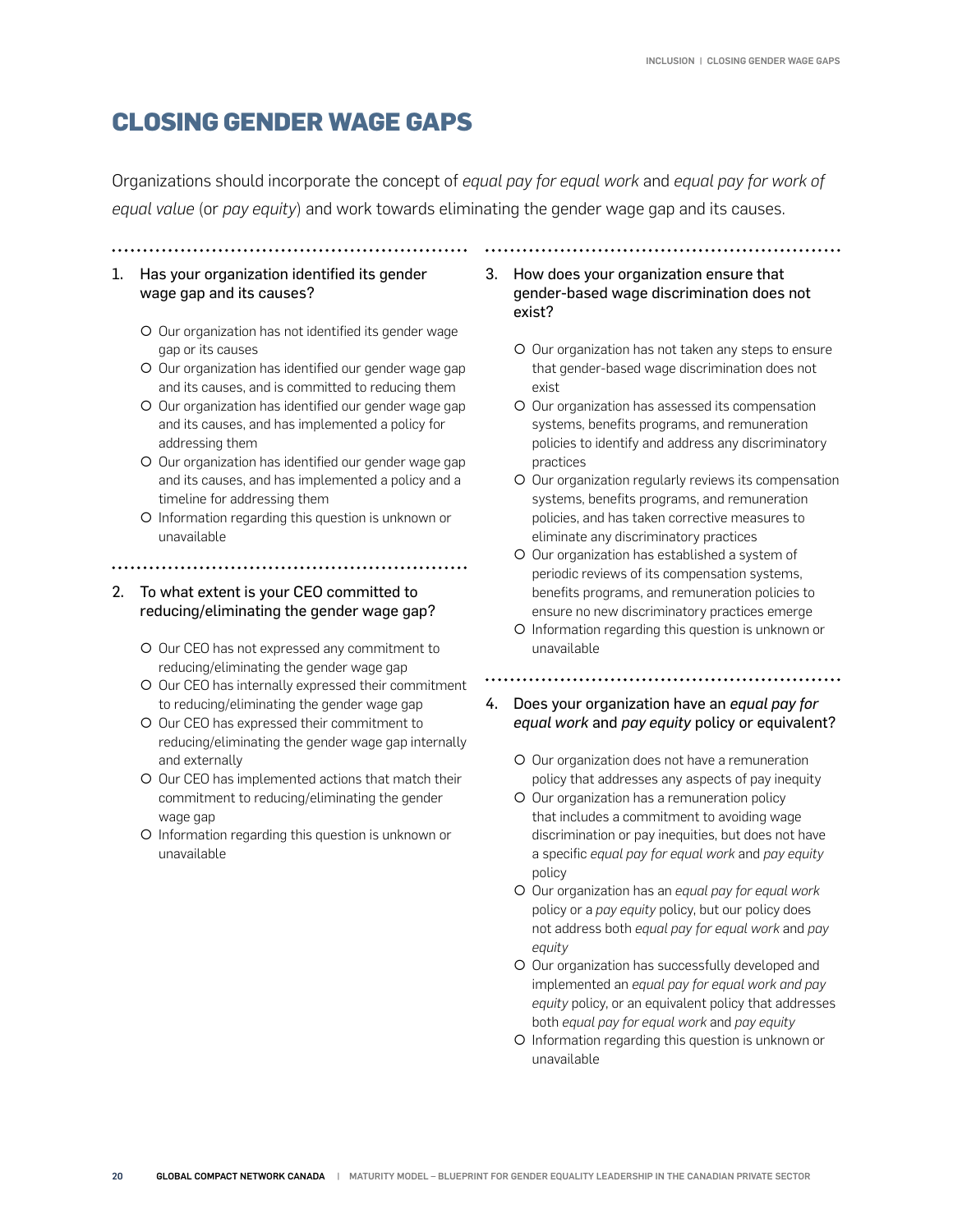- 5. How does your organization ensure that *pay equity* is addressed?
	- { Our organization does not have any measure to ensure that *pay equity* is addressed
	- O Our organization is in the process of developing an action plan to address *pay equity*
	- O Our organization has a team or accountable party with appropriate authority and resources responsible for achieving specific and measurable *pay equity* targets
	- O Our organization has a team or accountable party led by senior leadership that is responsible for achieving specific and measurable *pay equity* targets
	- { Information regarding this question is unknown or unavailable

## 6. Is your organization compliant with relevant *equal pay for equal work* and *pay equity* legislation?

- O Our organization does not proactively comply with *equal pay for equal work* and *pay equity* legislation
- { Our organization has identified the requirements of *equal pay for equal work* and *pay equity* legislation and has committed to becoming compliant before a complaint is filed or a regulatory audit is commenced
- O Our organization has taken all the steps necessary for *pay equity* compliance (i.e. classify jobs by gender, assess the value of jobs in a gender neutral way, compare the wages of female jobs to those of comparable male jobs, and adjust the underpaid female jobs) in accordance with the timeframes set out in the relevant *equal pay for equal work* and *pay equity* legislation
- O Our organization regularly reviews its compensation systems to ensure ongoing compliance with *equal pay for equal work* and *pay equity* legislation to take into account changes to the composition of its workforce and changes to the work being performed in the organization
- { Information regarding this question is unknown or unavailable
- 7. Does your organization publish gender wage gap data in public corporate reports or filings?
	- O Our organization does not have any gender wage gap data or has the data but does not publish it in corporate reports as it is not legislated to file this information
	- O Our organization includes gender wage gap data in corporate filings as it is legislated to do so
	- { Our organization is planning or has started including some gender wage gap data in publicly available reports although it is not legislated to do so
	- O Our organization includes detailed gender wage gap data in publicly available reports although it is not legislated to do so
	- { Information regarding this question is unknown or unavailable
		-
- 8. Does your organization share gender wage gap data in internal reports?
	- O Our organization does not have gender wage gap data or has the data but does not share it in internal reports
	- O Our organization shares gender wage gap data in internal reports with relevant groups or stakeholders (e.g. senior leadership, governance, or shareholder reports)
	- O Our organization is planning or has started including some gender wage gap data in internal reports that are available to all high-level employees (e.g. CEO, senior leadership, senior management)
	- O Our organization includes detailed gender wage gap data in internal reports that are available to all employees
	- { Information regarding this question is unknown or unavailable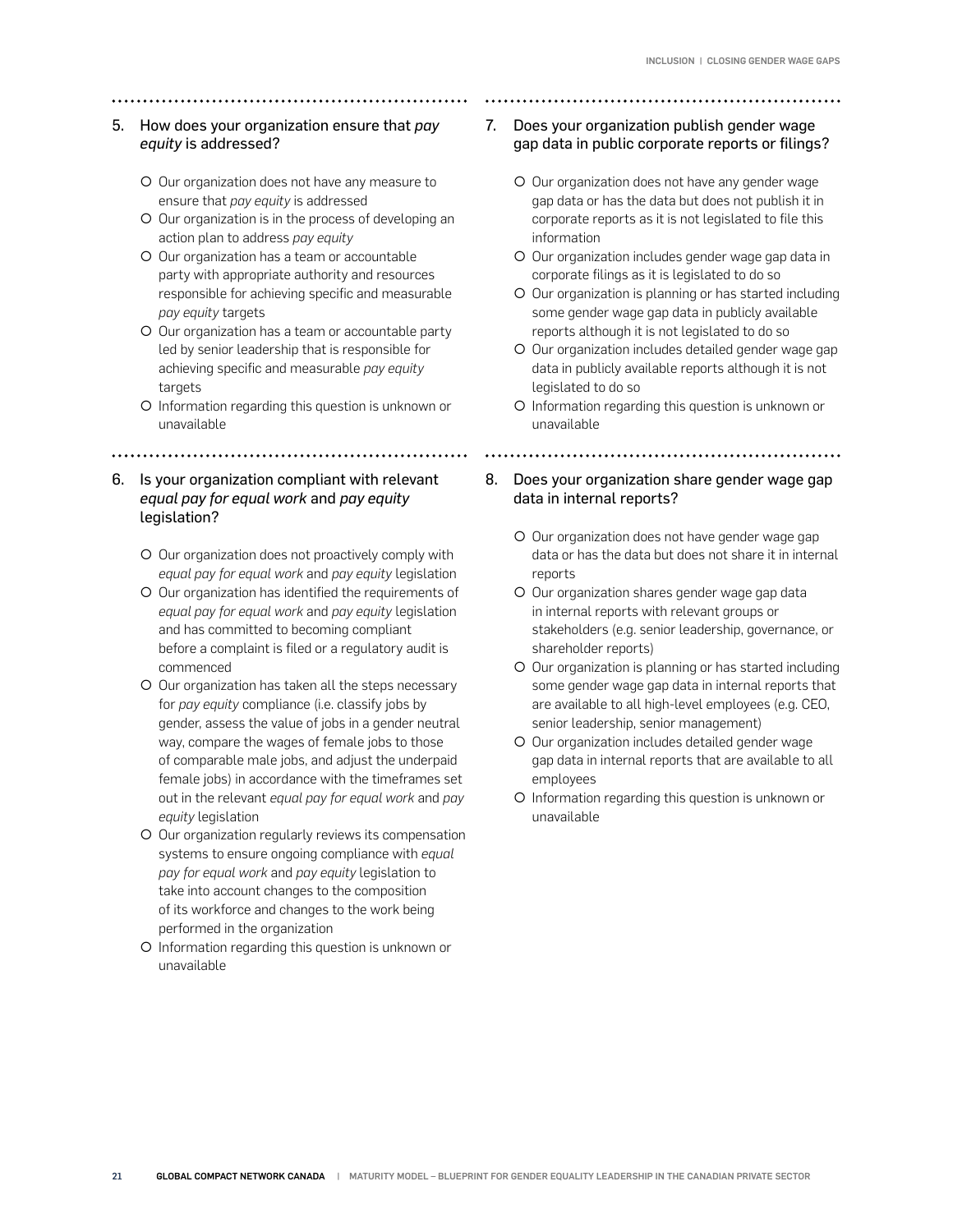## **RECRUITMENT, RETENTION, AND PROMOTION**

Organizations must have policies and practices in place that increase the number of women at all levels of the pipeline and advance all genders' participation in non-traditional careers or industries to ensure an equitable distribution of labour.

- 1. Does your organization have recruitment practices or policies that are genderresponsive?
	- O Our organization does not have gender-responsive recruitment practices or policies
	- { Our organization is developing or committed to develop gender-responsive recruitment practices or policies
	- O Our organization has gender-responsive recruitment practices or policies in place but there is no enforcement or update
	- O Our organization has gender-responsive recruitment practices or policies that are well enforced and regularly updated
	- { Information regarding this question is unknown or unavailable

- 2. Does your organization have recruitment practices to encourage more women to apply for open positions (e.g. promote openings within women's professional networks or associations, use industry-specific job boards or career fairs, recruit from a broad range of universities or educational institutions)?
	- { Our organization does not have any practices to encourage more women to apply for open positions
	- O Our organization has recruitment practices that welcome all qualified applicants for open positions
	- O Our organization has recruitment practices aimed to encourage diverse applicants, including women
	- { Our organization has recruitment practices aimed to proactively attract more women applicants in addition to practices aimed at attracting diverse applicants
	- { Information regarding this question is unknown or unavailable

3. Does your organization have recruitment practices to encourage all genders to apply for open positions in non-traditional careers (e.g. promote openings within professional networks or associations, use specific job boards or career fairs, recruit from a broad range of universities or educational institutions)?

- O Our organization does not have any practices to encourage different genders to apply for open positions in non-traditional careers
- { Our organization has recruitment practices that welcome all qualified applicants regardless of the role
- { Our organization has recruitment practices aimed to encourage different genders to apply for open positions in non-traditional careers
- { Our organization has recruitment practices aimed to proactively attract underrepresented genders to apply for open positions in non-traditional careers
- { Information regarding this question is unknown or unavailable

- 4. Does your organization perform a gender analysis of its jobs and roles to reduce bias and discrimination in job descriptions (e.g. review skills qualifications, language use, role titles)?
	- O Our organization has not performed a gender analysis of its jobs or roles
	- O Our organization is committed to analyzing its jobs and roles to reduce bias and discrimination in job descriptions
	- { Our organization has performed a gender analysis of its jobs and roles to reduce bias and discrimination in job descriptions
	- O Our organization regularly performs a gender analysis its of jobs and roles, and has incorporated gender analysis into the job description process
	- { Information regarding this question is unknown or unavailable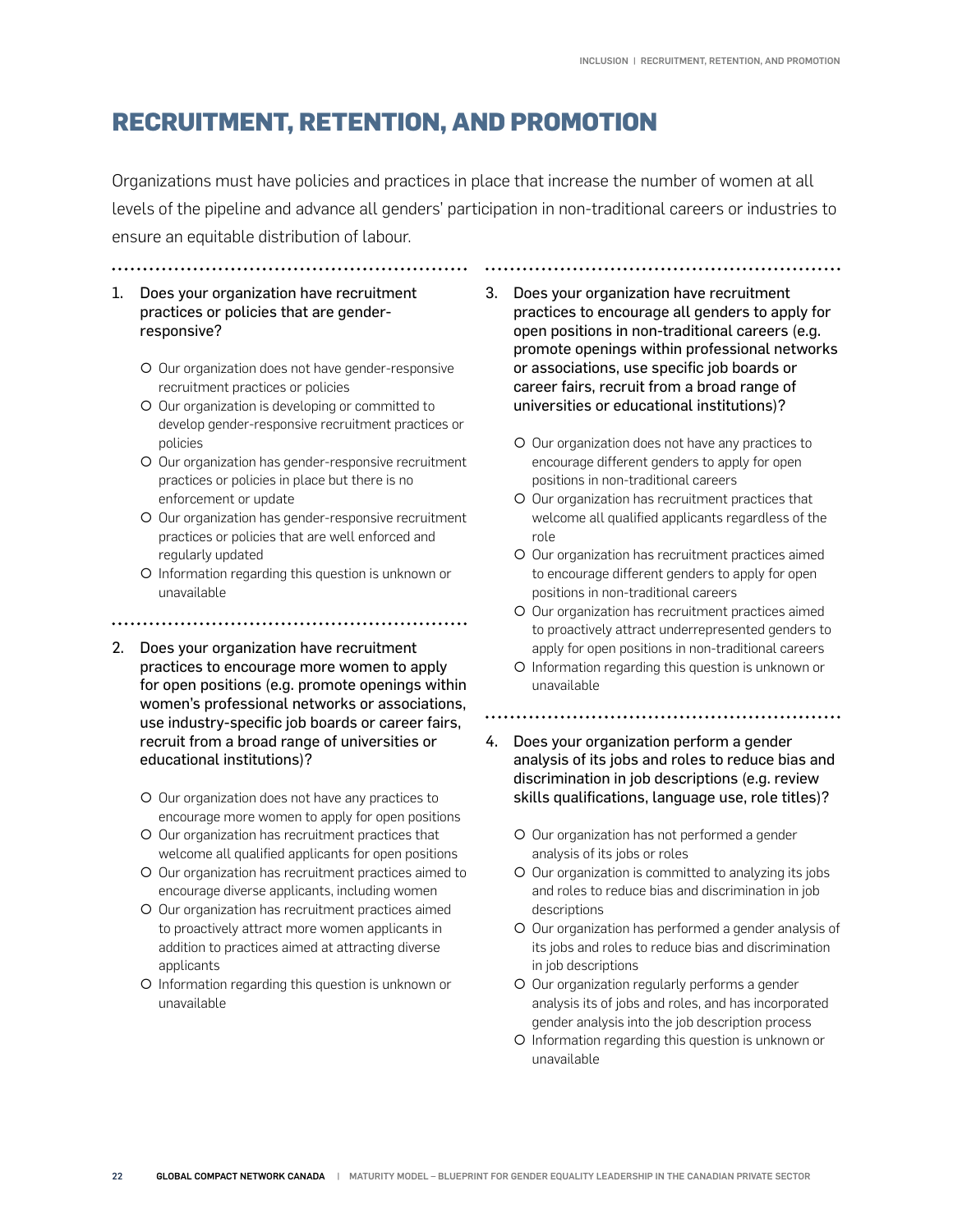## 5. How does your organization address bias, discrimination, and stereotypes in its recruiting, screening, and hiring processes?

- { Our organization does not have measures to address bias, discrimination, and stereotypes in its recruiting, screening, and hiring processes
- O Our organization is planning to review or is currently reviewing its recruiting, screening, and hiring processes, but has not implemented any formal measures to address bias, discrimination, and stereotypes
- { Our organization has reviewed its recruiting, screening, and hiring processes, and has encouraged employees involved in these processes to be mindful of bias, discrimination, and stereotypes
- { Our organization regularly reviews its recruiting, screening, and hiring processes, and has implemented formal measures to address and prevent bias, discrimination, and stereotypes (e.g. training, checklist criteria, standard interview scripts and questionnaires, diverse committees, process reports)
- { Information regarding this question is unknown or unavailable

#### 

- 6. How does your organization address bias, discrimination, and stereotypes in its performance reviews and promotion or succession processes?
	- { Our organization does not have measures to address bias, discrimination, and stereotypes in its performance reviews and promotion or succession processes
	- ${\circ}$  Our organization is planning to review or is currently reviewing its performance reviews and promotion or succession processes, but has not implemented any formal measures to address bias, discrimination, and stereotypes
	- { Our organization has reviewed its performance reviews and promotion or succession processes, and has encouraged employees involved in these processes to be mindful of bias, discrimination, and stereotypes
	- O Our organization regularly reviews its performance reviews and promotion or succession processes, and has implemented formal measures to address and prevent bias, discrimination, and stereotypes (e.g. training, checklist criteria, standard interview scripts and questionnaires, diverse committees, process reports)
	- { Information regarding this question is unknown or unavailable
- 7. How does your organization ensure that employees of all genders have equal development and advancement opportunities?
	- O Our organization has no measures to ensure equal development and advancement opportunities
	- { Our organization is committed to providing equal development and advancement opportunities to employees of all genders, but has not taken any concrete action
	- { Our organization ensures that identified highpotential employees of all genders use career development and advancement tools (e.g. training, mentorship, sponsorship, career plans)
	- O Our organization ensures gender balance when identifying high-potential employees and provides them with career development and advancement tools (e.g. training, mentorship, sponsorship, career plans)
	- { Information regarding this question is unknown or unavailable

- 8. How does your organization ensure that all employees are aware of available development and advancement opportunities?
	- O Our organization does not take action to ensure all employees are aware of available development and advancement opportunities
	- { Our organization has resources and information available to any employee upon request and/or provides them upon employment with information about available development and advancement opportunities
	- O Our organization actively communicates available development and advancement opportunities to all employees using several methods (e.g. workshops, emails, intranet)
	- { Our organization requests all managers or team leaders to regularly communicate and encourage available development and advancement opportunities to all employees within their teams
	- { Information regarding this question is unknown or unavailable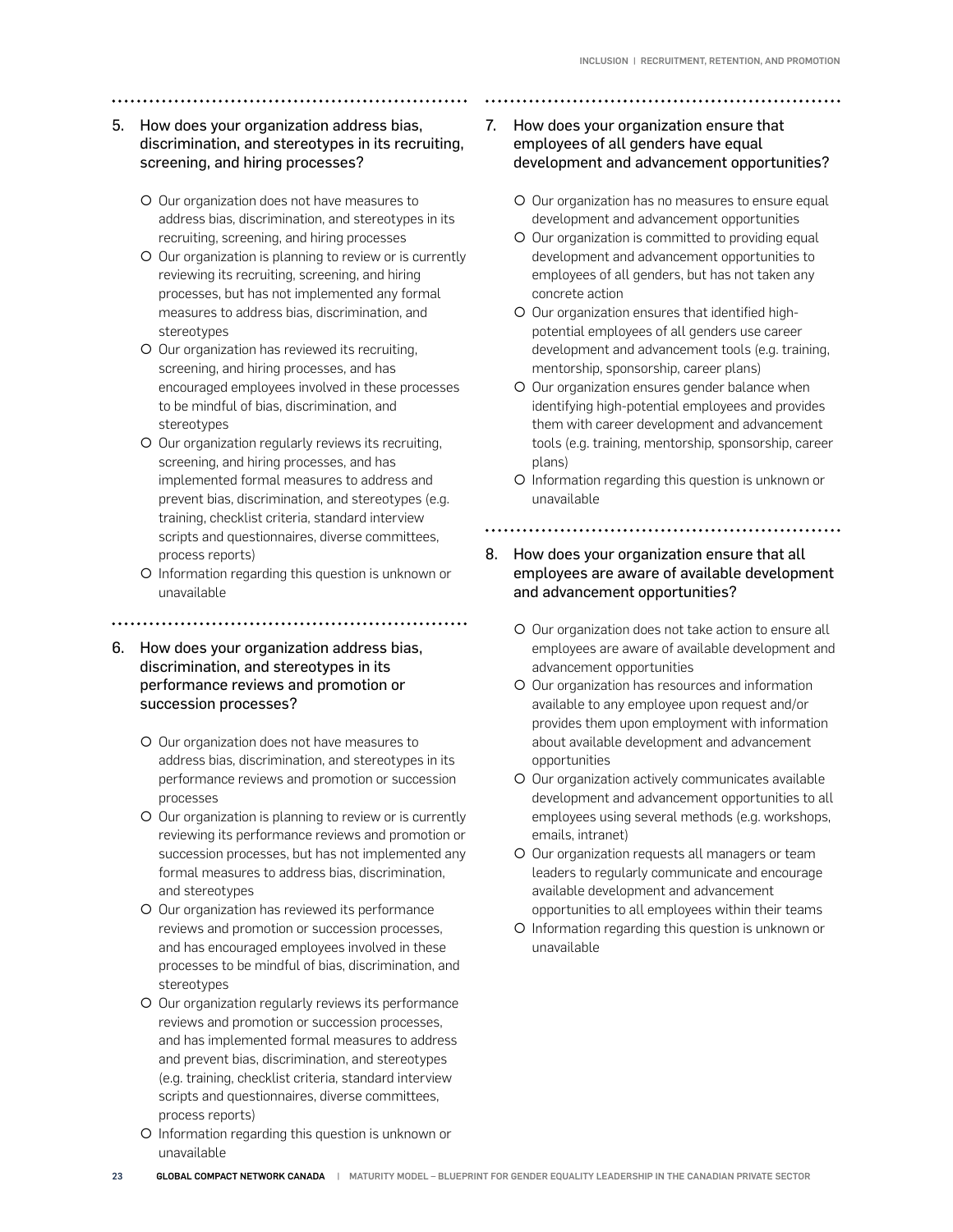## 9. Does your organization track recruitment, hiring, attrition, or promotion rates by gender?

- { Our organization does not track recruitment, hiring, attrition, or promotion rates by gender
- { Our organization tracks recruitment, hiring, attrition, or promotion rates, but not by gender
- { Our organization tracks recruitment, hiring, attrition, or promotion rates by gender across the organization as a whole
- { Our organization tracks recruitment, hiring, attrition, and promotion rates by gender across all organizational units (e.g. teams, departments, functions) and organizational levels (e.g. senior leadership, middle management, workforce)
- { Information regarding this question is unknown or unavailable

## 10. Does your organization track recruitment, hiring, attrition, or promotion history by gender?

- O Our organization does not track recruitment, hiring, attrition, or promotion history
- { Our organization tracks recruitment, hiring, attrition, or promotion history, but not by gender
- { Our organization tracks recruitment, hiring, attrition, or promotion history by gender across the organization as a whole
- { Our organization tracks recruitment, hiring, attrition, and promotion history by gender across all organizational units (e.g. teams, departments, functions) and organizational levels (e.g. senior leadership, middle management, workforce)
- { Information regarding this question is unknown or unavailable

#### 11. Does your organization track attrition and promotion rates following pregnancy/maternity and parental leave?

- { Our organization does not track attrition or promotion rates following pregnancy/maternity and parental leave
- O Our organization tracks some of this information across the organization as a whole
- { Our organization tracks attrition and promotion rates following pregnancy/maternity and parental leave across the organization as a whole
- O Our organization tracks attrition and promotion rates following pregnancy/maternity and parental leave across all organizational units (e.g. teams, departments, functions) and organizational levels (e.g. senior leadership, middle management, workforce)
- { Information regarding this question is unknown or unavailable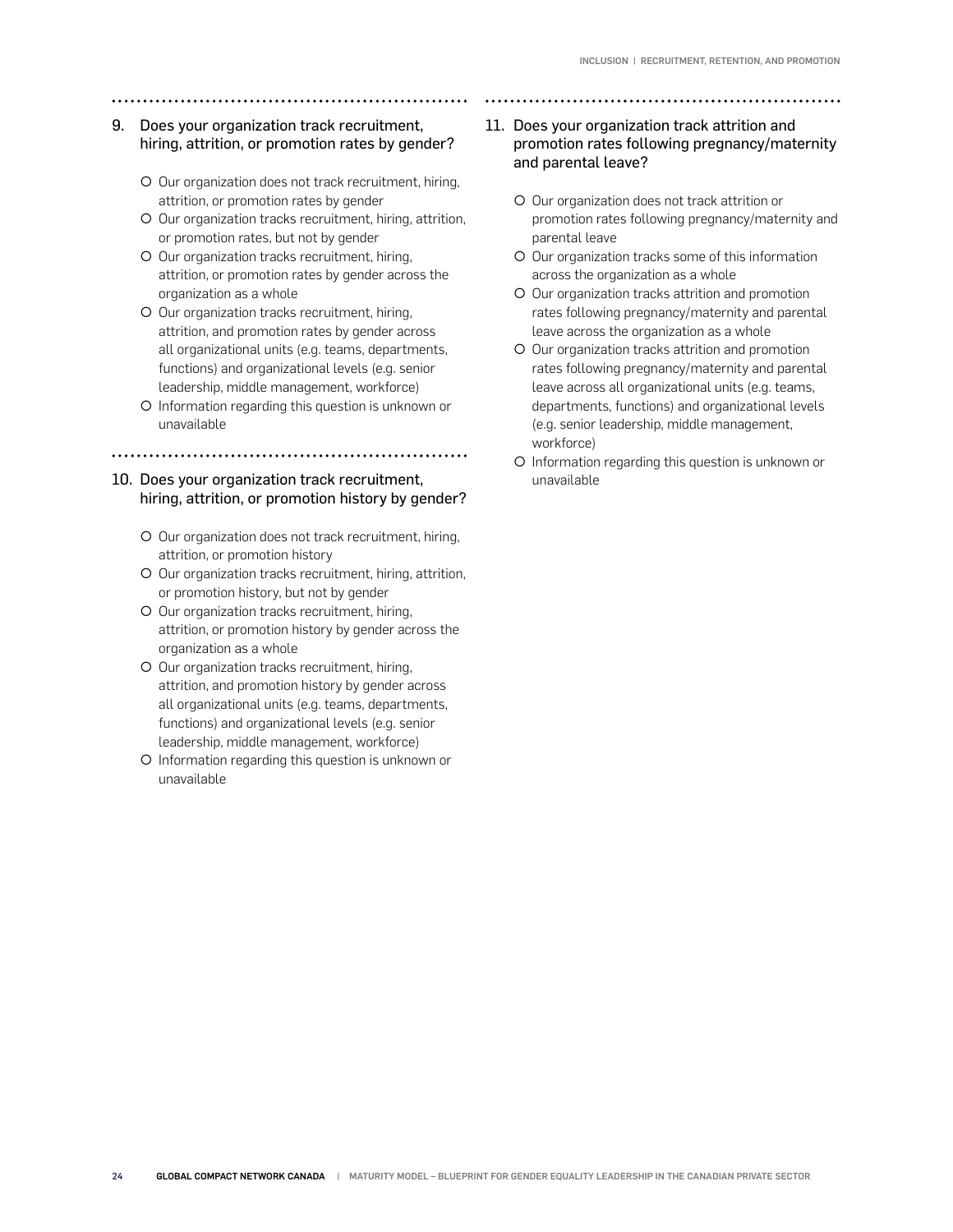## **CAREER DEVELOPMENT**

Approaching opportunities for career development, specifically mentorship and sponsorship, from a gender-responsive perspective greatly influences women's ability to succeed at work.

..........................

- 1. Does your organization offer mentorship programs?
	- O Our organization does not offer mentorship programs
	- O Our organization has informally adopted or is considering adopting mentorship programs
	- { Our organization has formal mentorship programs that are available to all employees, but these programs have only been adopted in some organizational units (e.g. teams, departments, functions)
	- { Our organization has formal mentorship programs, and ensures these programs are adopted organization-wide in all units (e.g. teams, departments, functions)
	- { Information regarding this question is unknown or unavailable

- 2. Does your organization offer sponsorship programs?
	- O Our organization does not offer sponsorship programs
	- O Our organization has informally adopted or is considering adopting sponsorship programs
	- O Our organization has formal sponsorship programs that are available to all employees, but these programs have only been adopted in some organizational units (e.g. teams, departments, functions)
	- O Our organization has formal sponsorship programs, and ensures these programs are adopted organization-wide in all units (e.g. teams, departments, functions)
	- { Information regarding this question is unknown or unavailable
- 3. Does your organization offer career development programs other than mentorship or sponsorship (e.g. training, networking, Employee Resource Groups)?
	- O Our organization does not offer career development programs
	- { Our organization has informally adopted or is considering adopting career development programs
	- { Our organization has formal career development programs that are available to all employees
	- { Our organization has formal career development programs, and ensures these programs are actively supported and communicated by leadership and management throughout the organization
	- { Information regarding this question is unknown or unavailable

- 4. How does your organization ensure that all career development programs respond to the needs of all employees?
	- { Our organization has no measures in place to ensure career development programs respond to the needs of all employees
	- O Our organization accepts employee feedback to identify areas of improvement for these programs
	- { Our organization encourages feedback from all employees about their experiences to make improvements to existing career development programs
	- O Our organization actively requests feedback from all employees – especially reaching out to women of all backgrounds – about their experiences as well as expectations to ensure that existing and future career development programs respond to their needs
	- { Information regarding this question is unknown or unavailable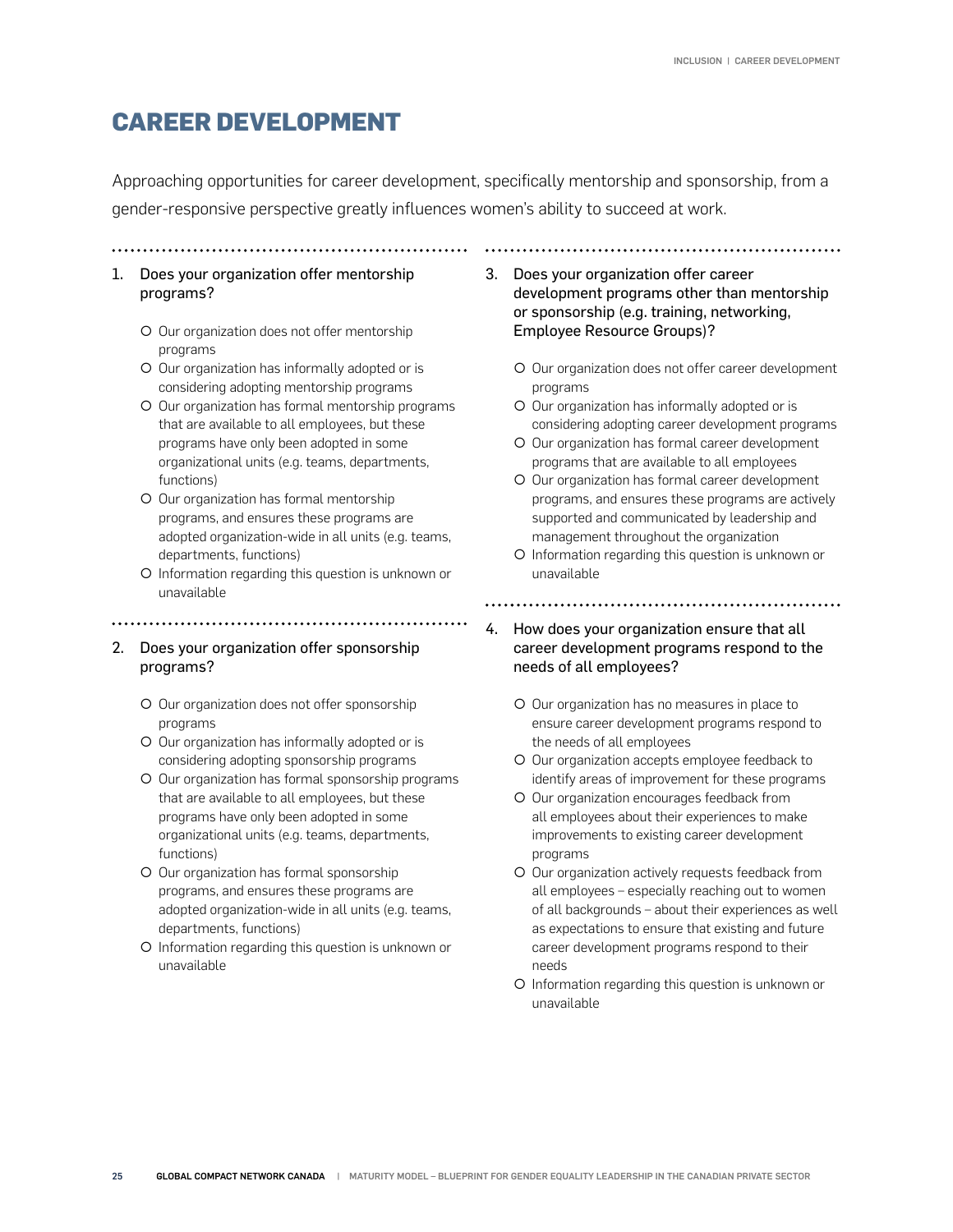- 5. Does your organization evaluate the outcomes from career development programs by gender to determine how they impact career paths?
	- O Our organization does not evaluate the outcomes from career development programs
	- O Our organization only evaluates overall outcomes from career development programs
	- O Our organization evaluates outcomes from career development programs by gender
	- O Our organization evaluates outcomes from career development programs by gender as well as other social identities
	- { Information regarding this question is unknown or unavailable

## 6. How does your organization prevent discrimination or bias in career development programs?

- { Our organization has not taken steps to prevent bias in career development programs
- O Our organization encourages program participants (e.g. employees, leadership, trainers, facilitators, program coordinators) to be mindful of discrimination and bias
- O Our organization actively encourages all program participants to complete training that includes discrimination or bias
- O Our organization actively encourages all participants to complete training, and has implemented formal practices to prevent discrimination and bias (e.g. selection and assignment criteria, expectations guidelines, evaluation rubrics, scripts)
- { Information regarding this question is unknown or unavailable

## 7. How does your organization ensure that senior leaders participate in mentorship and/or sponsorship programs?

- { Our organization does not have any measure to ensure that senior leaders participate in mentorship and/or sponsorship programs
- O Our organization informally encourages all senior leaders to participate in mentorship and/or sponsorship programs
- { Our organization has included mentorship and/or sponsorship in all senior leaders' job descriptions to make sure they are aware that they are expected to participate in these programs
- { Our organization has included specific metrics in performance reviews to hold senior leaders accountable for participating in these programs
- { Information regarding this question is unknown or unavailable

## 8. How does your organization hold both parties accountable in mentorship and/or sponsorship relationships?

- O Our organization does not have a system in place to hold both parties accountable in mentorship and/or sponsorship programs
- O Our organization provides both parties with information, support, and resources to ensure that they understand their roles and expectations
- { Our organization has implemented a program policy or guidelines outlining goals, targets, and expectations for both parties, but no evaluation framework is in place
- { Our organization has a program policy or guidelines outlining goals, targets, expectations, and evaluation frameworks for both parties in the programs
- { Information regarding this question is unknown or unavailable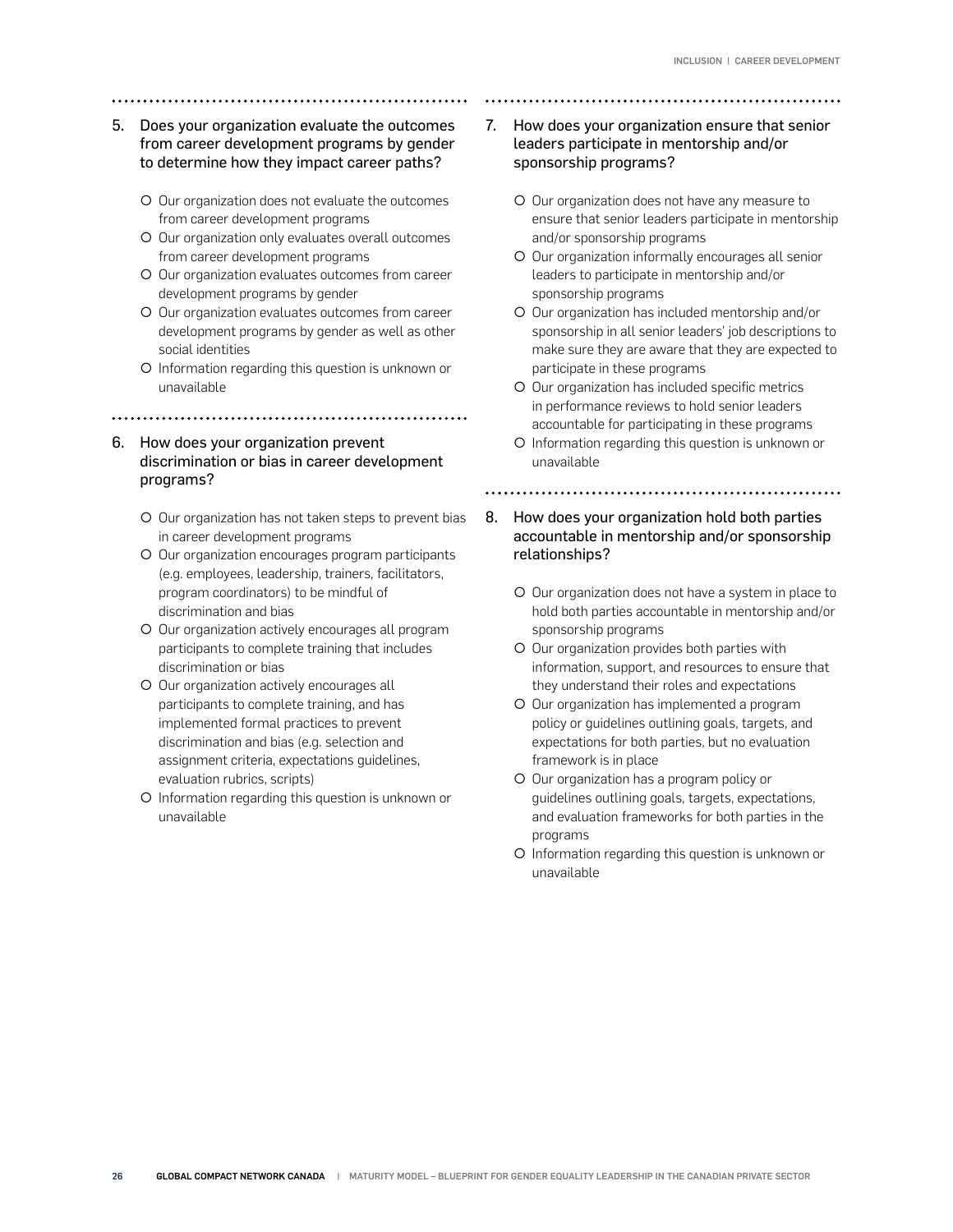## **WORKPLACE FLEXIBILITY**

Flexible work practices and policies that permit alternative working conditions and respond to employees' needs and preferences can facilitate better work-life balance for all employees.

- 1. Does your organization offer flexible work schedules (e.g. start/finish, compressed work weeks, time swaps, split shifts)?
	- { Our organization does not offer flexible work schedules
	- { Our organization has informally adopted flexible work schedules
	- O Our organization has a formal policy that includes flexible work schedules, but they have only been adopted in some organizational units (e.g. teams, departments, functions)
	- O Our organization has a formal policy that includes flexible work schedules, and ensures they are adopted organization-wide in all units (e.g. teams, departments, functions)
	- { Information regarding this question is unknown or unavailable
- 2. Does your organization offer flexible number of hours worked (e.g. reduced hours/part-time, job sharing, partial leave)?

- { Our organization does not offer flexible number of hours worked
- O Our organization has informally adopted flexible number of hours worked
- O Our organization has a formal policy that includes flexible number of hours worked, but they have only been adopted in some organizational units (e.g. teams, departments, functions)
- O Our organization has a formal policy that includes flexible number of hours worked, and ensures they are adopted organization-wide in all units (e.g. teams, departments, functions)
- { Information regarding this question is unknown or unavailable
- 3. Does your organization offer flexible work locations?
	- O Our organization does not offer flexible work locations
	- O Our organization has informally adopted flexible work locations
	- { Our organization has a formal policy that includes flexible work locations, but flexible work locations have only been adopted in some organizational units (e.g. teams, departments, functions)
	- { Our organization has a formal policy that includes flexible work locations, and ensures they are adopted organization-wide in all units (e.g. teams, departments, functions)
	- { Information regarding this question is unknown or unavailable
	-
- 4. Does your organization offer flexible leaves (e.g. short- and long-term family responsibility leave, bereavement leave, buyable leave, educational leave)?
	- O Our organization does not offer options for flexible leaves
	- O Our organization has informally adopted flexible leaves
	- { Our organization has a formal policy that includes flexible leaves, but flexible leaves have only been adopted in some organizational units (e.g. teams, departments, functions)
	- O Our organization has a formal policy that includes flexible leaves, and ensures they are adopted organization-wide in all units (e.g. teams, departments, functions)
	- { Information regarding this question is unknown or unavailable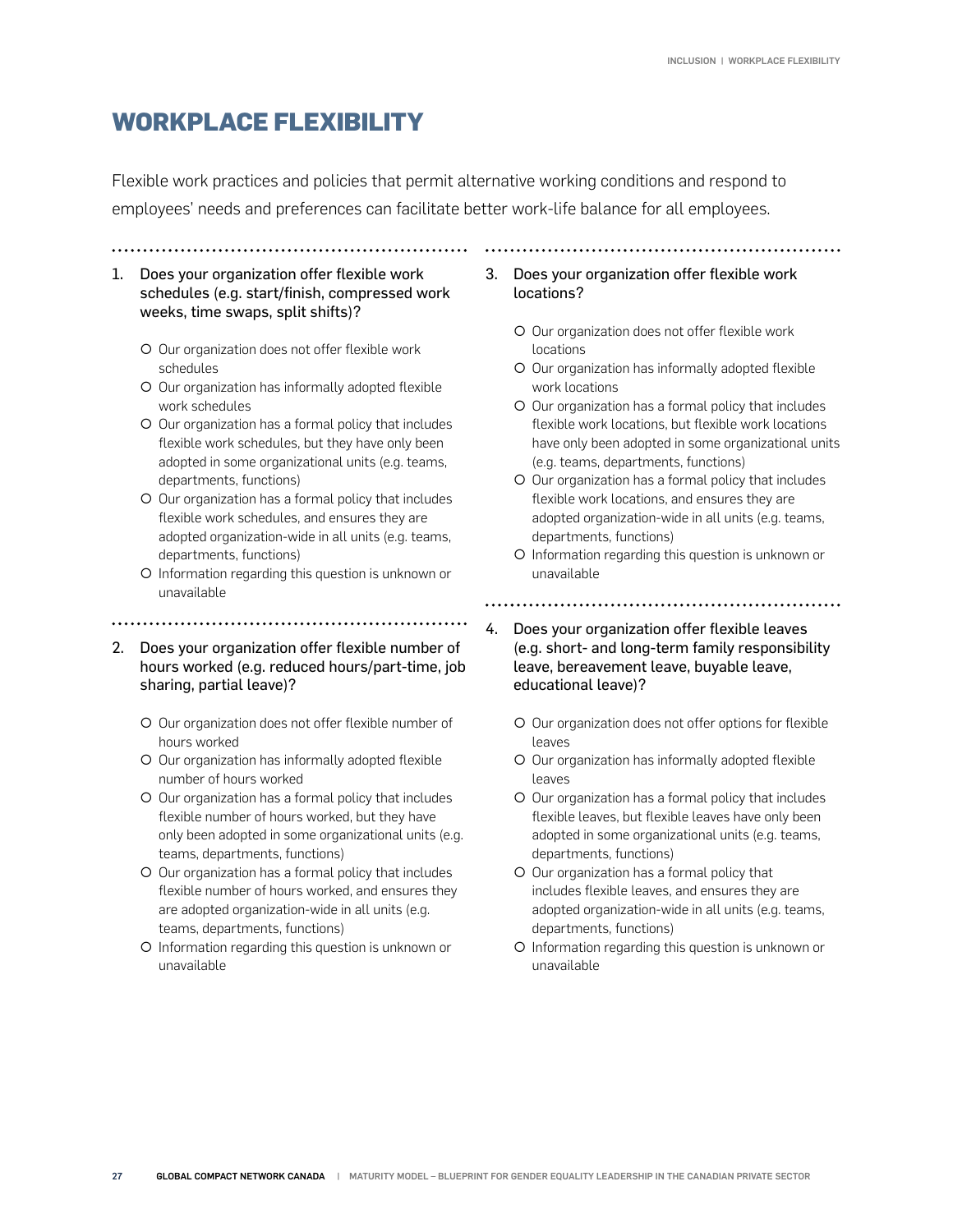### 5. Does your organization provide top-ups for pregnancy, adoption, parental, or dependent care leave?

- { Our organization does not provide top-ups for pregnancy, adoption, parental, or dependent care leave
- O Our organization is considering the adoption of topups for pregnancy, adoption, parental, or dependent care leave
- { Our organization has a formal policy that provides top-ups for pregnancy, adoption, parental, or dependent care leave, but it is not actively communicated by leadership or management
- O Our organization has a formal policy that provides top-ups for pregnancy, adoption, parental, or dependent care leave, and ensures these benefits are actively supported and communicated by leadership and management
- { Information regarding this question is unknown or unavailable
- 
- 6. Does your organization offer in-office and onsite workplace flexibility (e.g. lactation rooms, childcare facilities in all washrooms, break areas, time off for dependent responsibilities, take your kid to work options)?
	- { Our organization does not offer in-office and/or onsite workplace flexibility
	- { Our organization offers basic facilities to accommodate in-office and/or on-site workplace flexibility
	- O Our organization offers several facilities and practices to accommodate in-office and/or onsite workplace flexibility, but they are not actively communicated by leadership or management
	- { Our organization offers several facilities and practices that accommodate in-office and on-site workplace flexibility, and ensures they are actively supported and communicated by leadership and management
	- { Information regarding this question is unknown or unavailable
- 7. Does your organization have transition programs to support employees going on and coming back from extended leave (e.g. pregnancy, parental, dependent care, bereavement leave)?
	- { Our organization does not have these types of transition programs
	- { Our organization has informally adopted or is considering the implementation of these types of transition programs
	- O Our organization has a formal policy that is available to all employees that includes these types of transition programs, but they are not actively communicated by leadership or management
	- $\circ$  Our organization has a formal policy that includes these types of transition programs, and ensures these benefits are actively supported and communicated by leadership and management
	- { Information regarding this question is unknown or unavailable
	-
- 8. Does your organization have additional childcare benefits for parents (e.g. emergency backup childcare, childcare subsidies, on-site childcare)?
	- O Our organization does not have additional childcare benefits for parents
	- { Our organization is considering the adoption of additional childcare benefits for parents
	- { Our organization has a formal policy or program that is available to all employees that includes additional childcare benefits for parents, but they are not actively communicated by leadership or management
	- { Our organization has a formal policy or program that includes additional childcare benefits for parents, and ensures these benefits are actively supported and communicated by leadership and management
	- { Information regarding this question is unknown or unavailable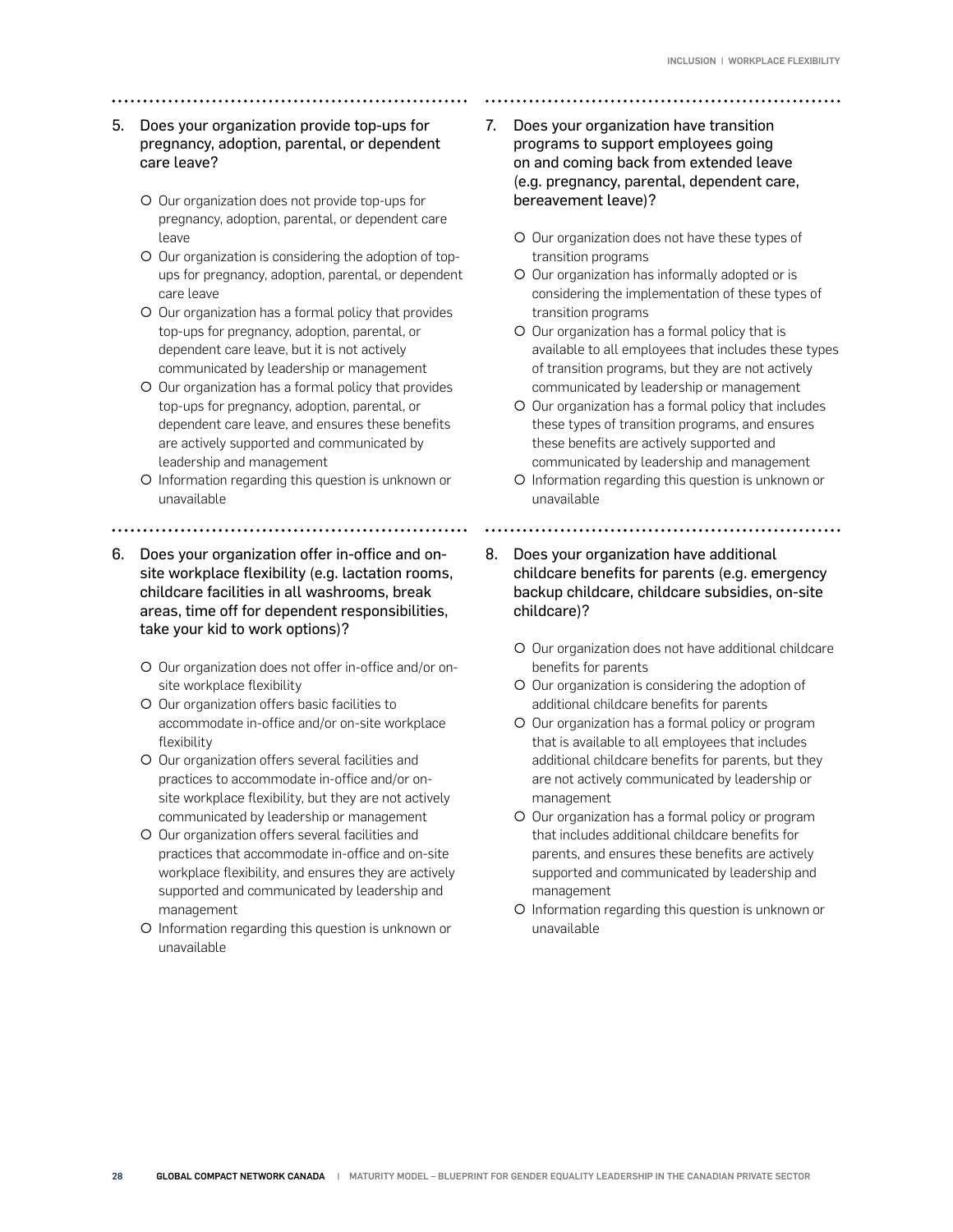## 9. To what extent is your organization's workplace flexibility policy aligned with its approach to gender equality?

- O Our organization does not have a workplace flexibility policy, or has a policy that is not aligned with its approach to gender equality
- O Our organization's workplace flexibility policy incidentally includes some elements that are aligned with its approach to gender equality
- O Our organization's workplace flexibility policy purposefully includes some elements that are aligned with its approach to gender equality
- O Our organization's workplace flexibility policy is fully aligned with its approach to gender equality
- { Information regarding this question is unknown or unavailable

#### 

#### 10. How does your organization ensure that all managers and/or team leaders are equipped to successfully manage workplace flexibility arrangements?

- O Our organization does not have any measures to ensure that managers and/or team leaders are equipped to manage workplace flexibility arrangements
- { Our organization provides information (e.g. guide, toolkit, email summary) to increase the awareness of managers and/or team leaders about managing workplace flexibility arrangements
- { Our organization provides resources and tools (e.g. management software, online collaboration programs) to help managers and/or team leaders manage workplace flexibility arrangements
- { Our organization provides resources and tools as well as training or support for all managers and/ or team leaders to ensure they are equipped to manage workplace flexibility arrangements
- { Information regarding this question is unknown or unavailable

## 11. How does your organization ensure that all employees are equipped to utilize workplace flexibility arrangements?

- { Our organization does not have any measures to ensure employees are equipped to utilize workplace flexibility arrangements
- { Our organization provides information (e.g. guide, toolkit, email summary) to help employees utilize workplace flexibility arrangements
- { Our organization provides resources and tools (e.g. technological equipment, online software, informational resources) to help employees utilize workplace flexibility arrangements
- { Our organization provides resources and tools as well as training or support for all employees to ensure they are equipped to utilize workplace flexibility arrangements
- { Information regarding this question is unknown or unavailable

#### 12. Does your organization encourage all employees to use its workplace flexibility arrangements?

- { Our organization does not encourage employees to use its workplace flexibility arrangements
- { Our organization has resources and information available to any employee upon request and/or provides them upon employment
- O Our organization actively uses several methods (e.g. workshops, emails, intranet) to encourage employees to use all workplace flexibility arrangements
- O Our organization actively uses several methods, and requests all managers and/or team leaders to regularly communicate and encourage the use of all workplace flexibility arrangements within their organizational units (e.g. teams, departments, functions)
- { Information regarding this question is unknown or unavailable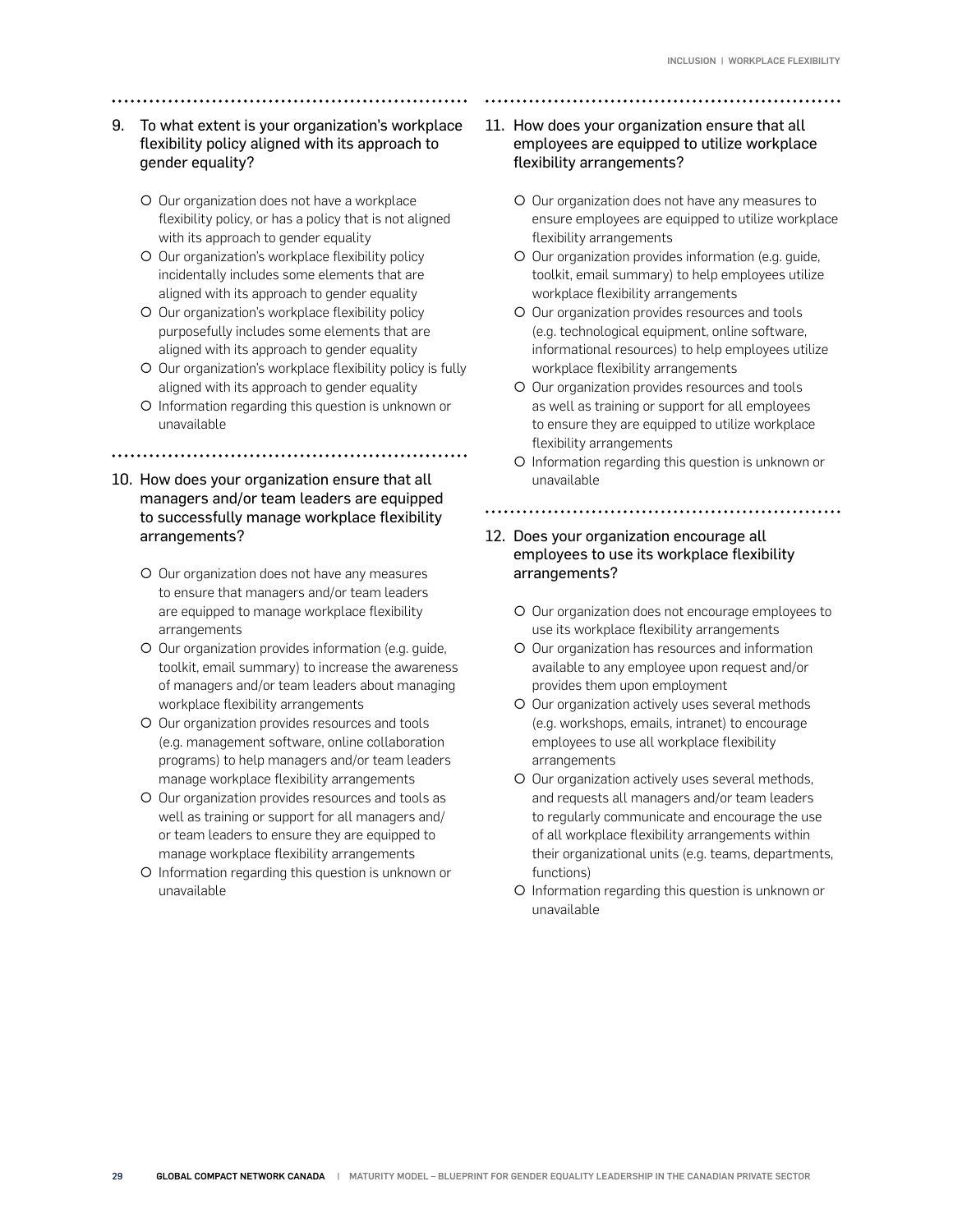## 13. Does your organization encourage men to use adoption, parental, or dependent care leave?

- { Our organization does not encourage men to use adoption, parental, or dependent care leave
- O Our organization has resources and information available to any employee upon request and/or provides them upon employment
- O Our organization actively communicates available options using several methods (e.g. workshops, emails, intranet) to encourage men to use adoption, parental, or dependent care leave
- O Our organization actively uses several methods and requests all managers and/or team leaders to regularly communicate and encourage men to use adoption, parental, or dependent care leave
- { Information regarding this question is unknown or unavailable

## 14. Does your organization assess employee use of its workplace flexibility arrangements by gender?

- { Our organization does not assess employee use of existing workplace flexibility arrangements
- { Our organization is planning to assess employee use of existing workplace flexibility arrangements by gender
- { Our organization has assessed employee use of existing workplace flexibility arrangements by gender across the organization as a whole
- O Our organization assesses employee use of existing workplace flexibility arrangements by gender across all organizational units (e.g. teams, departments, functions) and organizational levels (e.g. senior leadership, middle management, workforce)
- { Information regarding this question is unknown or unavailable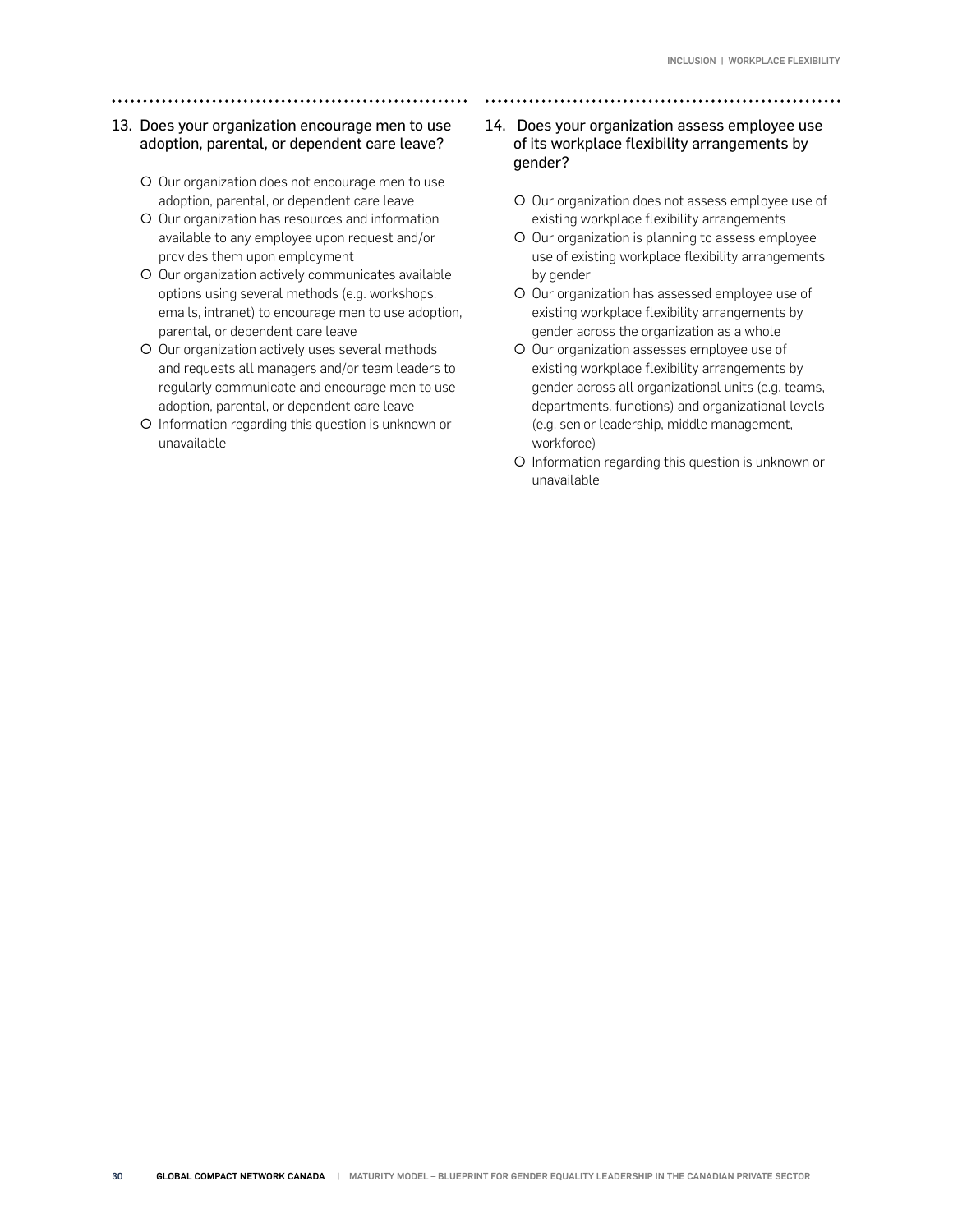## **WORKPLACE WELLBEING AND SAFETY**

Organizations must ensure occupational health and safety, prevent workplace violence and harassment, support employees' psychological safety and mental health, and advance comfort and wellbeing for all employees.

1. How does your organization ensure that all workplace wellbeing and safety policies recognize and protect sex and gender differences (e.g. mental health, muscularskeletal, reproductive health, hygiene, security, comfort)?

- O Our organization does not have a workplace wellbeing and safety policy that recognizes sex and gender differences
- O Our organization acknowledges that the items listed above impact every individual differently, but our workplace wellbeing and safety policies do not address sex and gender differences
- O Our organization has performed a gender analysis of workplace wellbeing and safety policies, and has made the necessary changes to protect sex and gender differences
- O Our organization regularly performs a gender analysis of workplace wellbeing and safety policies, and has incorporated gender-responsive analysis into the policy development process
- { Information regarding this question is unknown or unavailable
- 

2. How does your organization ensure that workplace wellbeing and safety responds to the needs of employees of all genders?

- { Our organization has no measures in place to ensure that workplace wellbeing and safety responds to the needs of employees of all genders
- O Our organization accepts employee feedback about their experiences to identify areas of improvement
- O Our organization encourages employee feedback about their experiences to make improvements to workplace wellbeing and safety
- O Our organization actively requests employee feedback and reaches out to women of all backgrounds about their experiences as well as expectations to ensure that workplace wellbeing and safety responds to the needs of all employees
- { Information regarding this question is unknown or unavailable

### 3. Does your organization's wellbeing and safety decision-making team accurately and proportionally represent its workforce population?

- { Our organization does not have a wellbeing and safety decision-making team that accurately and proportionally represents its workforce population
- O Our organization encourages all genders to join our wellbeing and safety decision-making team, but this team does not accurately and proportionally represent its workforce population
- { Our organization ensures there is representation of all genders on our wellbeing and safety decisionmaking team, but this team still does not accurately and proportionally represent its workforce population
- { Our organization's wellbeing and safety decisionmaking team accurately and proportionally represent its workforce population
- { Information regarding this question is unknown or unavailable

- 4. Has your organization included gender awareness for all staff and employees as part of wellbeing and safety training (e.g. genderbased violence and harassment, postpartum mental health)?
	- { Our organization does not have wellbeing and safety training, or has the training but does not include gender awareness as part of it
	- { Our organization is developing or committed to developing gender awareness content for its wellbeing and safety training
	- O Our organization has included gender awareness as part of its wellbeing and safety onboarding of all staff and employees
	- O Our organization has included gender awareness into all of its wellbeing and safety meetings and/or training sessions for all staff and employees
	- { Information regarding this question is unknown or unavailable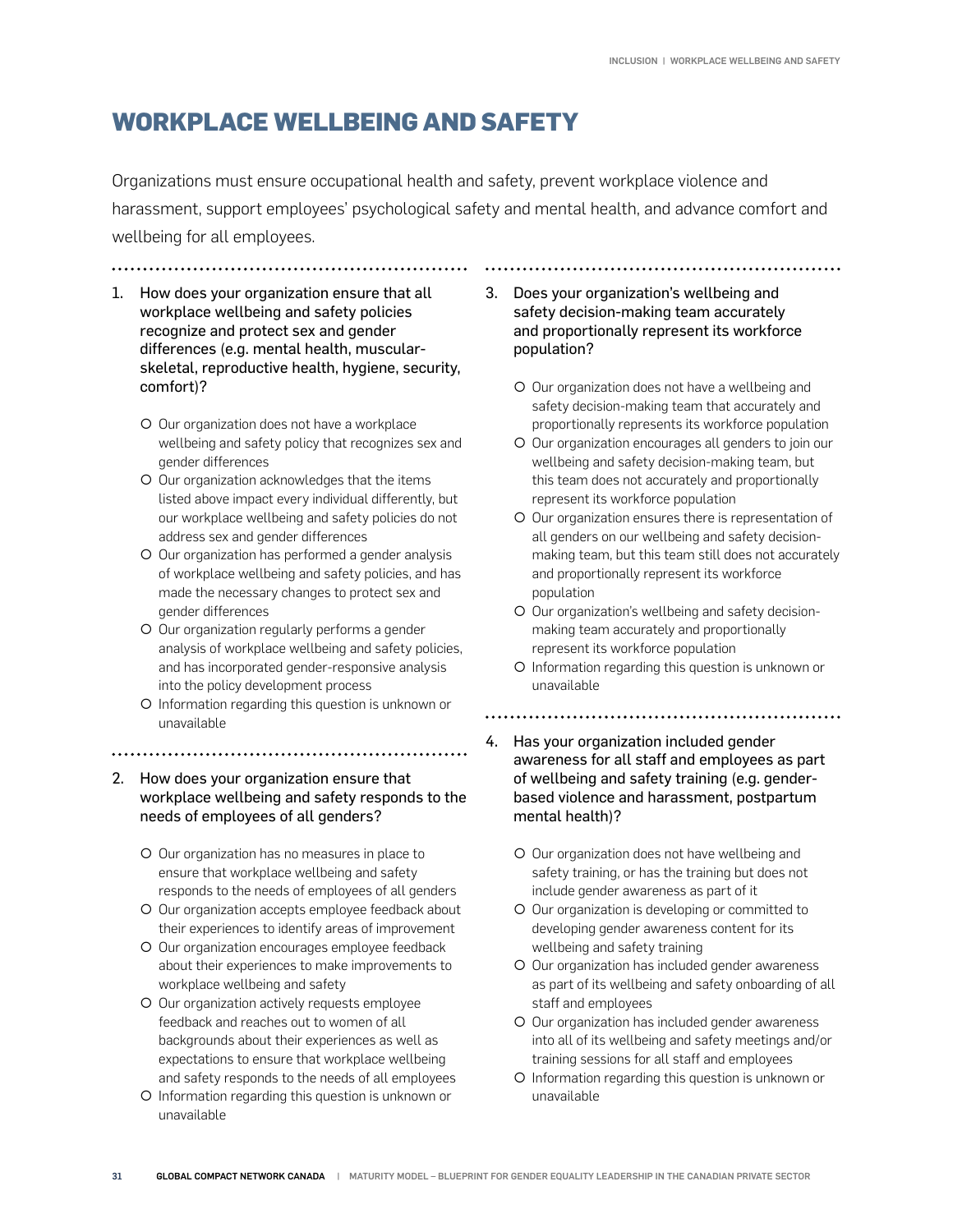- 5. How does your organization prevent workplace discrimination and violence, including genderbased violence?
	- { Our organization does not have any measure to address the prevention of workplace discrimination and violence, including gender-based violence
	- O Our organization is developing or committed to developing an action plan to address the prevention of workplace discrimination and violence, including gender-based violence
	- O Our organization has an individual or accountable party with appropriate authority and resources responsible for preventing workplace discrimination and violence, including gender-based violence
	- O Our organization has an individual or accountable party supported by senior leadership that is responsible for achieving specific and measurable goals for preventing workplace discrimination and violence, including gender-based violence
	- { Information regarding this question is unknown or unavailable
- 
- 6. Does your organization have a zero-tolerance policy against all forms of workplace discrimination and violence, including genderbased violence?
	- O Our organization does not address zero-tolerance against all forms of workplace discrimination and violence, including gender-based violence
	- { Our organization promotes zero-tolerance against all forms of workplace discrimination and violence, including gender-based violence, but does not have a formal policy in place
	- { Our organization has implemented a zero-tolerance policy against all forms of workplace discrimination and violence, including gender-based violence
	- O Our organization ensures that everyone is informed and educated about our zero-tolerance policy against all forms of workplace discrimination and violence, including gender-based violence
	- { Information regarding this question is unknown or unavailable
- 7. Has your organization implemented clear, confidential, and reprisal-free mechanisms for reporting, documenting, and recording cases of workplace discrimination and violence, including gender-based violence (e.g. anonymous grievance systems, employee protection, or whistle-blower policies)?
	- { Our organization has not implemented any mechanism for reporting, documenting, and recording cases of workplace discrimination and violence, including gender-based violence
	- { Our organization has informally adopted clear, confidential, and reprisal-free mechanisms for reporting, documenting, and recording cases of workplace discrimination and violence, including gender-based violence
	- { Our organization has clear, confidential, and reprisal-free formal mechanisms for reporting, documenting, and recording cases of workplace discrimination and violence, including gender-based violence
	- O Our organization has ensured that our mechanisms for reporting, documenting, and recording cases of workplace discrimination and violence, including gender-based violence, are successfully implemented organization-wide, and requires managers or team leaders to promote a "see something, say something" environment within their teams
	- { Information regarding this question is unknown or unavailable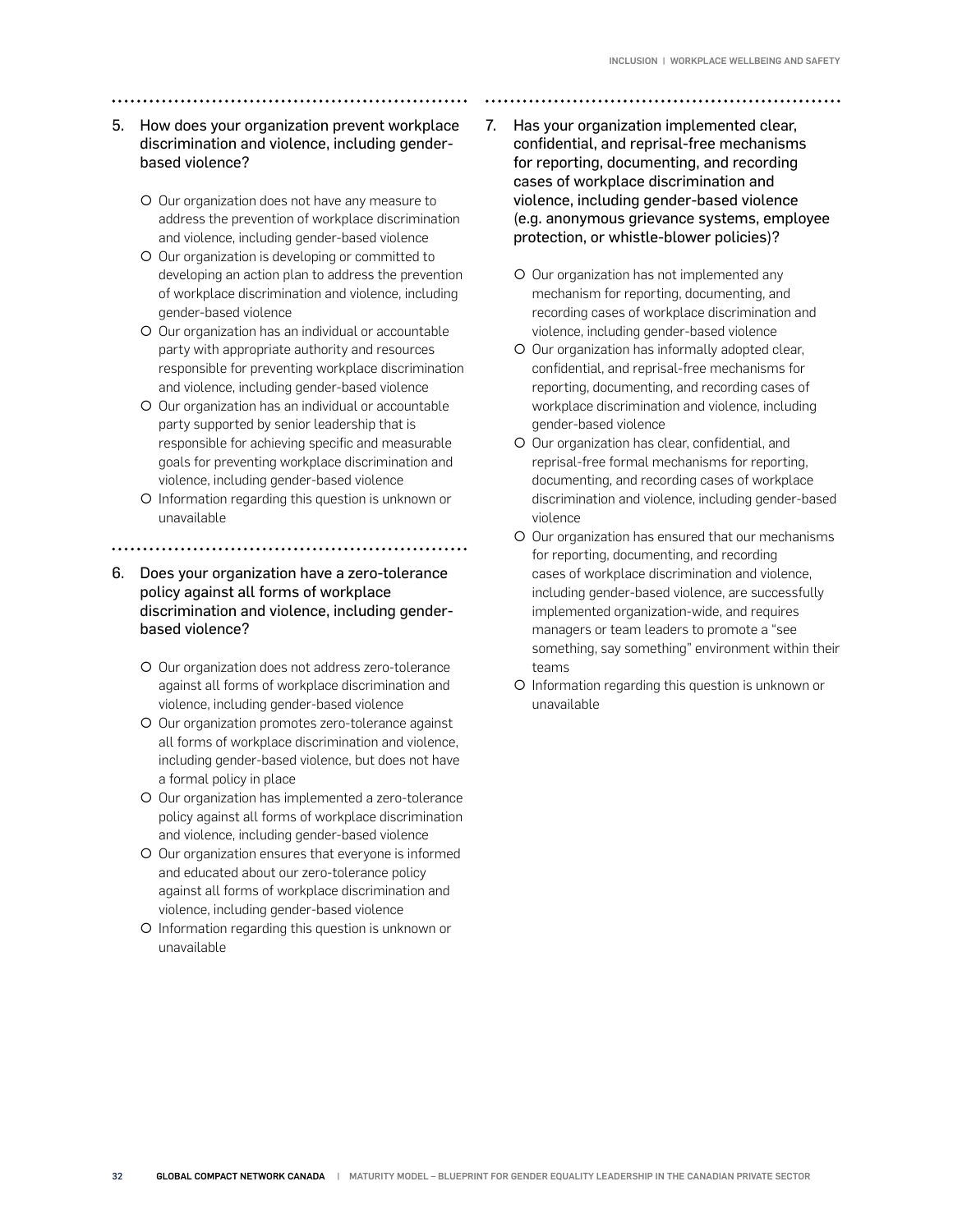- 8. Does your organization have practices that ensure the safety of employees of all genders
	- when in the workplace, commuting to work, visiting clients, or travelling for work (e.g. check-in devices or procedures, security guards, transportation services, visible parking lot, security cameras)?
		- O Our organization does not have practices aimed to address employee safety out of the workplace
		- O Our organization has informal practices to ensure employee safety, but only when in the workplace
		- O Our organization has formal practices that address the safety needs of all employees, but only when in the workplace
		- { Our organization has formal practices that address the safety needs of all employees when in the workplace, as well as when commuting to work, visiting clients, or travelling for work
		- { Information regarding this question is unknown or unavailable
- 9. Does your organization provide an employee benefits package that includes access to health services specifically designed to address the different needs of all genders (e.g. breast and prostate cancer screening, reproductive, postpartum, and mental health support)?
	- O Our organization does not provide an employee benefits package
	- O Our organization provides an employee benefits package, but it does not include gender-specific needs
	- O Our organization provides an employee benefits package that incidentally includes some benefits that may support gender-specific needs
	- O Our organization assessed the needs of all employees to provide an employee benefits package that purposefully includes benefits for genderspecific health care
	- { Information regarding this question is unknown or unavailable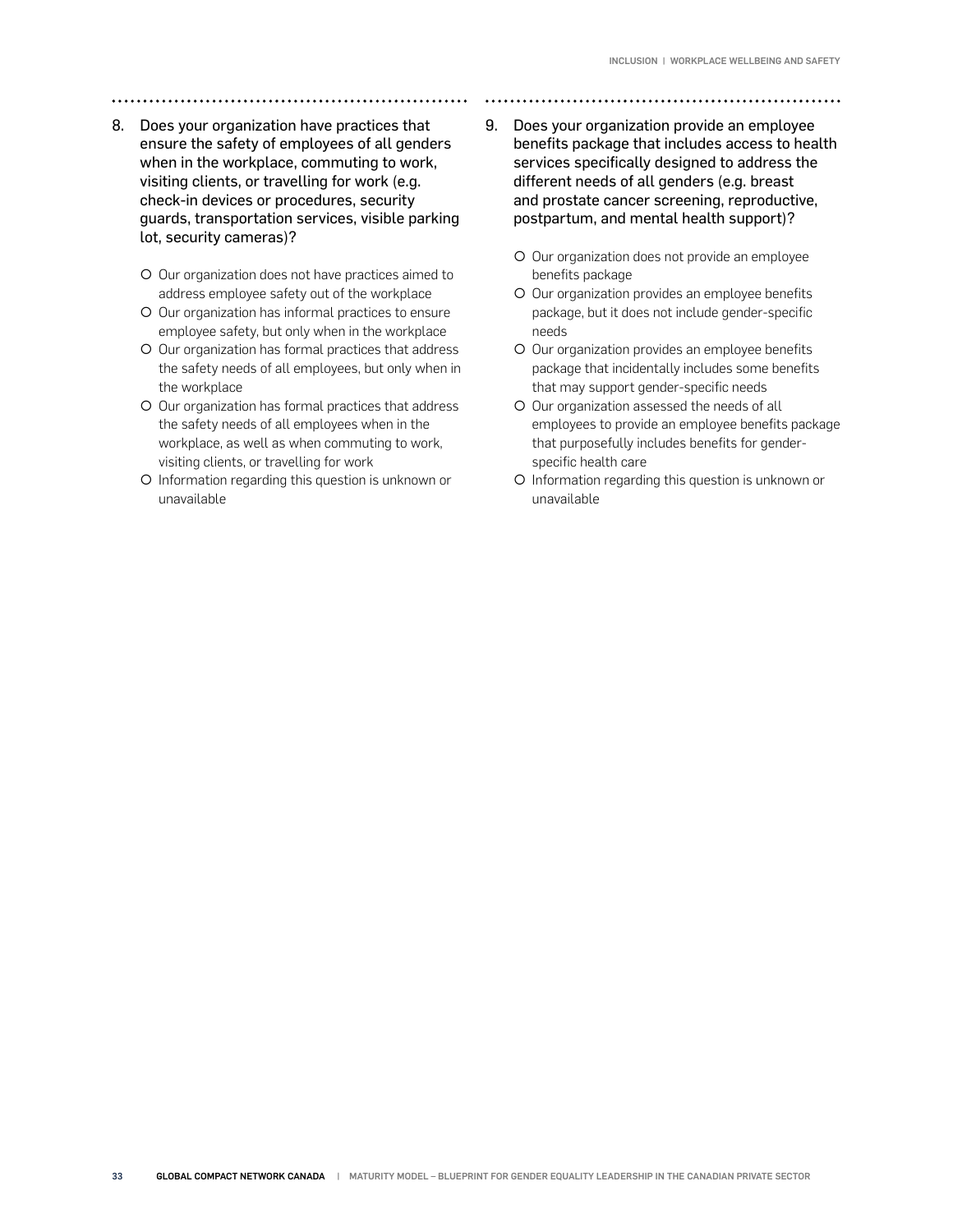## **MARKETING AND ADVERTISING**

Marketing and advertising materials that recognize and reduce the inequalities between different genders and address different genders' needs can help prevent gender bias, stereotypes, and discrimination.

1. To what extent is creating gender-responsive marketing and advertising a priority for your organization's gender equality efforts?

- O Our organization does not prioritize creating gender-responsive marketing and advertising in any capacity
- O Our organization acknowledges the relevancy of creating gender-responsive marketing and advertising to its efforts for gender equality
- O Our organization has incorporated some elements of creating gender-responsive marketing and advertising into its efforts for gender equality
- O Our organization has fully incorporated creating gender-responsive marketing and advertising into its efforts for gender equality
- { Information regarding this question is unknown or unavailable
- 
- 2. How does your organization ensure that gender portrayals in advertisements are diverse, realistic, and do not depict stereotypical roles?
	- O Our organization does not have any measures to ensure that gender portrayals in advertisements are diverse, realistic, and do not depict stereotypical roles
	- { Our organization promotes gender portrayals in advertisements that are diverse, realistic, and do not depict stereotypical roles, but does not have a formal code, a policy, or guidelines in place
	- { Our organization has a formal code, a policy, or guidelines in place for addressing gender portrayals in advertisements that are diverse, realistic, and do not depict stereotypical roles, but does not ensure advertising and company materials align with this code, policy, or guidelines
	- O Our organization has practices in place to ensure that advertising and company materials align with its code, policy, or guidelines for addressing gender portrayals in advertisements that are diverse, realistic, and do not depict stereotypical roles
	- { Information regarding this question is unknown or unavailable

3. How does your organization address potential bias in employees involved in communications, marketing, advertising, public relations, etc.?

- O Our organization does not have any measures to address potential bias in employees involved in communications, marketing, advertising, public relations, etc.
- { Our organization encourages employees involved in communications, marketing, advertising, public relations, etc. to be mindful of bias, and encourages them to complete training related to gender stereotypes, bias, and intersectionality
- { Our organization requests that all employees involved in communications, marketing, advertising, public relations, etc. complete training related to gender stereotypes, bias, and intersectionality
- { Our organization has ensured that all employees involved in communications, marketing, advertising, public relations, etc. have completed training related to gender stereotypes, bias, and intersectionality
- { Information regarding this question is unknown or unavailable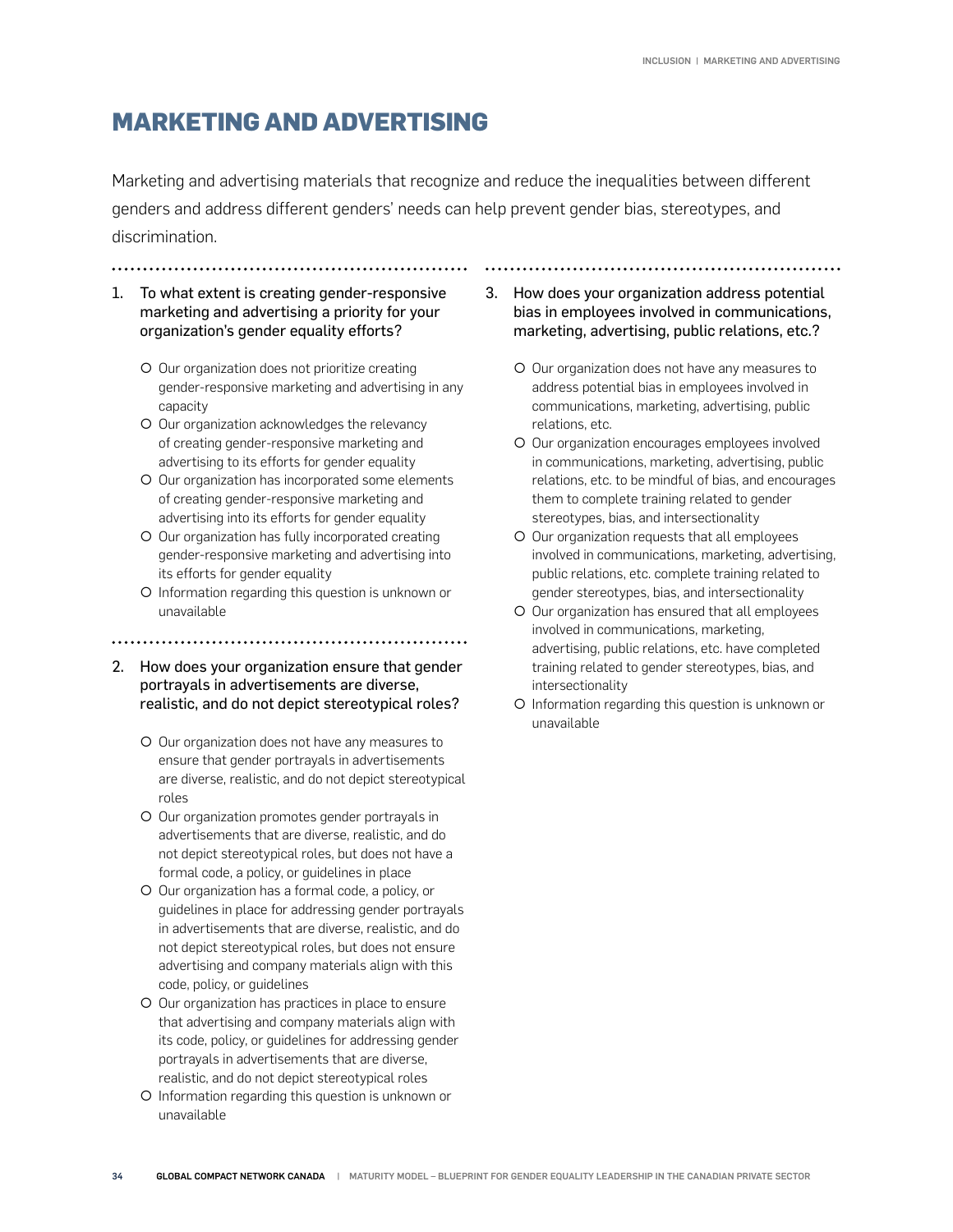## 4. How does your organization ensure equal and balanced representation of all genders in advertising and communication materials?

- { Our organization does not track gender representation in advertising and communication materials
- O Our organization is committed to improving representation of all genders in advertising and communication materials
- { Our organization has tracked representation of all genders in advertising and communication materials, and has taken corrective measures to improve these rates
- O Our organization has established a formal system or process to regularly track representation of all genders in all advertising and communication materials to ensure appropriate representation
- { Information regarding this question is unknown or unavailable
- 5. Has your organization joined an initiative that addresses stereotyping and bias in advertising (e.g. UN Women Stereotype Alliance Initiative, #SeeHer Initiative)?
	- O Our organization has not joined any initiative that addresses stereotyping and bias in advertising
	- O Our organization is considering joining an initiative(s) that addresses stereotyping and bias in advertising
	- $\circ$  Our organization has joined an initiative(s) that addresses stereotyping and bias in advertising, but has not taken concrete action to fulfill these commitments
	- $O$  Our organization has joined an initiative(s) that addresses stereotyping and bias in advertising, and has taken concrete action to fulfill these commitments
	- { Information regarding this question is unknown or unavailable

## 6. Does your organization pre-test and test gender portrayals when developing advertising and external communication materials?

- O Our organization does not pre-test and test all gender portrayals when developing advertising and external communication materials
- O Our organization is committed to avoiding any stereotypical portrayals in advertising and external communication materials
- { Our organization has tested gender portrayals when developing some advertising and external communication materials to ensure they do not depict stereotypical roles
- { Our organization pre-tests and tests gender portrayals when developing all advertising and external communication materials to ensure they do not depict stereotypical roles
- { Information regarding this question is unknown or unavailable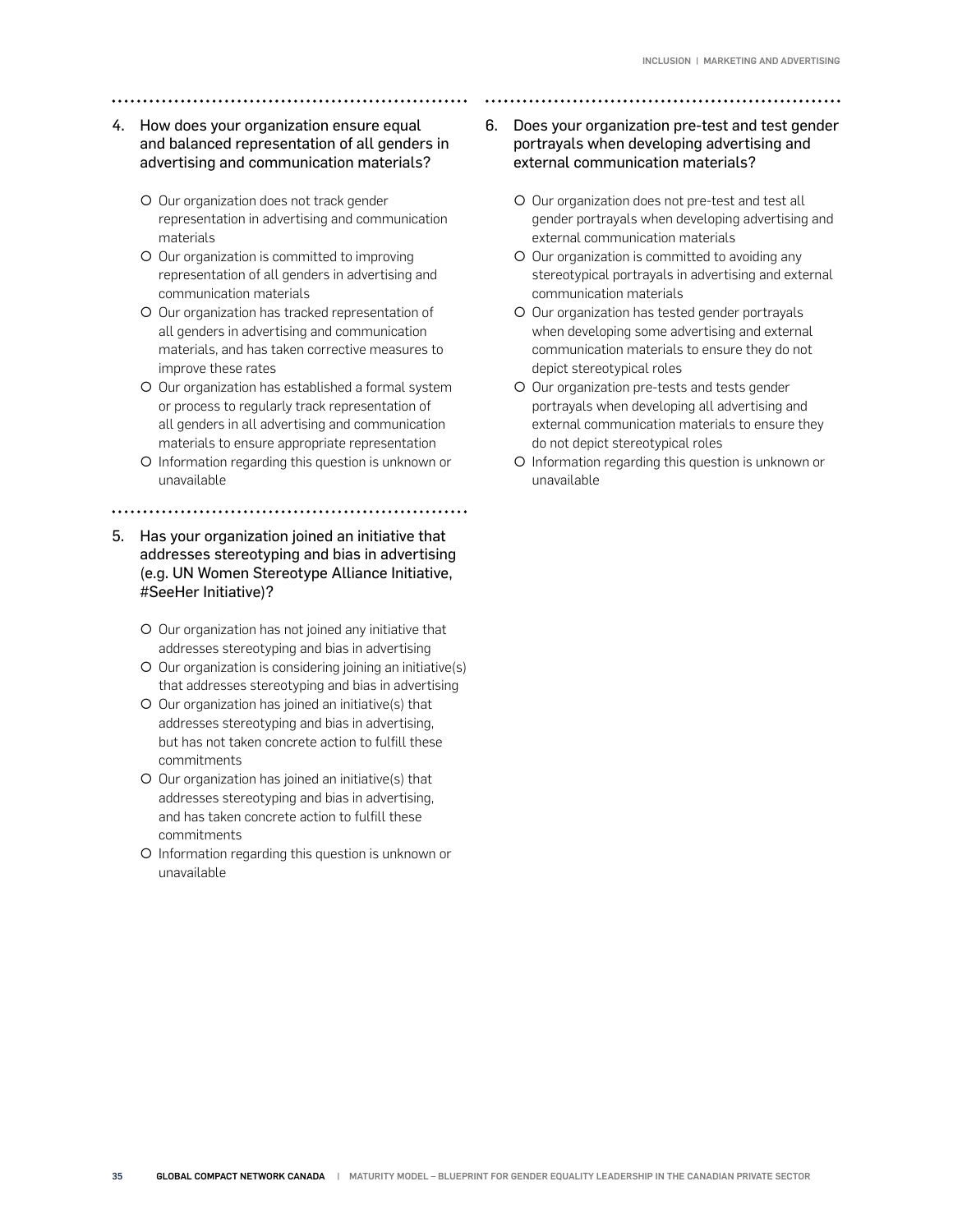## **SUPPLY CHAIN**

Organizations can further gender equality through supplier relations by working with or supporting diverse suppliers and guaranteeing women's rights in suppliers' workplaces.

1. To what extent is supply chain diversity and inclusion a priority for your organization's gender equality efforts?

- O Our organization does not prioritize supply chain diversity and inclusion in any capacity
- { Our organization acknowledges the relevancy of supply chain diversity and inclusion to its gender equality efforts
- O Our organization has incorporated some elements of supply chain diversity and inclusion into its gender equality efforts
- { Our organization has fully incorporated supply chain diversity and inclusion into its gender equality efforts
- { Information regarding this question is unknown or unavailable
- 
- 2. Does your organization have an enterprisewide supplier diversity and inclusion policy that specifically addresses gender-responsive procurement?
	- { Our organization does not have a policy to support gender-responsive procurement
	- O Our organization acknowledges the importance of gender-responsive procurement, but its supplier policy does not formally address it
	- { Our organization has a formal supplier diversity and inclusion policy that clearly mentions genderresponsive procurement, but it is not enterprisewide
	- { Our organization has a formal supplier diversity and inclusion policy that includes specific goals for gender-responsive procurement and is enterprisewide
	- { Information regarding this question is unknown or unavailable

3. Does your organization have a written enterprise-wide supplier diversity and inclusion policy that specifically addresses supplier workers' rights in order to advance gender equality?

- O Our organization does not have a written policy that addresses gender equality and supplier workers' rights
- O Our organization acknowledges the importance of gender equality and workers' rights in the supply chain, but its supplier policy does not include it
- O Our organization has a written and formal supplier diversity and inclusion policy that clearly mentions gender equality and supplier workers' rights
- { Our organization has a written and formal enterprise-wide supplier diversity and inclusion policy that includes specific goals for gender equality and supplier workers' rights
- { Information regarding this question is unknown or unavailable

- 4. Has your organization evaluated its supply chain in regard to supplier diversity, gender equality, and human and labour rights performance?
	- { Our organization has not evaluated its supplier diversity, gender equality, and human and labour rights performance
	- O Our organization is planning to evaluate its supplier diversity, gender equality, and human and labour rights performance
	- O Our organization has evaluated its supplier diversity, gender equality, and human and labour rights performance to assess relevance, efficiency, effectiveness, and impact
	- O Our organization has a system or process in place to regularly evaluate its supplier diversity, gender equality, and human and labour rights performance to assess relevance, efficiency, effectiveness, and impact
	- { Information regarding this question is unknown or unavailable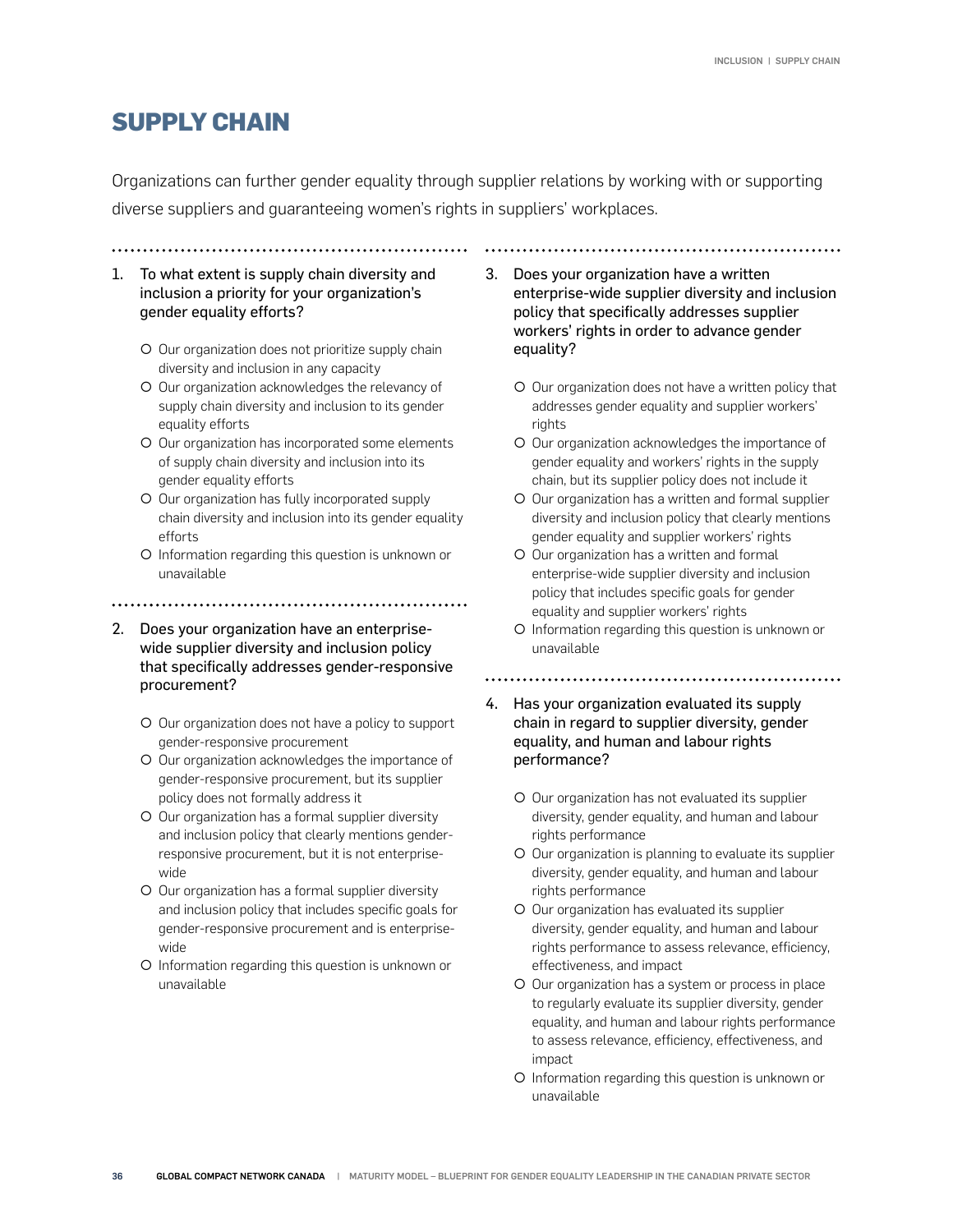#### 5. How does your organization ensure that its supply chain is diverse (e.g. women, ethnicity, LGBTQ2+, diverse abilities)?

- { Our organization does not have any measures in place to ensure its supply chain is diverse
- { Our organization is committed to addressing diversity in its supply chain
- O Our organization has assigned a team or individual that is responsible for addressing supply chain diversity, but this team or individual does not have appropriate authority and/or resources
- { Our organization has a team or individual with appropriate authority and resources that is responsible for achieving specific and measurable targets for supply chain diversity
- { Information regarding this question is unknown or unavailable
	-
- 6. How does your organization ensure that direct/ prime suppliers and prospective suppliers align with its supplier diversity, gender equality, and human and labour rights efforts?
	- O Our organization does not have any measures to ensure that suppliers align with its supplier diversity, gender equality, and human and labour rights efforts
	- O Our organization's commitment to supplier diversity, gender equality, and human and labour rights is publicly available (e.g. website, social media)
	- { Our organization has a written formal code of conduct for suppliers that addresses its commitment to supplier diversity, gender equality, and human and labour rights that is publicly available and/or shared with all direct/prime suppliers
	- { Our organization includes commitments to supply chain diversity, gender equality, and human and labour rights in all direct/prime suppliers' contracts
	- { Information regarding this question is unknown or unavailable

## 7. How does your organization encourage direct/ prime suppliers to purchase more from women's business enterprises?

- { Our organization has no measures to encourage direct/prime suppliers to purchase more from women's business enterprises
- O Our organization educates all direct/prime suppliers about the benefits of purchasing more from women's business enterprises
- O Our organization has a second-tier program that measures direct/prime suppliers' purchases from women's business enterprises against established goals, but it does not have formal incentives, rewards, and penalties
- { Our organization has an active second-tier program for direct/prime suppliers with formal incentives, rewards, and penalties for goal attainment (e.g. order volume, premium pricing, minimum order level)
- { Information regarding this question is unknown or unavailable
- 8. How does your organization encourage direct/ prime suppliers to advance gender equality
- and women's empowerment within their workplaces?
	- O Our organization has no measures to encourage direct suppliers to advance gender equality and women's empowerment within their workplaces
	- ${\circ}$  Our organization educates all direct suppliers about the benefits of advancing gender equality and women's empowerment within their workplaces
	- { Our organization measures direct suppliers' performance related to advancing gender equality and women's empowerment within their workplaces against established goals, but this does not include formal incentives, rewards, and penalties
	- O Our organization has formal incentives, rewards, and penalties for goal attainment of direct suppliers related to advancing gender equality and women's empowerment within their workplaces (e.g. order volume, premium pricing, minimum order level)
	- { Information regarding this question is unknown or unavailable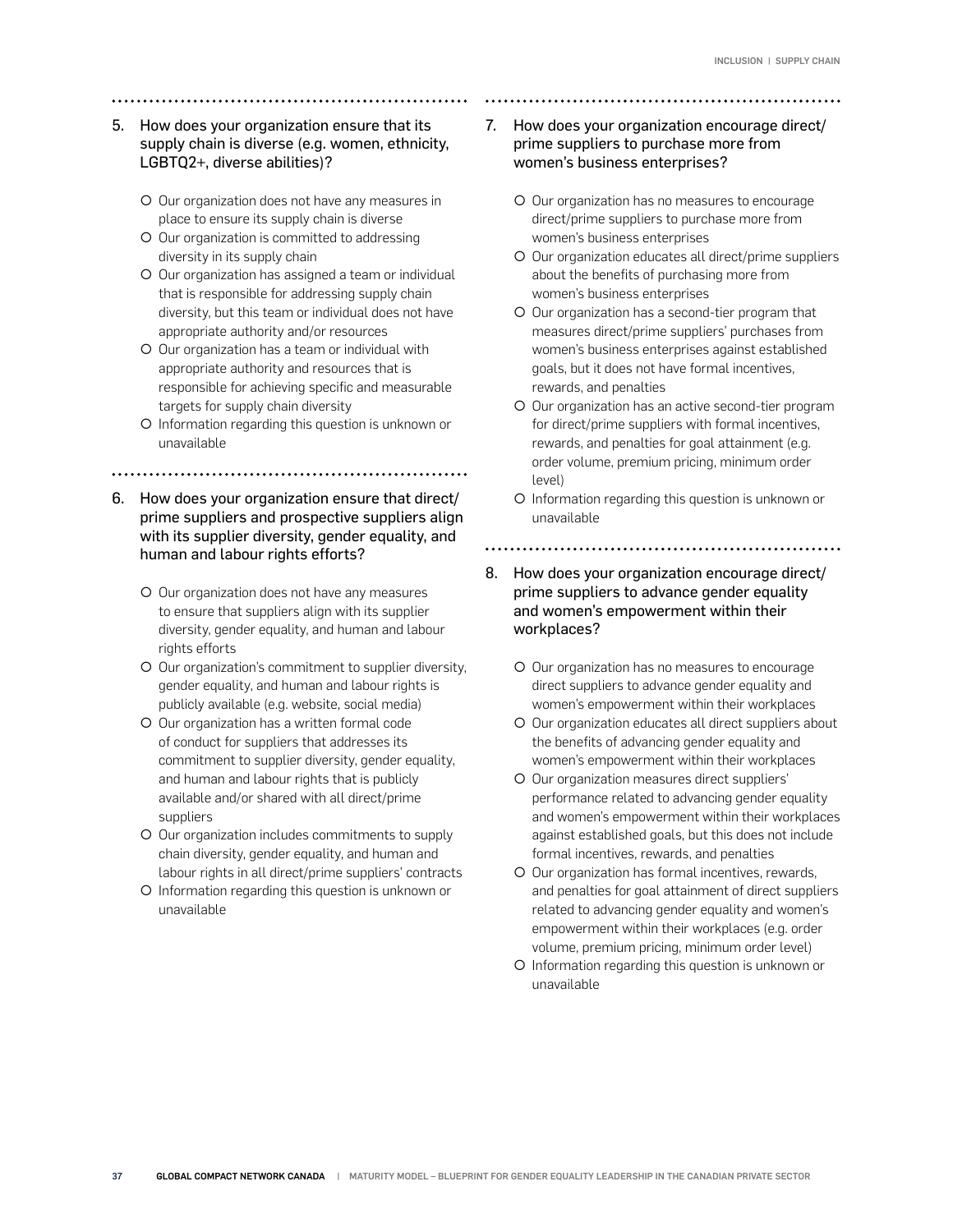- 9. Does your organization support the development of women's businesses and diverse enterprises (e.g. capacity building, training)?
	- { Our organization has no measures to support the development of women's businesses and diverse enterprises
	- { Our organization has an outreach program for supplier diversity (e.g. attendance/sponsorship of trade fairs, networking events, educational workshops)
	- O Our organization has a supplier development program for women's businesses and diverse enterprises (e.g. training, mentoring, capacity building, outreach activities)
	- O Our organization actively collects feedback from enterprises that participate in its supplier development program to ensure their needs are met
	- { Information regarding this question is unknown or unavailable
- 10. Does your organization work with external stakeholders to support diversity and inclusion in the supply chain (e.g. local governments, supplier diversity networks, human rights organizations, industry associations, universities and incubators)?
	- O Our organization does not work with any stakeholders to support diversity and inclusion in the supply chain
	- O Our organization works with members of its supply chain to address diversity and inclusion
	- O Our organization has partnered with some external stakeholders to support diversity and inclusion in the supply chain
	- $\circ$  Our organization actively engages and collaborates with external stakeholders to support diversity and inclusion in the supply chain
	- { Information regarding this question is unknown or unavailable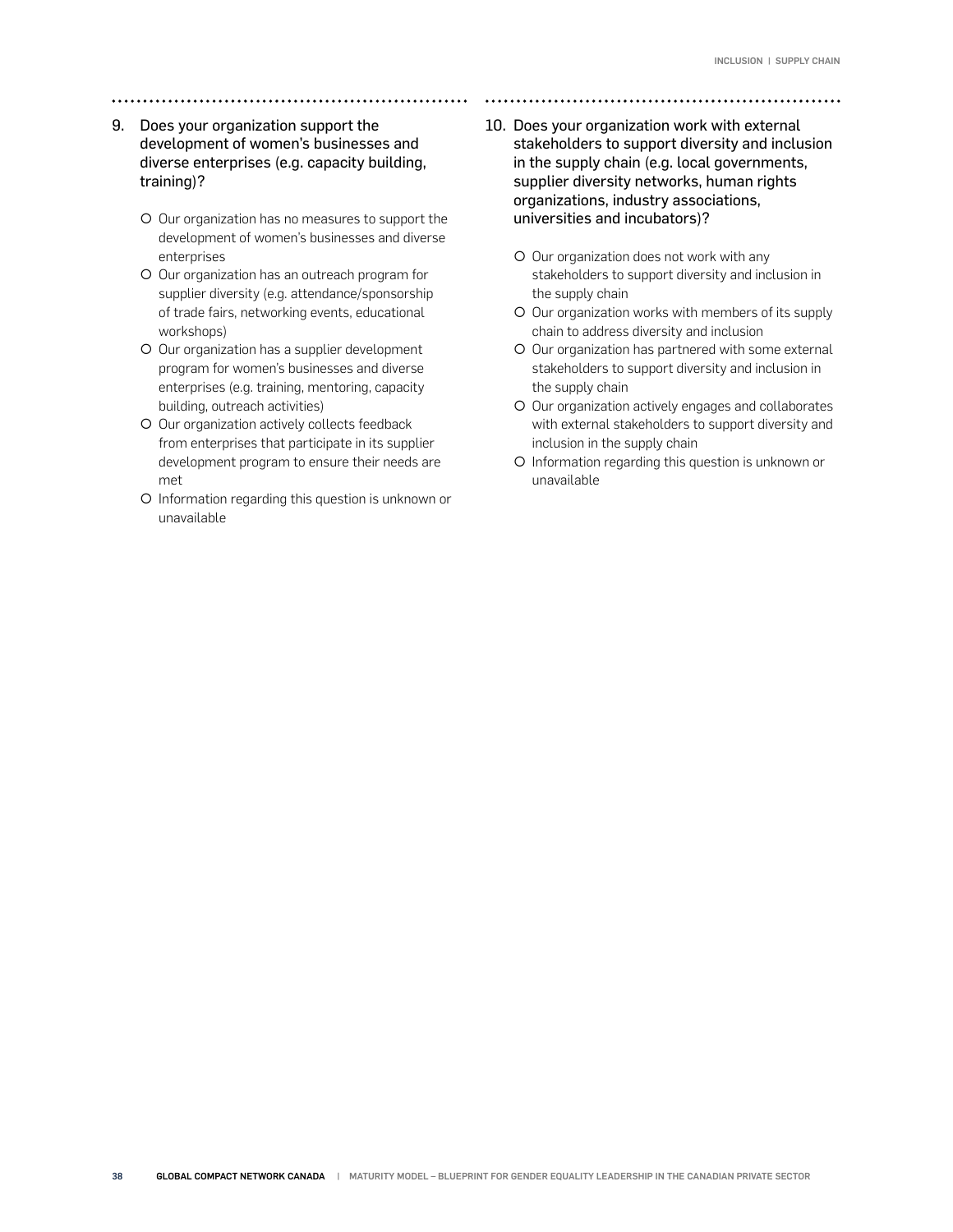## **OUTREACH INITIATIVES AND PARTNERSHIPS**

The private sector can drive gender equality within the communities they operate in by developing outreach initiatives, partnerships, and corporate social responsibility programs.

- 1. To what extent is gender equality and women's empowerment part of your corporate social responsibility (CSR), outreach, or community initiatives?
	- O Our organization does not have CSR, outreach, or community initiatives, or has these initiatives but gender equality and/or women's empowerment are not part of them
	- { Our organization incidentally includes elements of gender equality and women's empowerment in its CSR, outreach, or community initiatives
	- { Our organization purposefully includes gender equality and women's empowerment in its CSR, outreach, or community initiatives
	- O Our organization has established specific goals for gender equality and women's empowerment as a strategic priority in its CSR, outreach, or community initiatives
	- { Information regarding this question is unknown or unavailable

- 2. Does your organization fund or partner with organizations working to advance gender equality and women's empowerment?
	- O Our organization does not fund or partner with any organizations working to advance women's empowerment and gender equality
	- O Our organization incidentally funds or partners with organizations working to advance gender equality and women's empowerment
	- { Our organization funds or partners with organizations working to advance gender equality and women's empowerment, but it does not have specific goals for these relationships
	- O Our organization funds or partners with organizations working to advance gender equality and women's empowerment, and includes specific goals for these relationships
	- { Information regarding this question is unknown or unavailable

3. Has your organization assessed how its corporate social responsibility (CSR), outreach, or community initiatives may impact each gender differently?

- O Our organization does not have CSR, outreach, or community initiatives, or has these initiatives but has not assessed how they may impact each gender differently
- { Our organization is committed to avoiding any negative impacts from its CSR, outreach, or community initiatives, or is considering assessing how these initiatives may impact each gender differently
- { Our organization has assessed how its CSR, outreach, or community initiatives may impact each gender differently to make improvements to existing initiatives
- { Our organization has assessed how its initiatives may impact each gender as well as other social identities differently, and has incorporated gender and intersectionality analysis into the development process of new initiatives
- { Information regarding this question is unknown or unavailable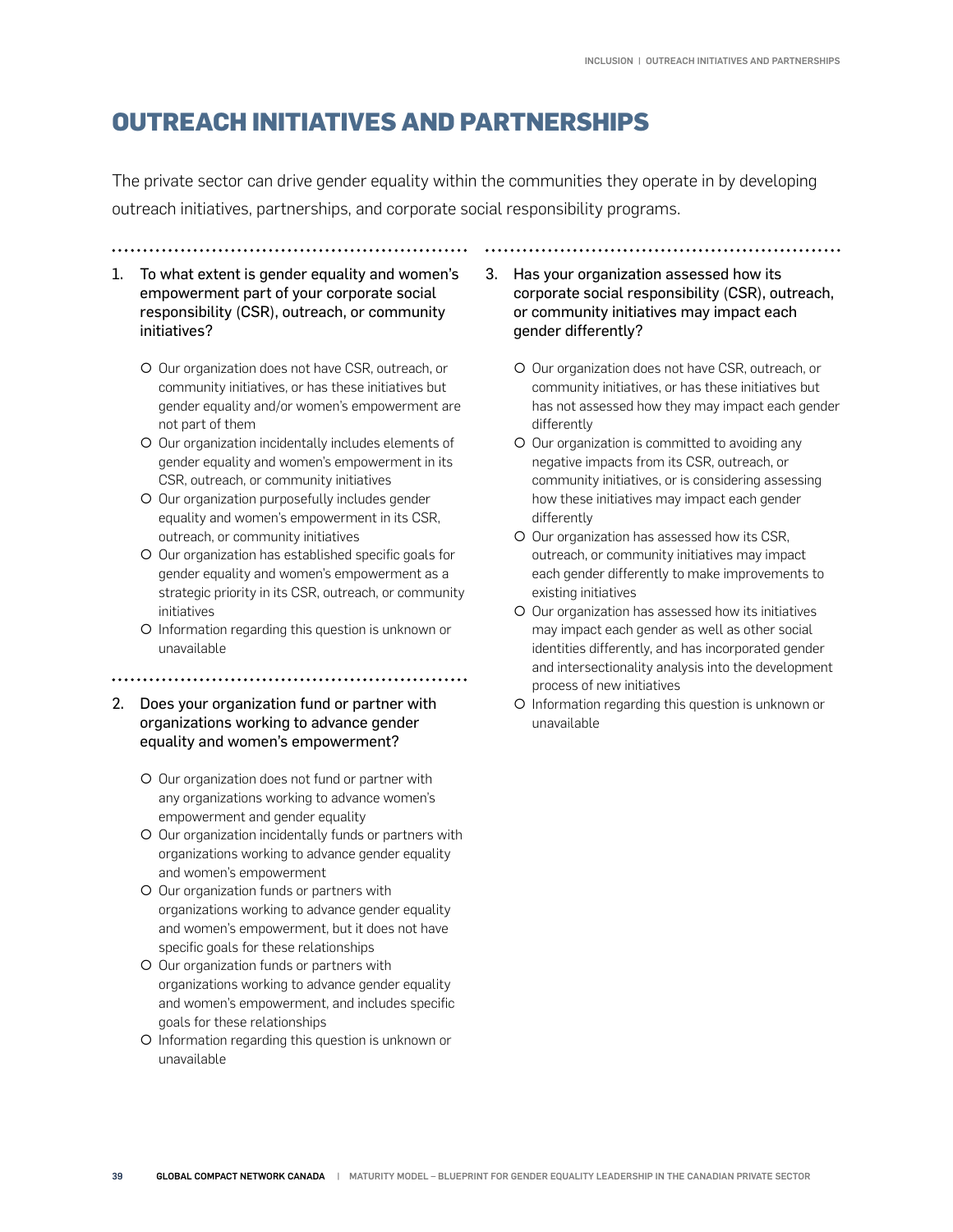### 4. Has your organization assessed how its partnerships may impact each gender differently?

- { Our organization does not have any partnership, or has partnerships but has not assessed how they may impact each gender differently
- O Our organization is committed to avoiding any negative impacts from its partnerships, or is considering assessing how its partnerships may impact each gender differently
- O Our organization has assessed how its partnerships may impact each gender differently to make improvements to existing partnerships
- O Our organization has assessed how its partnerships may impact each gender as well as other social identities differently, and has incorporated gender and intersectionality analysis into the development process of new partnerships
- { Information regarding this question is unknown or unavailable
- 5. Does your organization collaborate with non-governmental organizations (NGOs), governments, suppliers, or community leaders to support its gender equality efforts?
	- O Our organization does not collaborate with any external stakeholders to support its gender equality efforts
	- { Our organization has informal partnerships with external stakeholders to support its gender equality efforts
	- O Our organization has formal partnerships with external stakeholders to support our gender equality efforts, but it does not have specific goals for these relationships
	- { Our organization has formal partnerships with external stakeholders to support its gender equality efforts, and includes specific goals for these relationships
	- { Information regarding this question is unknown or unavailable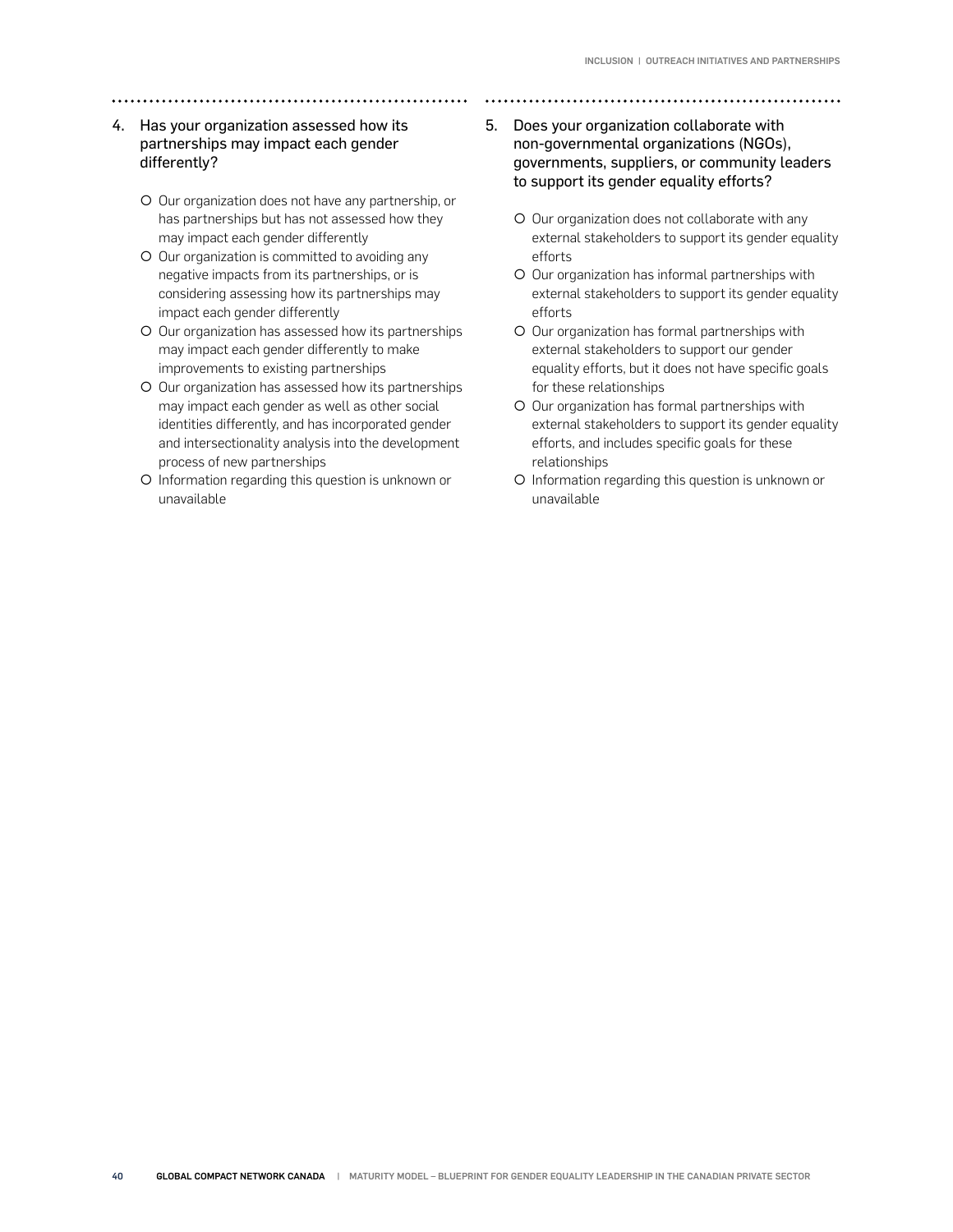## **TRANSPARENCY AND ACCOUNTABILITY**



Transparency and accountability are crucial components to help companies bridge the gap between commitment and action. Accountability refers to the obligation of an individual or organization to account and accept responsibility for its activities, and to disclose the results in a transparent manner, while transparency refers to providing information required for collaboration, cooperation, and collective decision making.

We have identified four key aspects for creating a transparent and accountable system:

- 1. Baseline Assessment of Gender Equality
- 2. Goal Setting
- 3. Measuring and Evaluating
- 4. Reporting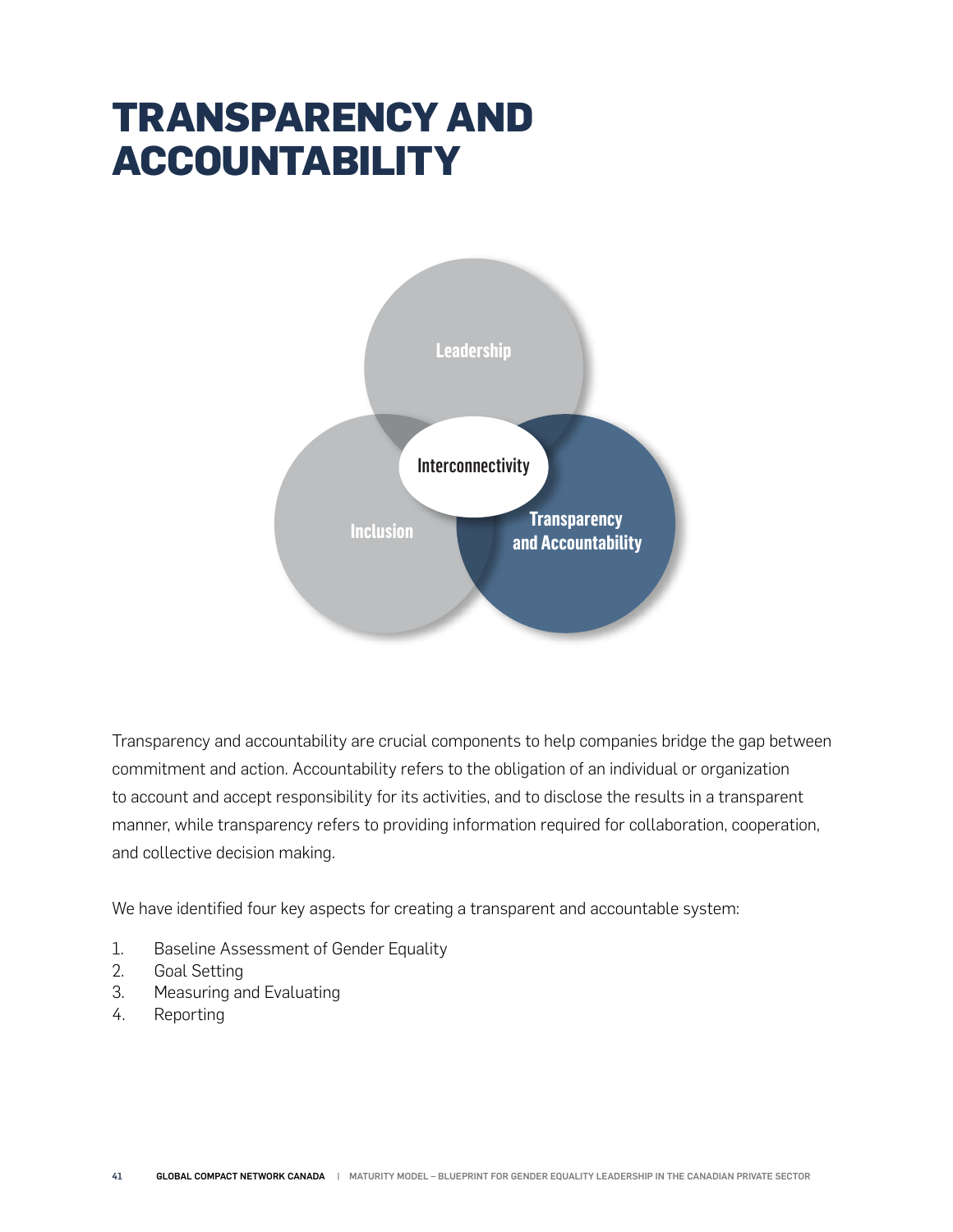## **BASELINE ASSESSMENT OF GENDER EQUALITY**

Organizations can collect or use previously collected baseline data on their current gender equality status and all policies, procedures, and practices in place to inform their efforts moving forward.

#### 1. Has your organization collected baseline data to assess the state of gender equality in the workplace?

- { Our organization has not collected baseline data to assess the state of gender equality in the workplace
- { Our organization is planning to or is currently collecting baseline data to assess the state of gender equality in the workplace
- O Our organization has collected baseline data to assess the state of gender equality in the workplace, but this information has not influenced its gender equality decision making
- O Our organization has collected baseline data to assess the state of gender equality in the workplace, and this information has influenced its gender equality decision making
- { Information regarding this question is unknown or unavailable
- 2. What methods and sources does your organization use to collect baseline data for assessing the state of gender equality in the workplace?

- { Our organization has no measures to ensure baseline data informs the understanding of the state of gender equality in the workplace
- { Our organization used a few methods and sources of baseline data (e.g. existing/new data, quantitative/qualitative data, primary/secondary data)
- { Our organization used several methods and sources of baseline data (e.g. existing/new data, quantitative/qualitative data, primary/secondary data)
- O Our organization used a wide range of methods and sources of baseline data (e.g. existing/new data, quantitative/qualitative data, primary/secondary data)
- { Information regarding this question is unknown or unavailable

3. Has your organization collected disaggregated data to assess the state of gender equality in the workplace?

- { Our organization has not collected any disaggregated data
- O Our organization has collected disaggregated data but has not used it to assess the state of gender equality, or is considering collecting disaggregated data to assess the state of gender equality
- { Our organization has collected genderdisaggregated data to assess the state of gender equality
- O Our organization has collected disaggregated data by gender and other social identities to assess the state of gender equality
- { Information regarding this question is unknown or unavailable

- 4. Has your organization used employee input to inform its understanding of the state of gender equality in the workplace (e.g. use of surveys, focus groups, in-depth interviews)?
	- O Our organization has not used any employee input to inform its understanding of the state of gender equality in the workplace
	- O Our organization accepted employee input, but this was not openly communicated
	- O Our organization requested and collected employee input, but this was not openly communicated
	- O Our organization actively requested and collected employee input, and this was openly communicated throughout the organization
	- { Information regarding this question is unknown or unavailable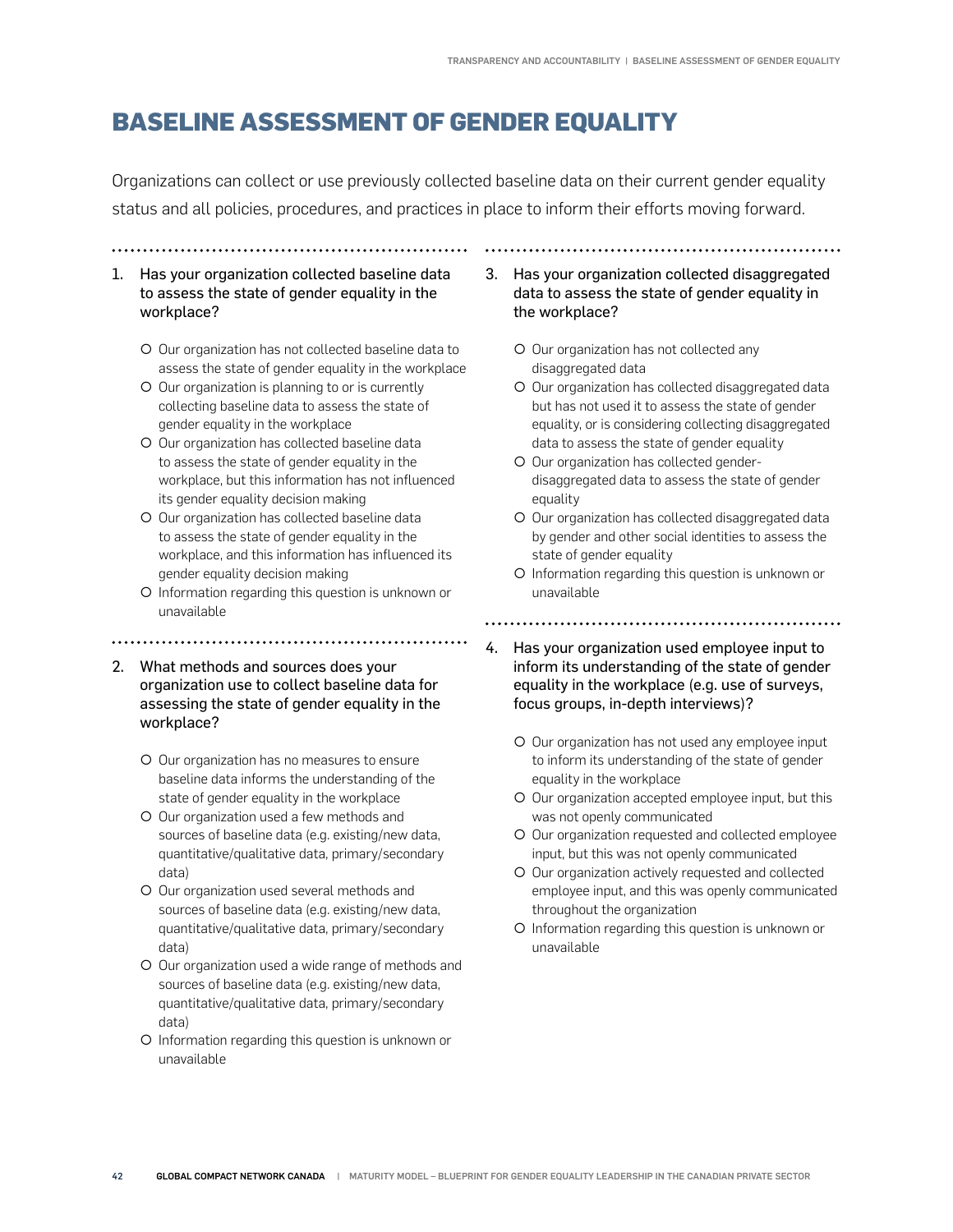- 5. Has your organization assessed the gender distribution of all organizational levels (i.e. Board of Directors, senior leadership, senior management, middle management, and workforce)?
	- { Our organization has not assessed the gender distribution of any organizational levels
	- O Our organization has assessed the gender distribution of our Board of Directors
	- { Our organization has assessed the gender distribution of all higher organizational levels
	- O Our organization has assessed the gender distribution of all organizational levels
	- { Information regarding this question is unknown or unavailable

- 6. Has your organization assessed the gender distribution of all organizational units (e.g. teams, departments, functions)?
	- O Our organization has not assessed the gender distribution of any organizational units
	- O Our organization is planning to assess the gender distribution of organizational units
	- { Some units in our organization have assessed their gender distribution
	- O Our organization has assessed the gender distribution of all organizational units
	- { Information regarding this question is unknown or unavailable

7. Has your organization assessed the gender distribution of all types of workers (e.g. permanent, casual, contractors, shift, seasonal, trainees, students)?

- O Our organization has not assessed the gender distribution of any types of workers
- O Our organization has only assessed the gender distribution of permanent employees although it does retain other types of workers
- O Our organization has assessed the gender distribution of all workers, but has not identified their type of employment
- O Our organization has assessed the gender distribution of all workers identifying their type of employment
- { Information regarding this question is unknown or unavailable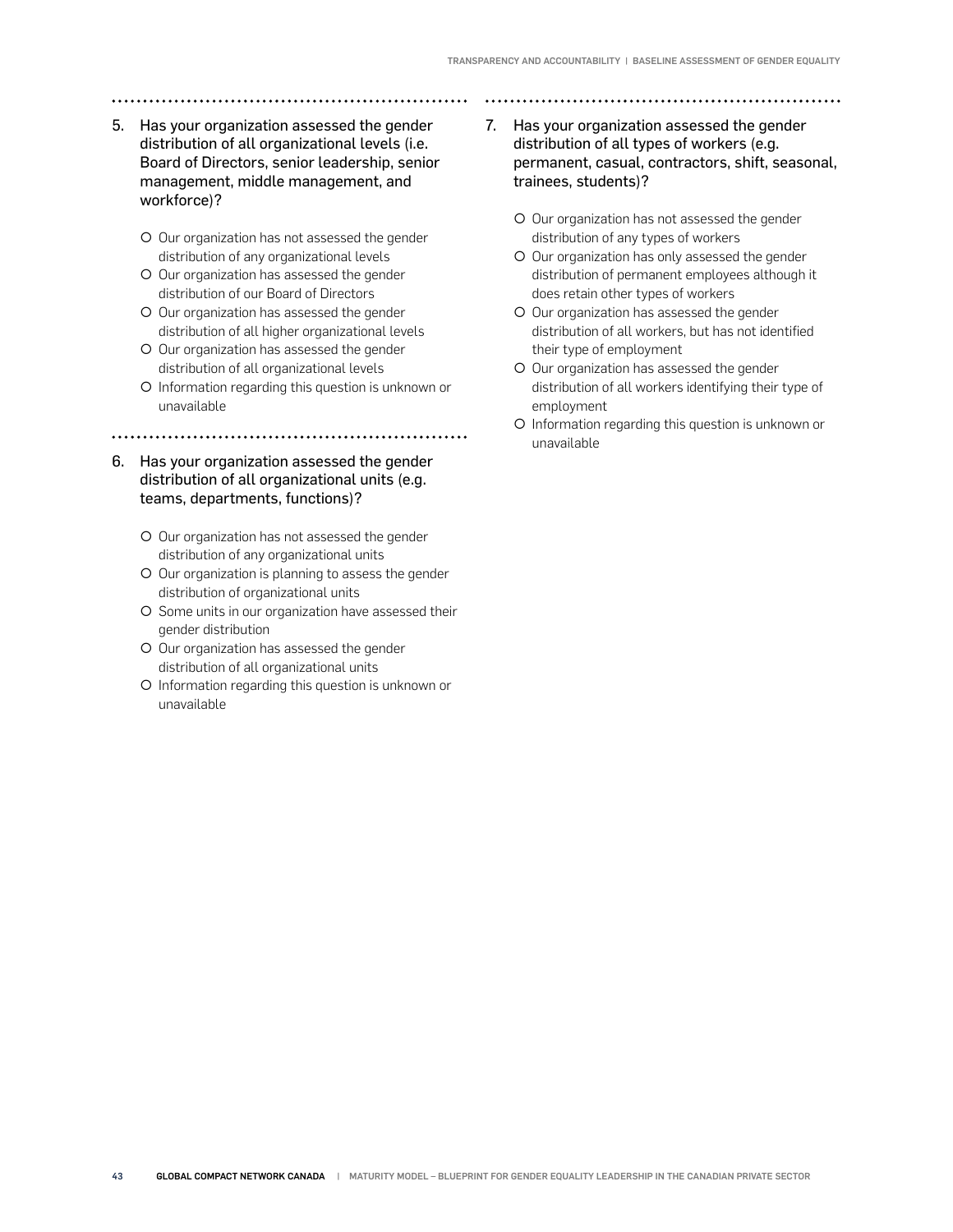## **GOAL SETTING**

Goal setting, both qualitative and quantitative, accelerates gender equality by instituting specific objectives and measurable targets that can give definition to, and propel, an organization's gender equality efforts.

#### 1. Are your goals for gender equality specific, measurable, achievable, resource-based, and time-bound (SMART)?

- O Our organization does not have any goals for gender equality
- O Our organization has goals for gender equality, but they do not meet any of the SMART requirements
- { Our organization's goals for gender equality meet some of the SMART requirements
- O Our organization's goals for gender equality meet all of the SMART requirements
- { Information regarding this question is unknown or unavailable
- 

#### 2. Has your organization set goals for gender equality based on baseline data of the state of gender equality in the workplace?

- O Our organization has not collected baseline data to assess the state of gender equality in the workplace
- O Our organization has set goals for gender equality that incidentally include some elements of baseline data of the state of gender equality in the workplace
- O Our organization has set goals for gender equality that purposefully include some elements of baseline data of the state of gender equality in the workplace
- O Our organization has set goals for gender equality that are fully based on baseline data of the state of gender equality in the workplace
- { Information regarding this question is unknown or unavailable
- 3. Has your organization established gender representation targets for all organizational levels (i.e. Board of Directors, senior leadership, senior management, middle management, and workforce)?
	- O Our organization has not established gender representation targets for any organizational level
	- O Our organization has established gender representation targets for its Board of Directors
	- O Our organization has established gender representation targets for all higher organizational levels
	- O Our organization has assessed gender representation targets for all organizational levels
	- { Information regarding this question is unknown or unavailable

- 4. Has your organization established gender representation targets for all organizational units (e.g. teams, departments, functions)?
	- { Our organization has not established gender representation targets for any organizational units
	- O Our organization is planning to establish gender representation targets for all organizational units
	- O Some organizational units have established their own gender representation targets
	- O Our organization has established gender representation targets for all organizational units
	- { Information regarding this question is unknown or unavailable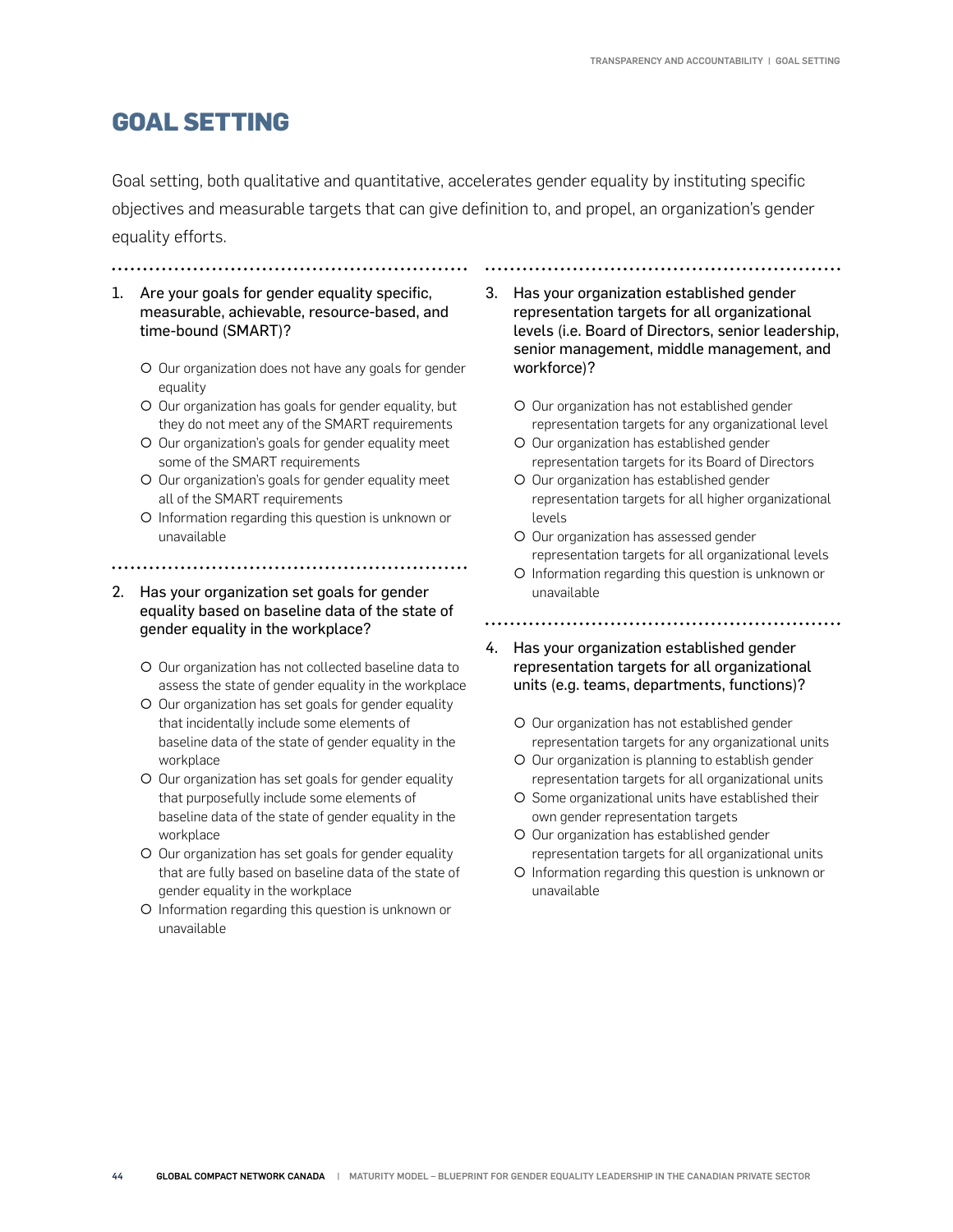- 5. Has your organization established gender representation targets for all types of workers (e.g. permanent, casual, contractors, shift, seasonal, trainees, students)?
	- O Our organization has not established gender representation targets for any types of workers
	- { Our organization has only established gender representation targets for permanent employees although it does retain other types of workers
	- { Our organization has established organization-wide gender representation targets that can apply to all workers, but there are no specific targets for any types of workers
	- { Our organization has established specific gender representation targets for all types of workers
	- { Information regarding this question is unknown or unavailable
	-
- 6. Has your organization established quantitative goals for gender equality other than representation (e.g. hiring, retention, and promotion; gender wage gap; flexible work use; parental leave use; gender-based violence reports)?
	- O Our organization has not established quantitative goals for gender equality other than representation
	- O Our organization is planning to establish quantitative goals for gender equality other than representation
	- { Our organization has established a few quantitative goals for gender equality other than representation
	- O Our organization has established a wide range of quantitative goals for gender equality other than representation
	- { Information regarding this question is unknown or unavailable
- 7. Has your organization established qualitative goals to support gender equality efforts (e.g. impact of initiatives, engagement, inclusive culture, attitude towards gender equality)?
	- O Our organization has not established qualitative goals for gender equality
	- O Our organization is planning to establish qualitative goals to support gender equality efforts
	- O Our organization has established a few qualitative goals to support gender equality efforts
	- { Our organization has established a wide range of qualitative goals to support gender equality efforts
	- { Information regarding this question is unknown or unavailable

- 8. Has your organization shared goals for gender equality internally and externally?
	- { Our organization has not shared goals internally or externally
	- O Our organization has shared goals for gender equality either internally or externally
	- O Our organization has shared goals for gender equality both internally and externally
	- { Our organization regularly shares and provides updates about goals for gender equality internally and externally
	- { Information regarding this question is unknown or unavailable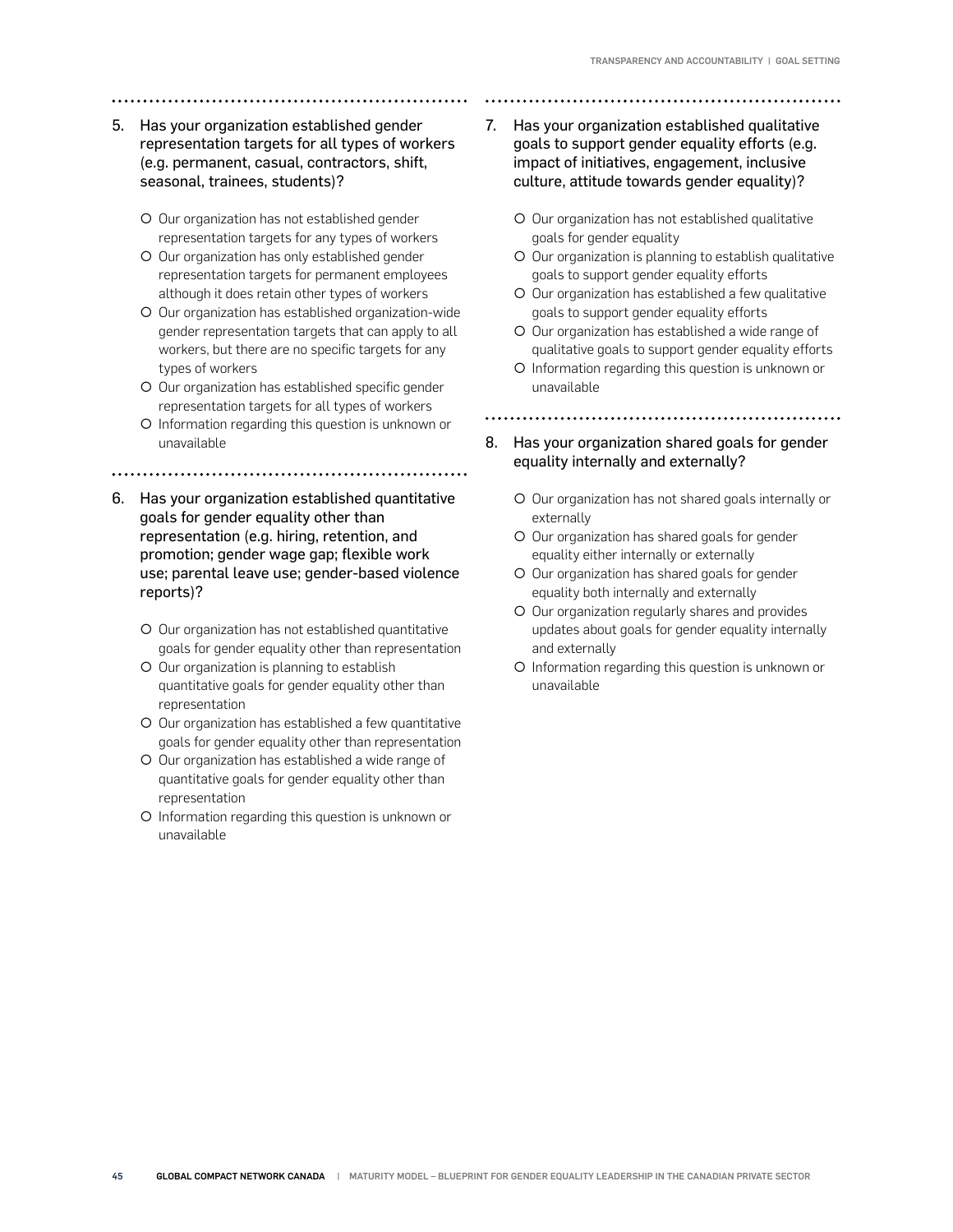## **MEASURING AND EVALUATING**

For organizations to be held accountable, they must measure and evaluate gender equality indicators and progress on relevant initiatives, processes, and policies.

1. Has your organization evaluated its gender equality efforts (e.g. strategy, goals, policy, programs, initiatives) to assess their

O Our organization has not evaluated its gender equality efforts

effectiveness and impact?

.....................................

- O Our organization is planning to evaluate its gender equality efforts to assess their effectiveness and impact
- O Our organization has evaluated its gender equality efforts to assess their effectiveness and impact
- O Our organization regularly and effectively evaluates its gender equality efforts to assess their effectiveness and impact
- { Information regarding this question is unknown or unavailable
- 
- 2. Does your organization have a clear and ongoing process to measure and evaluate workforce diversity (e.g. gender identity, race/ ethnicity, ability/disability)?
	- O Our organization does not measure and evaluate workforce diversity
	- O Our organization is developing a process to measure and evaluate workforce diversity, or has a process in place because it is mandated to track workforce diversity
	- O Our organization has a clear and ongoing process to measure and evaluate workforce diversity although it is not mandated to do so, but this information does not influence its gender equality decision making
	- { Our organization has a clear and ongoing process to measure and evaluate workforce diversity although it is not mandated to do so, and this information influences its gender equality decision making
	- { Information regarding this question is unknown or unavailable

3. Does your organization make gender equality measuring and evaluating processes participatory, wherever possible (e.g. employee surveys, focus groups, in-depth interviews)?

- O Our organization does not have any gender equality measuring and evaluating processes, or has these processes but they are not participatory
- O Our measuring and evaluating processes informally allow some employee feedback, but this is not openly communicated
- O Our measuring and evaluating processes request some employee feedback (e.g. use of surveys, focus groups, in-depth interviews), but this is not openly communicated
- O Our measuring and evaluating processes actively request employee feedback (e.g. use of surveys, focus groups, in-depth interviews), and this is openly communicated throughout the organization
- { Information regarding this question is unknown or unavailable
- 
- 4. Has your organization established key performance indicators (KPIs) based on representation targets (e.g. gender representation at management levels, leadership levels; gender representation in operations units, administrative units; ratio of different genders)?
	- { Our organization has not established KPIs based on representation targets
	- O Our organization is planning to establish KPIs based on representation targets
	- O Our organization has established overall KPIs based on representation targets across the organization as a whole
	- O Our organization has established KPIs based on representation targets across all organizational units (e.g. teams, departments, functions) and organizational levels (e.g. senior leadership, middle management, workforce)
	- { Information regarding this question is unknown or unavailable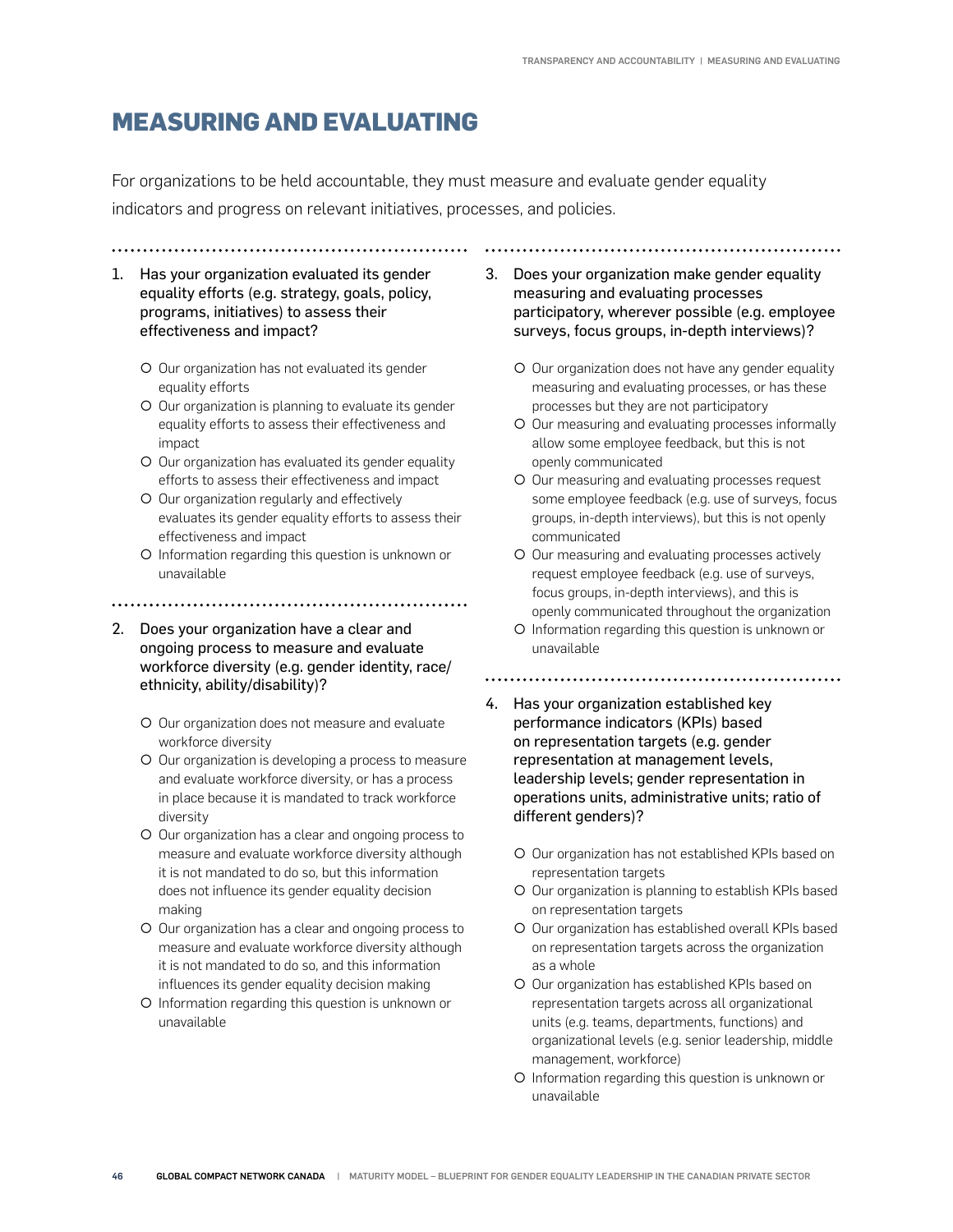- 5. Has your organization established key performance indicators (KPIs) based on quantitative goals other than representation (e.g. hiring, retention, and promotion; gender pay gap; flexible work use; parental leave use; employment engagement; gender-based incidents)?
	- { Our organization has not established KPIs based on goals other than representation
	- { Our organization is planning to establish KPIs based on goals other than representation
	- O Our organization has established overall KPIs based on goals other than representation across the organization as a whole
	- O Our organization has established KPIs based on goals other than representation across all organizational units (e.g. teams, departments, functions) and organizational levels (e.g. senior leadership, middle management, workforce)
	- { Information regarding this question is unknown or unavailable
	-
- 6. Has your organization established key performance indicators (KPIs) based on qualitative goals (e.g. impact of initiatives, engagement, inclusive culture, attitude towards gender equality)?
	- { Our organization has not established KPIs based on qualitative goals
	- { Our organization is planning to establish KPIs based on qualitative goals
	- O Our organization has established overall KPIs based on qualitative goals across the organization as a whole
	- { Our organization has established KPIs based on qualitative goals across all organizational units (e.g. teams, departments, functions) and organizational levels (e.g. senior leadership, middle management, workforce)
	- { Information regarding this question is unknown or unavailable
- 7. Has your organization made key gender equality data (e.g. metrics, indicators) accessible to all employees?
	- O Our organization does not have gender equality data, or has the data but has not made it accessible to employees
	- O Our organization is planning to make key gender equality data accessible to relevant employees (e.g. human resources, diversity and inclusion, CEO)
	- O Our organization has made key gender equality data accessible to high-level employees (e.g. CEO, senior leadership, senior management)
	- O Our organization has made key gender equality data accessible to all employees
	- { Information regarding this question is unknown or unavailable

- 8. Does leadership in your organization review and evaluate gender equality data (e.g. goals, targets, KPIs)?
	- O Our organization does not have gender equality data, or has the data but leaders do not review or evaluate it
	- ${\circ}$  Our senior leadership reviews and evaluates gender equality data less than once a year
	- O Our senior leadership reviews and evaluates gender equality data annually or more than once a year
	- { All levels of leadership review and evaluate gender equality data annually or more than once a year
	- { Information regarding this question is unknown or unavailable
	-
- 9. Has your organization obtained a certification for gender equality (e.g. Women in Governance's Parity Certification, EDGE Certification, UNDP's Gender Equality Seal)?
	- { Our organization has not obtained a certification for gender equality
	- { Our organization can reach for a certification for gender equality if necessary
	- O Our organization is currently working towards or has obtained a certification for gender equality
	- { Our organization has obtained a certification for gender equality and intends to retain it
	- { Information regarding this question is unknown or unavailable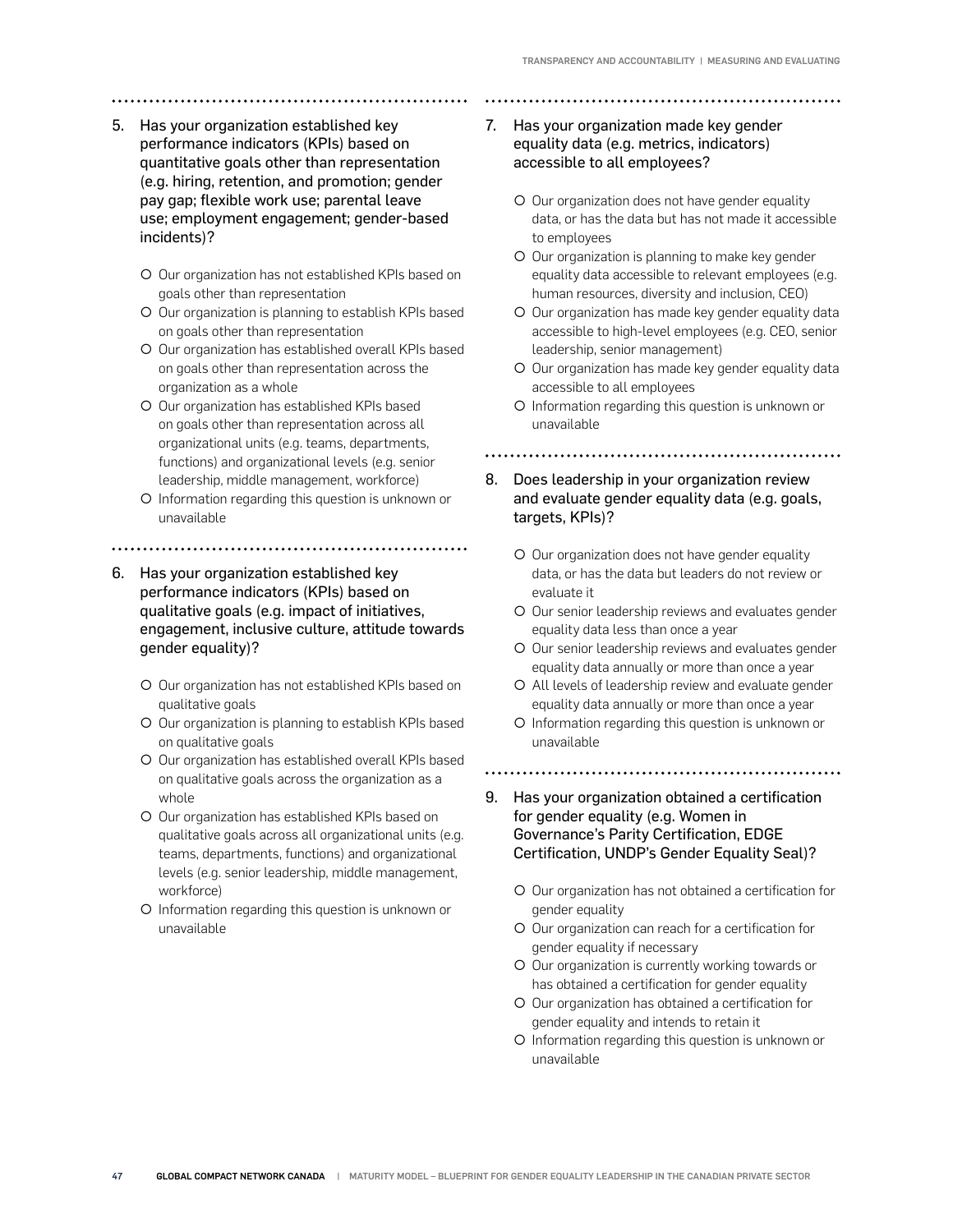## **REPORTING**

Internal and external reporting can ensure transparency and accountability by compelling organizations to reflect on progress, track goals, and acknowledge gaps in performance.

- 
- 1. Does your organization externally report on its gender equality performance and efforts (e.g. strategy, goals, policy, programs, initiatives)?
	- O Our organization does not externally report on its gender equality performance or efforts
	- { Our organization externally reports on its gender equality performance and efforts if mandatory
	- O Our organization externally reports on its gender equality performance and efforts although it is not mandated to do so, but reported information is limited
	- { Our organization externally reports on its gender equality performance and efforts although it is not mandated to do so, and reported information is comprehensive
	- { Information regarding this question is unknown or unavailable
- 
- 2. Does your organization internally report on its gender equality performance and efforts (e.g. strategy, goals, policy, programs, initiatives)?
	- { Our organization does not internally report on its gender equality performance or efforts
	- O Our organization internally reports on its gender equality performance and efforts to selected employees (e.g. Board of Directors, CEO, executives, senior management)
	- O Our organization internally reports on its gender equality performance and efforts to all employees, but reported information is limited
	- { Our organization internally reports on its gender equality performance and efforts to all employees, and reported information is comprehensive
	- { Information regarding this question is unknown or unavailable

3. Does your organization report (internally and/ or externally) on quantitative data from current and previous years to allow for comparison (e.g. metrics related to representation, recruitment, retention, pay)?

- O Our organization does not include quantitative data from previous years in its reporting
- O Our organization includes some quantitative data from current and previous years in its reporting, but does not allow for comparison
- { Our organization includes quantitative data from current and previous years in its reporting which allows for comparison, but it does not provide information on future improvement
- O Our organization includes quantitative data from current and previous years in its reporting which allows for comparison, and provides information on future improvement where necessary
- { Information regarding this question is unknown or unavailable
- 
- 4. Does your organization report (internally and/ or externally) on qualitative data from current and previous years to allow for comparison (e.g. metrics related to impact, corporate culture, inclusion, engagement)?
	- { Our organization does not include qualitative data from previous years in its reporting
	- O Our organization includes some qualitative data from current and previous years in its reporting, but does not allow for comparison
	- O Our organization includes qualitative data from current and previous years in its reporting which allows for comparison, but it does not provide information on future improvement
	- O Our organization includes qualitative data from current and previous years in its reporting which allows for comparison, and provides information on future improvement where necessary
	- { Information regarding this question is unknown or unavailable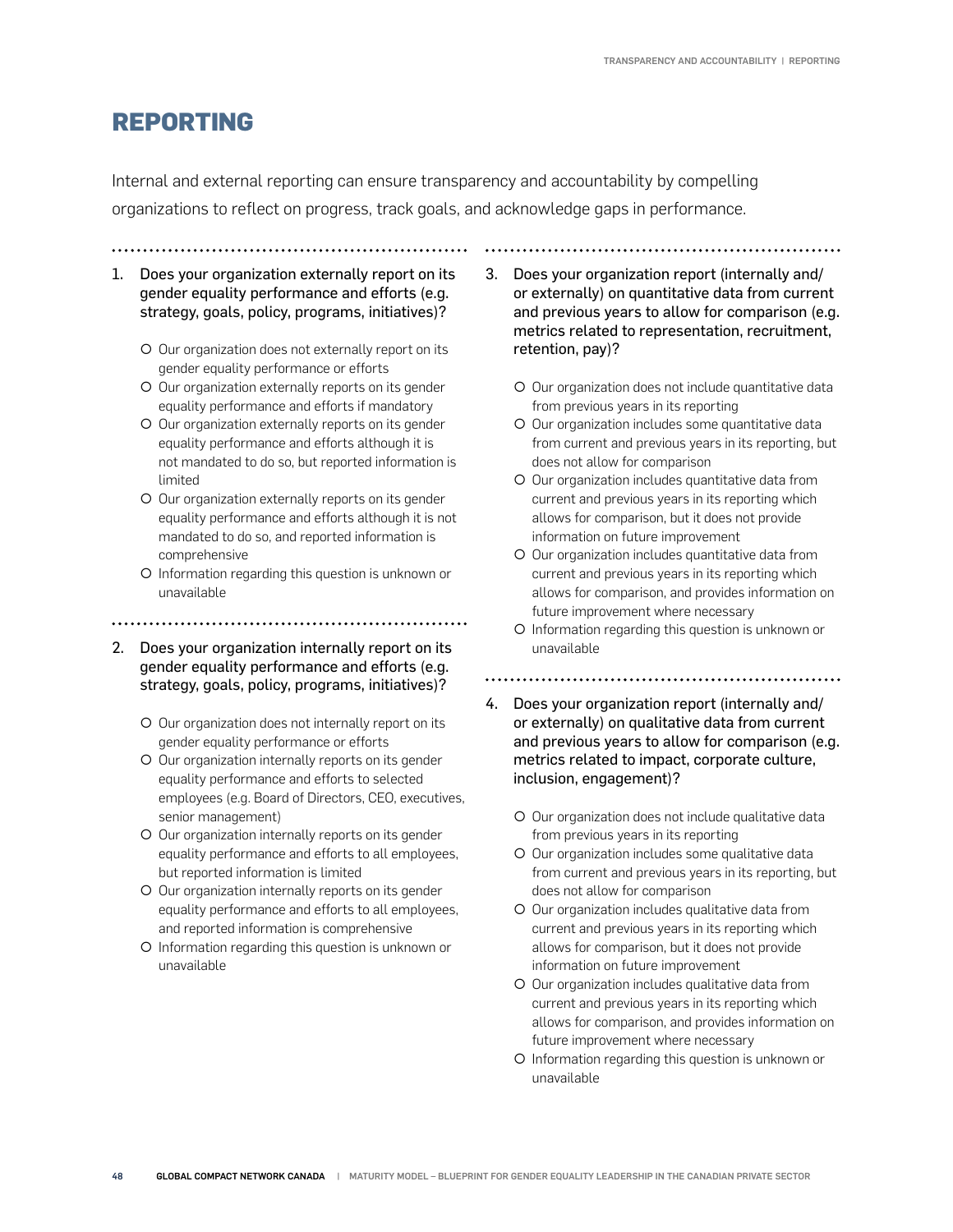#### 5. Does your organization include genderdisaggregated data for key performance indicators (KPIs) in its reporting (internally and/ or externally)?

- O Our organization does not include genderdisaggregated data for KPIs in its reporting
- O Our organization is planning to include genderdisaggregated data for KPIs in its reporting
- { Our organization includes gender-disaggregated data for KPIs in its reporting, but information is limited
- O Our organization includes gender-disaggregated data for KPIs in its reporting, and information is comprehensive
- { Information regarding this question is unknown or unavailable

- 6. Does your organization include relevant narrative material (e.g. action plans to address underperformance, explanations of exclusions) to support data in its reporting (internally and/ or externally)?
	- O Our organization does not include narrative material in its reporting
	- O Our organization is planning to include relevant narrative material in its reporting
	- O Our organization includes narrative material in its reporting, but information may not be relevant to reported data
	- { Our organization includes narrative material in its reporting, and information is relevant to reported data
	- { Information regarding this question is unknown or unavailable
- 7. Does your organization use established frameworks for external reporting that include components of gender equality (e.g. GRI, SASB)?
	- O Our organization does not use established reporting frameworks
	- O Our organization is considering using an established reporting framework for external reporting on gender equality
	- { Our organization uses established reporting frameworks as a guide for external reporting on gender equality
	- O Our organization formally adheres to established reporting frameworks for external reporting on gender equality
	- { Information regarding this question is unknown or unavailable